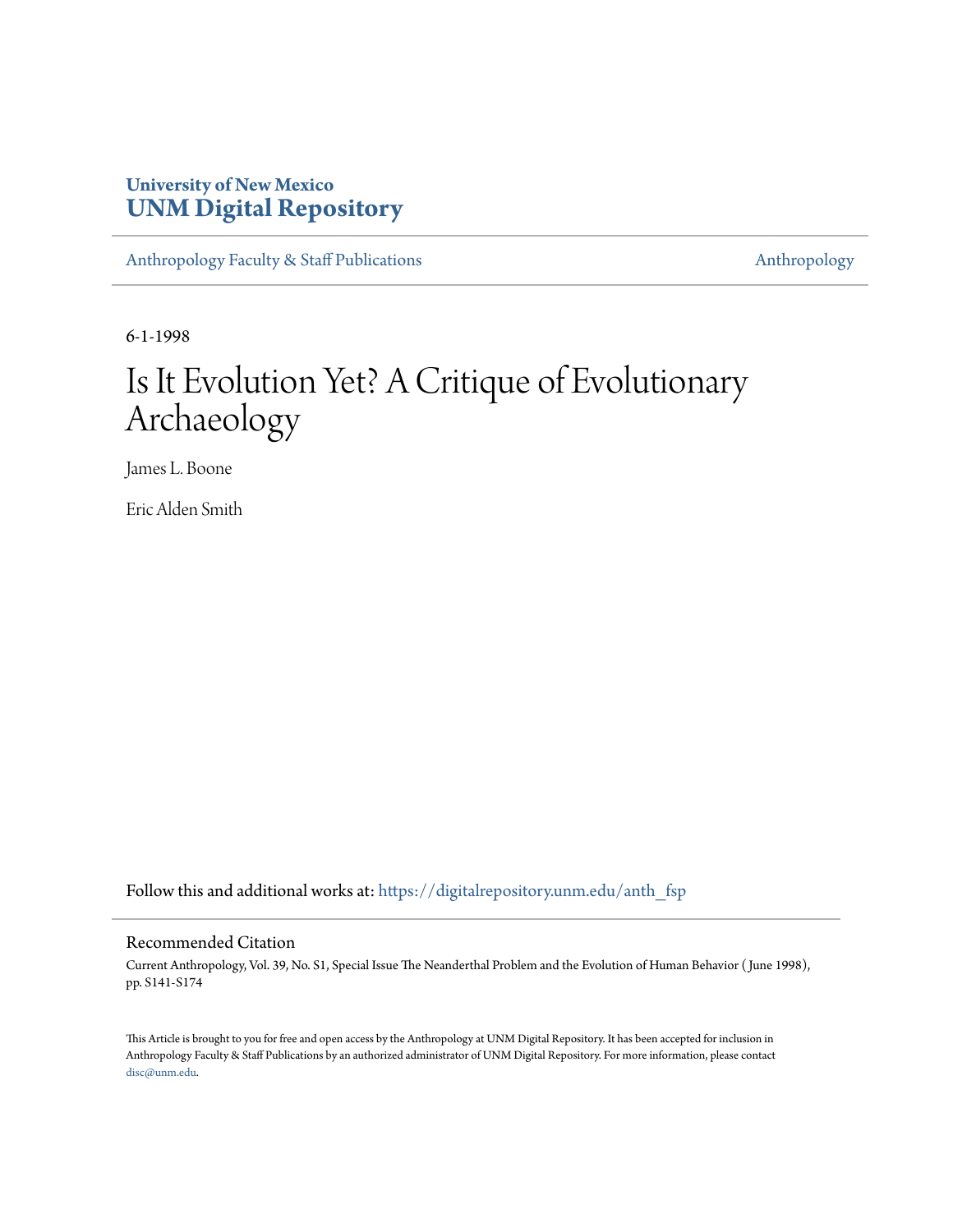



For Anthropological Research, Inc.

Is It Evolution Yet? A Critique of Evolutionary Archaeology Author(s): James L. Boone and Eric Alden Smith Source: Current Anthropology, Vol. 39, No. S1, Special Issue The Neanderthal Problem and the Evolution of Human Behavior (June 1998), pp. S141-S174 Published by: [The University of Chicago Press](http://www.jstor.org/action/showPublisher?publisherCode=ucpress) on behalf of [Wenner-Gren Foundation for Anthropological](http://www.jstor.org/action/showPublisher?publisherCode=wennergren) [Research](http://www.jstor.org/action/showPublisher?publisherCode=wennergren) Stable URL: http://www.jstor.org/stable/10.1086/204693

Accessed: 22/08/2011 18:51

Your use of the JSTOR archive indicates your acceptance of the Terms & Conditions of Use, available at <http://www.jstor.org/page/info/about/policies/terms.jsp>

JSTOR is a not-for-profit service that helps scholars, researchers, and students discover, use, and build upon a wide range of content in a trusted digital archive. We use information technology and tools to increase productivity and facilitate new forms of scholarship. For more information about JSTOR, please contact support@jstor.org.



*The University of Chicago Press* and *Wenner-Gren Foundation for Anthropological Research* are collaborating with JSTOR to digitize, preserve and extend access to *Current Anthropology.*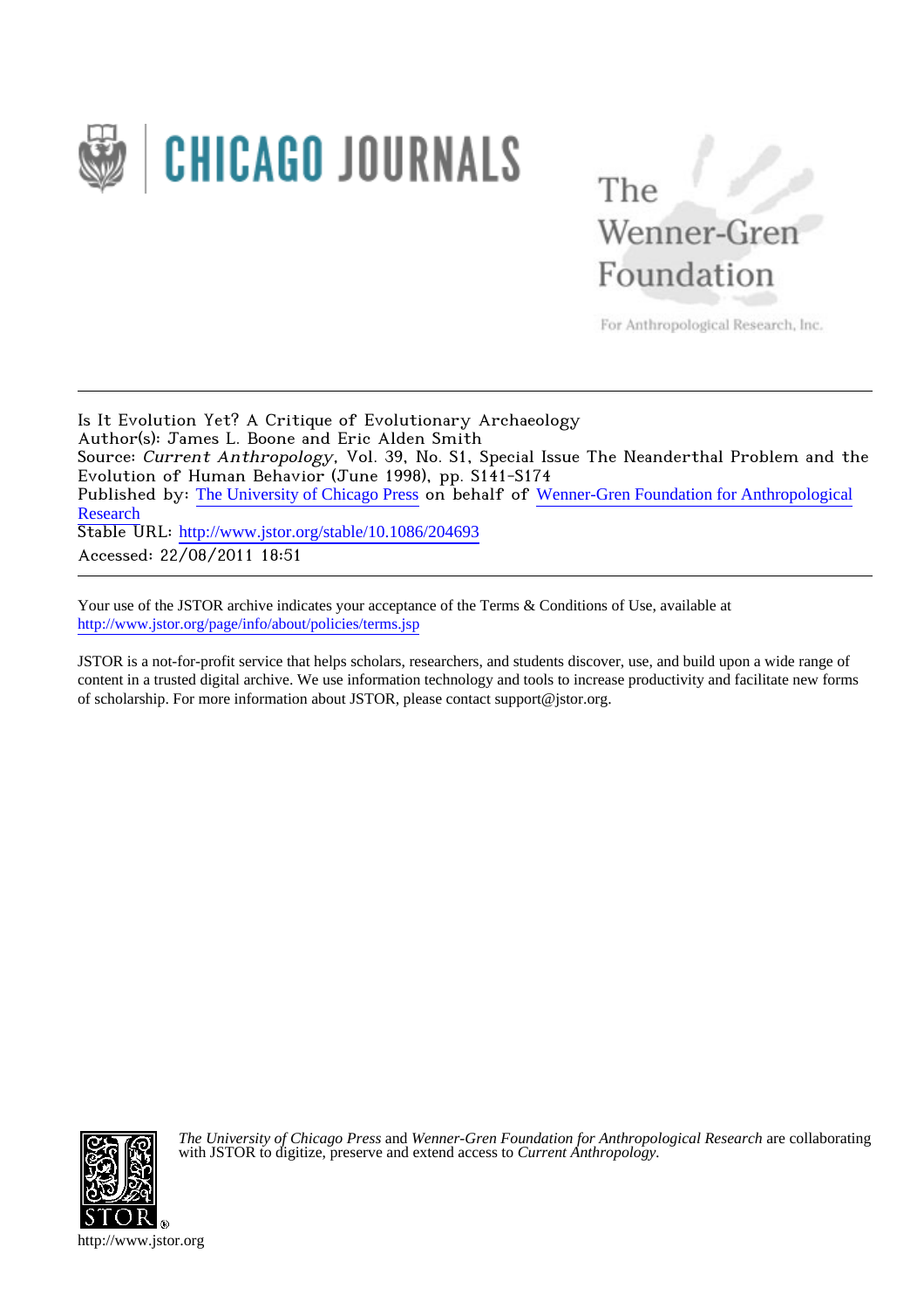The application of Darwinian evolutionary theory to archaeology has taken two divergent and rather distinct paths over the past two decades. According to one program, often referred to as evolutionary archaeology, cultural change as seen in the archaeologi-<br>cal record can best be explained in terms of the direct action of<br>natural selection and other Darwinian processes on heritable vari-<br>natural selection and evolutionary or behavioral ecology, explains cultural and behav-<br>ioral change as forms of phenotypic adaptation to varying social explained in terms of the direct action of natural selecioral change as forms of phenotypic adaptation to varying social and ecological conditions, using the assumption that natural seand ecological conditions, using the assumption that natural section and other Darwinian processes on heritable varia-<br>lection has designed organisms to respond to local conditions in<br>fitness-enhancing ways. We argue that and more specifically a disagreement over whether behavioral in-<br>novation is random with respect to adaptive value (including re-<br>lated issues of current versus future selective advantage and the<br>explanatory role of intent conclusions, which in turn provide the basis for our evaluation Evolutionary archaeologists repeatedly stress that of the relative utility of each approach for explaining archaeologi-<br>their program represents an epistemolo

james l. boone is Associate Professor of Anthropology at the clearly one of paradigm replacement rather than supple- University of New Mexico (Albuquerque, N.M. 87131-1086, U.S.A.). Born in 1949, he received his B.A. (1972) at the Univer-<br>U.S.A.). Born in 1949, he received his B.A. (1972) at the Univer-<br>sity of Texas at Austin and his M.A. and Ph.D. (1977 and 1980) lectionist approach are in sity of Texas at Austin and his M.A. and Ph.D. (1977 and 1980) lectionist approach are in a struggle for the attention of at the State University of New York at Binghamton. His theoreti-<br>the profession. It is our goal to e at the State University of New York at Binghamton. His theoreti-<br>cal interests are in human evolutionary ecology and archaeology,<br>particularly in the evolution of status reinforcement behavior<br>particularly in the evolution tition, Cooperation, and the Development of Social Hierarchies' (in *Evolutionary Ecology and Human Behavior,* edited by E. A. archaeology dismisses all past explanations of cultural Smith and B. Winterhalder, New York: Aldine de Gruyter, 1992);<br>with J. E. Myers and C. L. Redman, "Archeological and Histori-<br>with J. E. Myers and C. L. Redman, "Archeological and Histori-<br>and proposes in their place a sys tal Investment and Elite Family Structure in Preindustrial States:

Grayson, Bob Leonard, Jim O'Connell, Ann Ramenofsky, Julie Stein, Bruce Winterhalder, and four anonymous reviewers. We are grateful to Ramenofsky and Winterhalder for permission to quote 1995; Metcalf and Barlow 1992; Mithen 1989a, 1990; from unpublished manuscripts. We have no doubt that each of O'Connell 1995; Russell 1988; Winterhalder and pressed herein. lutionary ecology explains cultural and behavioral

eric alden smith is Professor of Anthropology and Director of the Graduate Program in Environmental Anthropology at the University of Washington. Born in 1949, he received his degrees Is It Evolution Yet? In anthropology from the University of California, Santa Barbara (B.A., 1972), and Cornell University (M.A., 1976; Ph.D., 1980). His research interests are in ecological, economic, and evolutionary aspects of human behavior, particularly among foraging peo-<br>ples. His recent publications include *Inujjuamiut Foraging Strate-*<br> $\bf{A}$  Critique of Evolutionary *gies: Evolutionary Ecology of an Arctic Hunting Economy*  $\text{Archaeology}^1$  (Hawthorne, N.Y.: Aldine de Gruyter, 1991); coedited with Bruce Winterhalder, *Evolutionary Ecology and Human Behavior* (Hawthorne, N.Y.: Aldine de Gruyter, 1992); with S. A. Smith, ''Inuit Sex Ratio: Population Control, Ethnographic Artifact, or Parental Manipulation?" CURRENT ANTHROPOLOGY (35:595-624); and coby James L. Boone and Manipulation?" CURRENT ANTHROPOLOGY (35:595–624); and co- bedited with Joan McCarter, *Contested Arctic: Indigenous Peo-***Fric Alden Smith** *ples, Nation-States, and Circumpolar Environments* (Seattle: University of Washington Press, in press).

> The present paper was submitted 23  $\overline{1}$  x 96 and accepted 4  $\overline{1}$  111 97; the find version reached the Editor's office 16 v 97.

Over the past two decades, a number of programmatic  $1992;$  O'Brien 1996; Neff 1992, 1993; Teltser 1995*b*). We

of the relative utility of each approach for explaining archaeologi- their program represents an epistemological or meta- cal phenomena. physical (Dunnell 1980) break with other archaeological and anthropological approaches. Their ambition is A Case Study of Medieval–Early Modern Portuguese Genealo- without any recourse to human agency, decision mak- gies'' (*American Anthropologist* 88:859–78). ing, or behavioral reconstruction.

Contemporary with this development has been the I. For comments on earlier versions of this paper, we thank Don introduction into archaeology and ethnography of a<br>Crayson Bob Leonard Jim O'Connell, Ann Bamenofsky, Julie body of theory known as evolutionary or behavioral  $\epsilon$ cology (e.g., Bettinger 1980, 1991; Hegmon 1989; Kelly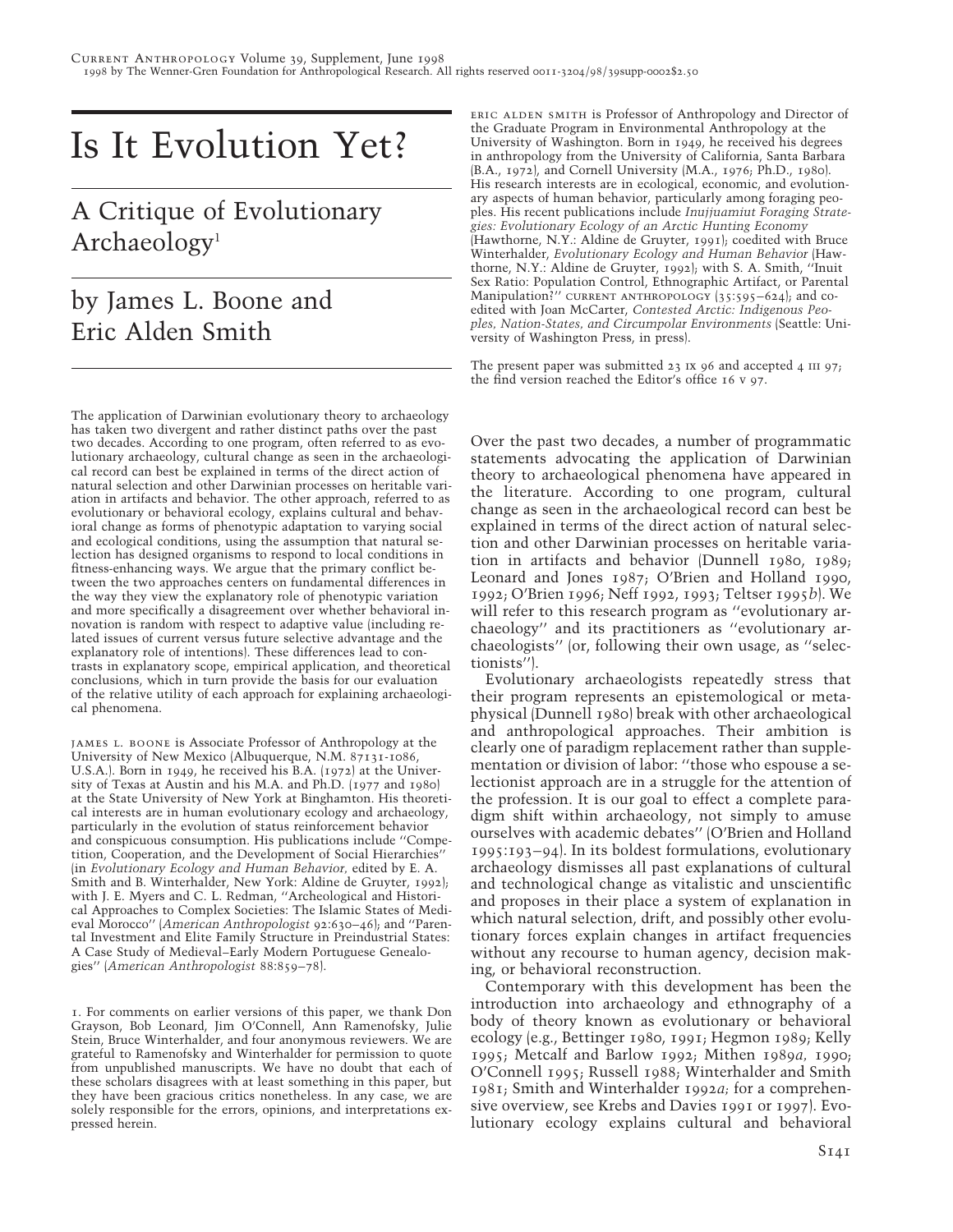that natural selection has designed organisms to re- (including the related issues of current versus future se-

the literature, these two programs seem to view each each approach. other as irrelevant at best and mutually exclusive or even antagonistic at worst. How can it be that two programs that derive from the same overarching theoretical framework—Darwinism—arrive at such different What Is Evolving? Replicators views on how to describe and explain the archaeological and Phenotypes views on how to describe and explain the archaeological record? We argue that the primary conflict between the two approaches centers on fundamental differences in In modern synthetic Darwinian theory, evolutionary the way they view the role of phenotypic variation, and change proceeds through the action of natural selection in particular behavioral variation, in the evolutionary and other forces (e.g., mutation, drift) on genotypic variprocess. From these differences flow a series of conse- ation and its phenotypic expression. Of these, only sequences in explanatory scope, empirical application, lection produces cumulative, directional (nonrandom), and theoretical conclusions. The aim of this paper is to and creative evolution. As noted by Lewontin (1970) outline these differences and to evaluate the relative and many others (e.g., Dunnell 1980:38), in outline natutility of each approach for explaining archaeological ural selection requires only three conditions: variation, phenomena. inheritance (transmission), and differential fitness. But

chaeology and evolutionary ecology may seem to be a type—a process inextricably linked to environmental rather arid academic dispute turning on some esoteric and developmental factors—and the complexities of inpoints of evolutionary theory, we feel that the implica- heritance wherever sexual reproduction is present, the tions for future research in archaeology and on culture simplicity of evolution by natural selection is nested change generally are quite broad. If the proponents of within an extremely complex ontogenetic and populaevolutionary archaeology are correct, a clean sweep of tional context. Thus, a somewhat fuller outline of the existing paradigms in archaeology and even ethnogra- evolutionary process would be as follows: (1) genetic phy is scientifically warranted. Given the powerful, variation is continually produced by mutation and reunifying role of Darwinian theory in the life sciences combination; (2) this variation interacts with external and the fractured state of theory in the social sciences, environmental factors to shape phenotypes; (3) these evolutionary archaeology's claim to the mantle of Dar- phenotypes and associated genotypes are differentially winism comes at a significant moment in the history of successful in surviving and reproducing;  $(4)$  offspring inanthropology. For this reason, we have endeavored to herit (some of) the genes and thus tend to develop the use the simplest, least ambiguous language possible in associated phenotypes of their parents; (5) the proliferaorder to make this critique accessible to a broad audi- tion of more successful genotypes results in transgenerchaeology or evolutionary theory. Of course, there are to local environments. other critiques of evolutionary archaeology in the re- In adopting the Darwinian framework, evolutionary cent literature (e.g., Schiffer 1996), but unlike these our archaeologists have simply substituted phenotypic varicritique is rooted in an acceptance of the general Dar- ation for genetic, arguing that evolution by natural sewinian framework; in other words, we locate the weak- lection applies to any population of entities characterness of evolutionary archaeology in its flawed grasp of ized by heritable variation and differential replication evolutionary biology rather than in its advocacy of Dar- success of the variants. They further argue that since winism per se.  $\blacksquare$ 

logic of natural selection, noting the critical distinction plained by the same principles used in evolutionary bibetween phenotypes (such as behavioral patterns) and ology, that is, the action of selection on phenotypic replicators (such as genes). We argue that in many cases variation. This position is clearly stated in various pasthe process that evolutionary archaeologists are calling sages (e.g., Leonard and Jones 1987:213; O'Brien and ''selection'' is not selection at all but phenotypic adap- Holland 1992:37), including the following: ''Artifacts do tation to environmental variation; we illustrate this not 'represent' or 'reflect' something else that is amenaprocess using two examples from the archaeological and ble to evolutionary theory; they are a part of the human ethnographic records. We then take up a central dis- phenotype. Consequently, artifact frequencies are expliagreement between evolutionary archaeology and evo- cable by the same processes as those in biology''

change as forms of phenotypic adaptation to varying so- lutionary ecology, the issue of whether behavioral varicial and ecological conditions, using the assumption ation is undirected with respect to adaptive value spond to local conditions in fitness-enhancing ways. lective advantage and the explanatory role of inten-Taking this assumption of adaptive design as a starting tions). Finally, we contrast the evolutionary archaeologpoint, evolutionary ecologists formulate and test formal ical approach to explaining archaeological change with models incorporating specific optimization goals, cur- that of evolutionary ecology, using the origins of plant rencies, and constraints. domestication as a heuristic example. We conclude Judging from the virtual lack of cross-referencing in with a brief assessment of the archaeological promise of

Although the relationship between evolutionary ar- because of the translation between genotype and phenoence of professionals who may not have expertise in ar- ational increase in phenotypes that are better adapted

We begin with a brief outline of the fundamental changes in artifact frequencies through time can be ex-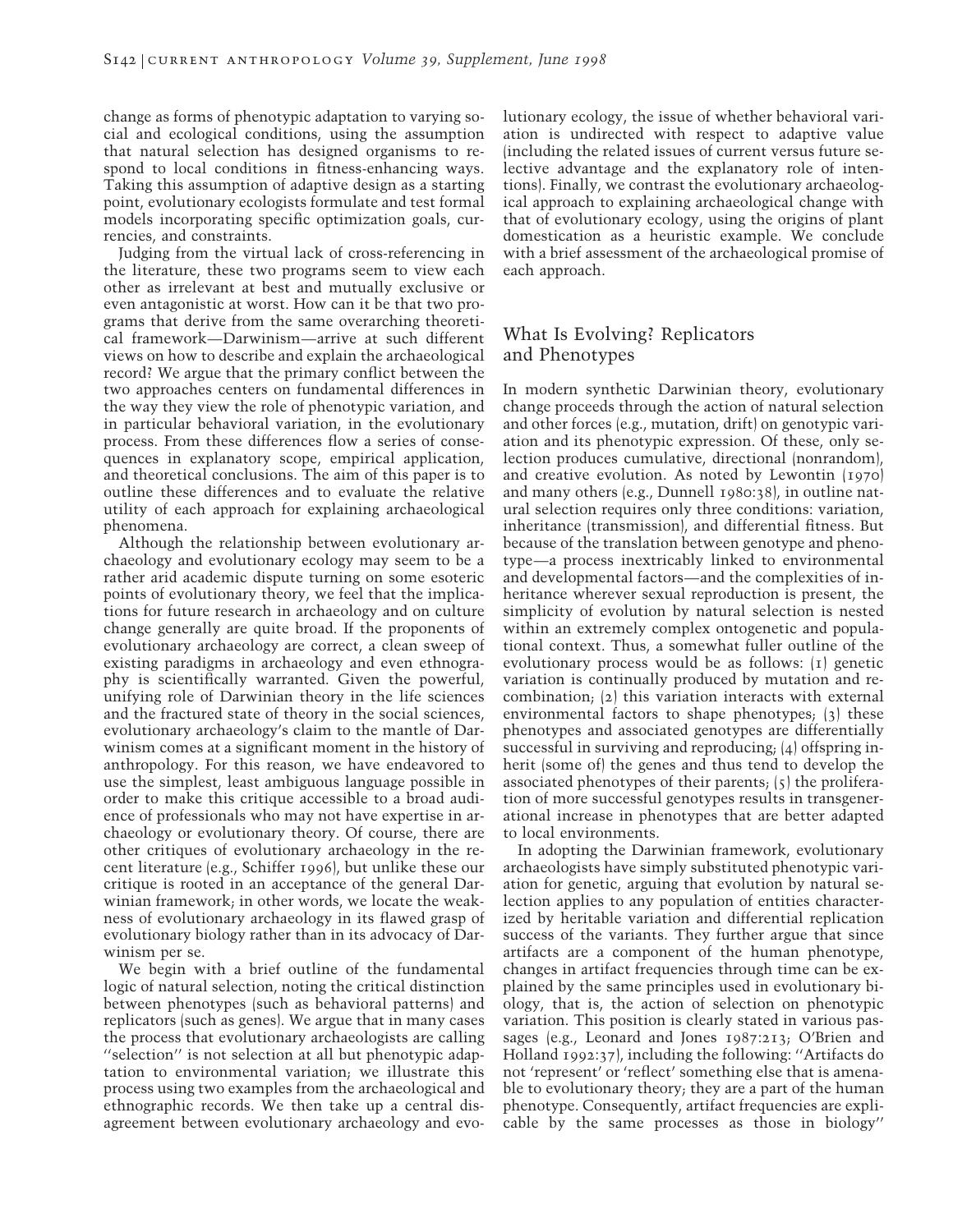(Dunnell 1989:45). In this view, the forces or processes sary nor is a knowledge of the source of variability'' that give rise to phenotypic variation are unimportant (Dunnell 1980:62). to the analysis of evolutionary change. All that matters In his recent paper entitled, provocatively enough, is that variation have some heritable component and ''What Is It That Actually Evolves?'' Dunnell (1995) disthat this variation have differential fitness effects such cusses the possible evolutionary relationships between that natural selection can occur. In evolutionary archae- individuals, species, assemblages, and societies *but* ological theory, the production of new phenotypic vari- *never acknowledges the replicator-phenotype distinc*ation (including novel forms of behavior or artifacts) is *tion* or the issues raised by nonparental cultural transseen as conceptually analogous to the process by which mission. This omission is striking given the central role new variants arise in the genetic code—undirected mu- that these matters have played in contemporary evolu-

evolution by natural selection makes some very prob- Sober 1984, Trivers 1985, and Williams 1966 for biollematic assumptions. Foremost among these is the way ogy; Boyd and Richerson 1985, Cavalli-Sforza and Feldit handles the genotype-phenotype distinction. To be man 1981, Dennett 1996, and Durham 1991 for cultural sure, the heritability requirement does not specify that evolution). By making artifacts the evolutionary unit inheritance be genetic; it could in principle be *cultural* subject to variation and selection, evolutionary archae- (the standard view in evolutionary archaeology). But se- ologists are either ignoring the replicator-phenotype lection does require that there be *replicators*—units of distinction and all its implications or proposing that arheritable variation. As Dawkins (1978; 1982:81–117) tifacts themselves are replicators; either position is and others (e.g., Hull 1980) have pointed out, replicators highly problematic. must have certain causally significant qualities: longev- In biology, phenotypes are defined as the observable ity (they last for many generations), fecundity (they pro- result of the interaction between genotype and environduce copies of themselves), and copy fidelity (they are ment (Mayr 1976:10)—essentially all features of an orreplicated with near-perfect accuracy). Genes, con- ganism except its genes. Obviously, behavior is insisting of DNA, and memes or ''culturgens'' (symboli- cluded in this encompassing definition, even behavior cally or neurologically encoded information transmit-<br>that is culturally transmitted. Evolutionary archaeologted via social learning) are the two most commonly ical theorists have argued that artifacts, being ''the identified replicators.2 equivalents of physical and behavioral traits'' (Leonard

fact that individuals (phenotypes, or "vehicles," as colorfully termed "the hard parts of the behavioral seg-Dawkins terms them) do not themselves replicate but ment of phenotypes.'' Recently, some evolutionary arare dissolved each generation—has profound implica- chaeologists have employed Dawkins's (1978, 1982) notions for evolutionary theory (e.g., Williams 1966, Daw- tion of the ''extended phenotype'' as a justification for kins 1982, Sterelny and Kitcher 1988). For one, it means viewing artifacts as phenotypic traits, arguing that just that selection will generally design individuals to be- as biologists ''routinely include such things as spider have in ways that will lead to maximal representation webs and bird nests in their concept of phenotype, we of replicators in future generations. This in turn focuses see no reason not to extend in similar fashion the noanalytical attention on the relationships between repli- tion of the human phenotype to include such things as cators, vehicles, and phenotypic traits; all these ele- projectile points and pottery, or . . . such artifacts as cerments play crucial but quite distinctive roles in biologi- emonial architecture'' (O'Brien and Holland 1995:181). cal evolution. But if behavior and its products (artifacts) are pheno-

critical issue? According to Dunnell (1980:87), ''Perhaps Darwinian analysis to them we must determine what the most fundamental problem in developing evolu- *replicators* are associated with them. More fundamentionary theory for cultural phenomena is the matter of tal, Darwinian analysis must examine the ways in the unit of transmission. . . . Yet if evolutionary theory which phenotypic traits affect the replication success of is to be applied in archaeology with any rigor at all, this their associated replicators. Since evolutionary archaeissue has to be addressed in concrete terms.'' Despite ology has failed to do so, there is no logical foundation this pronouncement, the mechanics of inheritance and for Dunnell's (1989:45) claim (quoted above) or the foltheir critical consequences for the form that evolution- lowing: ''Since selection works on the phenotype—the ary processes take have been virtually ignored in the vehicle that carries and protects the germ-line replievolutionary archaeological literature (with the notable cators (the genes)—then, with regard to humans, those exception of Neiman 1995). Indeed, we are told that the things they manufacture and use to modify their envispecific mechanisms of inheritance are irrelevant: ronment are subject to selection in the same way any ''knowledge of how inheritance is effected is not neces- somatic feature is'' (O'Brien and Holland 1995:181). The

tation and recombination. tionary theory in general and cultural evolutionary the-<br>Although seemingly straightforward, this approach to ory in particular (e.g., Dawkins 1976, Hamilton 1996, ory in particular (e.g., Dawkins 1976, Hamilton 1996,

The particulate nature of inheritance—the crucial and Jones  $1987:215$ , are what Dunnell (1989:44) has

How has evolutionary archaeology dealt with this typic—a position we agree with—then in order to apply problem with this conceptualization is that selection 2. Other nominees for replicator status include immunological ances and act on phenotypic variation (e.g., artifact design and tigens (Burnet 1959, Ada and Nossal 1987) and neural circuits in frequency) only to the extent

Edelman's (1987) "neural Darwinism" theory of learning. is, correlated with replicators transmitted from parent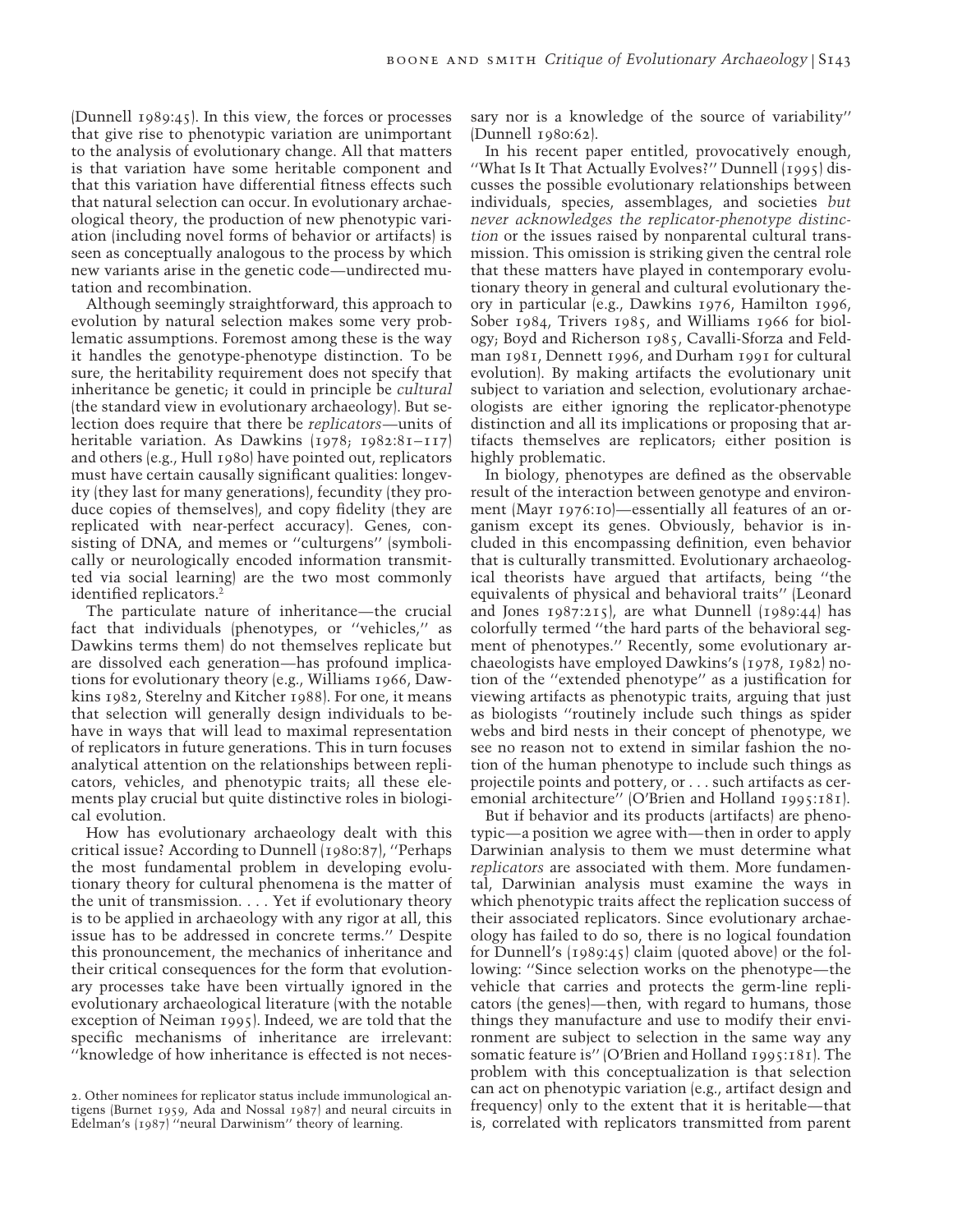to offspring (or, in the case of cultural replicators, from traits or heritable variances of traits) is correspondingly model to recipient). The evolutionary archaeological great. program assumes this correlation without further ex- Behavior is typically the most labile component of an those governing traits linked to Mendelian inheritance. evolved by natural selection.

Evolutionary ecology takes a different and conceptu- Evolutionary ecology generally analyzes phenotypic ation. It holds that organisms (including humans) have a series of fitness-enhancing behavioral responses to difof adaptive phenotypic variation involves the interac- direct product of natural selection. Rather, selection en-Under this view, natural selection's primary role lies in to respond facultatively and adaptively to particular enaccounting for these cognitive mechanisms—that is, vironmental conditions. why they evolved and why they work the way they Most writers of both approaches seem to agree on the spondingly, environment plays a causal role in eliciting evolutionary understanding of historical change. For exsition is nothing more than a claim that organisms have the three essential requirements of the theory of evoludevelopmental, lifelong). Evolutionary archaeology treats these (especially arti-

(Lewontin 1974:404; Stearns 1992:61–65). In this correct, frequency changes in these variants over time view—standard within biology in general, including may be caused by factors other than concurrent natural evolutionary ecology—phenotypic variation that re- selection. sults from the interaction of genotype with environment does not itself constitute evolutionary change, though an organism's capacity for adaptive phenotypic plasticity is an evolved trait shaped by natural selec- Selection or Phenotypic Adaptation? Two tion. If the phenotype's reaction norm is very broad, the Examples from the Archaeological Record potential for synchronic variation or diachronic change in the phenotype without any evolutionary change per Evolutionary ecologists and evolutionary archaeologists se (i.e., without changes in the frequency of heritable seem to agree that ''natural selection is the primary ex-

amination and often without even articulating the as- organism's phenotype. As contemporary evolutionary sumption. Furthermore, given that evolutionary archae- biologists see it, the evolutionary raison d'être of behavology is positing *cultural* inheritance, its failure to pay ior is to allow organisms greater flexibility in reattention to the effect of cultural transmission path- sponding to variable environmental challenges in ways ways (e.g., parental versus nonparental, generational that enhance survival and reproduction (Dawkins 1976: versus peer-to-peer, one-to-many versus many-to-one) chap. 4; Pulliam and Dunford 1980:chaps. 1–3). In other as well as secondary forces such as evolved preferences words, behavioral plasticity allows organisms to adapt is puzzling. Though its proponents often cite the theo- to changes in environmental conditions more rapidly retical literature on cultural evolution (e.g., Boyd and than they could through the process of selection acting Richerson 1985, Cavalli-Sforza and Feldman 1981, Dur- on genetic variation. Thus, even though this plasticity ham 1991), they do not discuss the conclusion of this exacts fitness costs (in terms of development, metabolic theory that cultural transmission might sometimes pro- maintenance, and potential malfunction), in particular duce evolutionary trajectories that differ radically from niches it more than repays these costs and hence has

ally more complex but realistic view of phenotypic vari- variation in terms of ''adaptive strategies''—that is, as been designed by selection to make extensive adaptive ferent environmental states (assuming that these states adjustments of their phenotypes. A nonbehavioral ex- have been recurrent within the evolutionary history of ample of this is the tanning response found in all but the organism's lineage and that the responses fall the darkest-skinned or albino people. Tanning is clearly within its norm of reaction). This form of phenotypic phenotypic variation, even when it involves historical, response is thus construed to be based on a set of intergenerational change (e.g., a population that has evolved ''decision rules'' (Krebs 1978)—genetically gone from working in the fields to working in factories evolved cognitive mechanisms that guide development, and exhibits a diachronic shift in the frequency or in- learning, problem solving, and stimulus response. tensity of tanning). In the behavioral realm, this process Hence, in this view behavioral variation itself is not the tion between genetically or culturally evolved cognitive ters the explanation only indirectly, as the process that mechanisms and variable environmental conditions. designed the behaving organism (or in fact its ancestors)

do—and not in culling behavioral variation. Corre- theoretical importance of cultural transmission to an phenotypic variation, not just a selective one after the ample, without it evolutionary archaeology could make fact. In colloquial terms, the evolutionary ecological po- no claim that phenotypic variation is heritable, one of problem-solving abilities at various levels (physiologi- tion by natural selection. At the same time, the two apcal, morphological, behavioral) and scales (short-term, proaches diverge in their treatment of phenotypic traits. A phenotype's tendency or capacity to respond differ- facts) as both vehicles (phenotypic) and replicators (dientially to varying environmental conditions is called rectly subject to natural selection). In contrast, evoluphenotypic *plasticity* (or lability). The phenotypic plas- tionary ecology expects the transmission of cultural ticity of a given replicator (e.g., genotype) over a range of variants to be heavily influenced by previously evolved environmental conditions is termed its *reaction norm* cognitive biases or decision rules. If the latter view is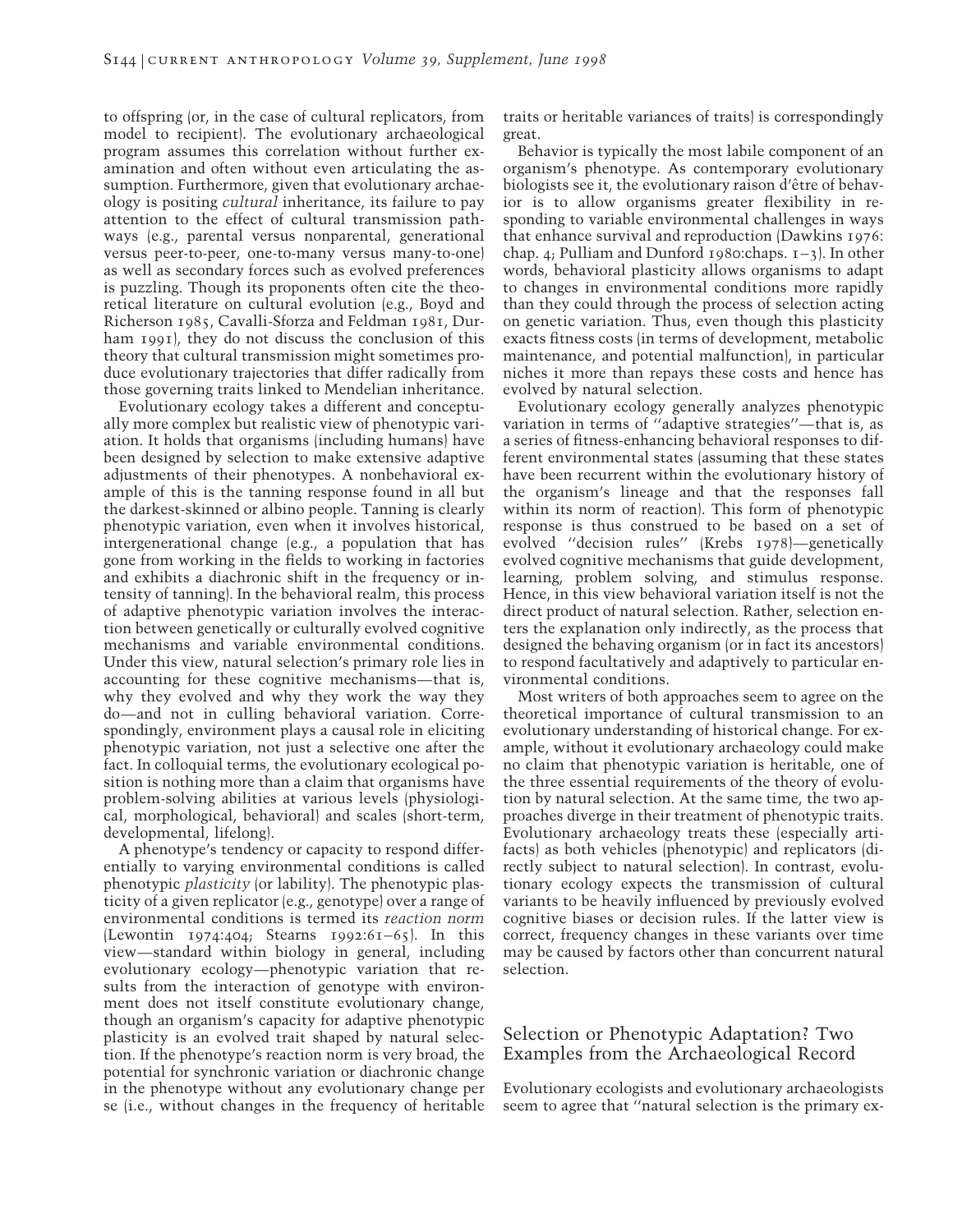planatory mechanism in scientific evolution'' (Dunnell nisms of phenotypic adaptation privileged in evolution-1980:49). Selection operates as a mechanism or process ary ecology. of evolutionary change in a population when some vari- Behavioral variation of the type just discussed will able heritable trait has correspondingly variable effects produce corresponding variation in the kinds and freon the fitness of the individuals that inherit it. For ex- quencies of artifacts and ecofacts associated with these ample, one major component of fitness is the number behaviors, including those which become part of the arof offspring that survive to reproduce; parents that pro- chaeological record. Hence, the resulting variation and duce more surviving offspring relative to others in the directional change that we observe archaeologically same population are said to have higher reproductive cannot be assumed to have resulted from natural selecsuccess. A heritable trait that causes its bearers to have tion acting on culturally transmitted variation; it could higher reproductive success than others in the popula- instead be the result of facultative behavioral strategies tion will increase in frequency within the population that are themselves the product of earlier evolutionary over time. processes extending back thousands or millions of

all directional phenotypic change through time as the chaeological record (or any other manifestation of huresult of natural selection acting directly on cultural man behavior), we have at least two alternatives: we variation (Dunnell 1978). Yet most of the evolutionary can attribute this variation to the action of natural searchaeological literature is quite unclear on the mecha- lection on adaptively random cultural variation (the nism(s) underlying selection. Some (e.g., O'Brien and evolutionary archaeological program), or we can attrib-Holland 1995:190–91; Ramenofsky 1995:135–39) sug- ute it to adaptive phenotypic variation (the evolutiongest that selection works via reproductive differences ary ecological program). among the individuals who utilize certain variable arti- In sum, analyzing synchronic variation or diachronic facts to interact with the environment. Others (e.g., change requires that we consider two distinct causal Leonard and Jones 1987:214; Jones, Leonard, and Abbott processes, one evolutionary and the other phenotypic. 1995:28–29; Teltser 1995*a*:5–6) argue that it is replica- Evolutionary ecologists tend to focus on strategic phetive success of phenotypic traits (behavior or artifacts) notypic response and assume that the trait under study that matters, whether or not this is tied to reproductive has been designed by natural selection to have suffisuccess. Sometimes this ambiguity concerning the cient phenotypic plasticity to track environmental varimechanism(s) of selection is directly indicated, as in ation optimally (i.e., in fitness-maximizing ways). Jones et al.'s (p. 26) reference to ''functional traits, and Hence, they do not equate phenotypic variation with the processes that influence their differential survival, evolutionary change; instead, they attribute it to collectively termed selection.'' Most selectionists sim- evolved capacities for adaptive variation (behavioral,

tion acting on heritable variation is but one of several change to the action of natural selection on culturally processes by which changes in the frequency of pheno- inherited phenotypic variation. Neither view is likely typic variants through time occurs. As we have sug- to be 100% correct, but we argue that the evolutionary gested, one of the most important of these processes is ecological approach is likely to explain a much larger individual phenotypic variation in response to environ- proportion of the phenotypic change preserved in the armental variation such as exogenous changes in prey chaeological and ethnographic records. We will now exabundance, climate change, and the like—in other amine this issue and illustrate these principles with refwords, nongenetic adaptation to local (and locally vari- erence to two cases of historical change. able) conditions. Evolutionary ecology also proposes that the aggregate consequences of individual pheno-<br>typic adaptation can both change environmental con-<br>ditions—as through increases in population density,<br> $\frac{1}{N}$  THE ARCHAIC resource depletion, habitat modification, or mate Our first example concerns changes in prey choice that availability—and elicit new strategic phenotypic adap- are revealed in the archaeological record of the North tation to these altered conditions. Thus, quite complex American Archaic. This period is generally characterand directional changes in phenotypic variation over ized by a major shift in hunting emphasis from large-

Evolutionary archaeologists have tended to consider years. Thus, if we wish to explain variation in the ar-

ply avoid stating a position on the issue or do not rec-<br>physiological, etc.). The evolutionary archaeological<br>paradigm, in contrast, minimizes the role of phenotypic paradigm, in contrast, minimizes the role of phenotypic In contrast, evolutionary ecology argues that selec- adaptation via decision making and ascribes adaptive

historical time are expected to result from the mecha- bodied game to smaller prey and in many cases a greater emphasis on gathering and processing of wild plant 3. Recently, some evolutionary archaeologists (Jones, Leonard, and foods (Bayham 1979). This trend has been closely docudom or directional frequency change of traits can also be due to<br>
"sorting" (differential persistence of evolved lineages [Vrba and<br>
Gould 1986] or some other type of correlation with traits undergo-<br>
ing selection. To dat archaeological implications of this proposed mechanism. crease in diet breadth (Broughton 1994:501), wherein

Abbott 1995:28; Ramenofsky 1995) have suggested that nonran- mented in Central California by Broughton (1994); a<br>dom or directional frequency change of traits can also be due to parallel trend occurred in many regions of t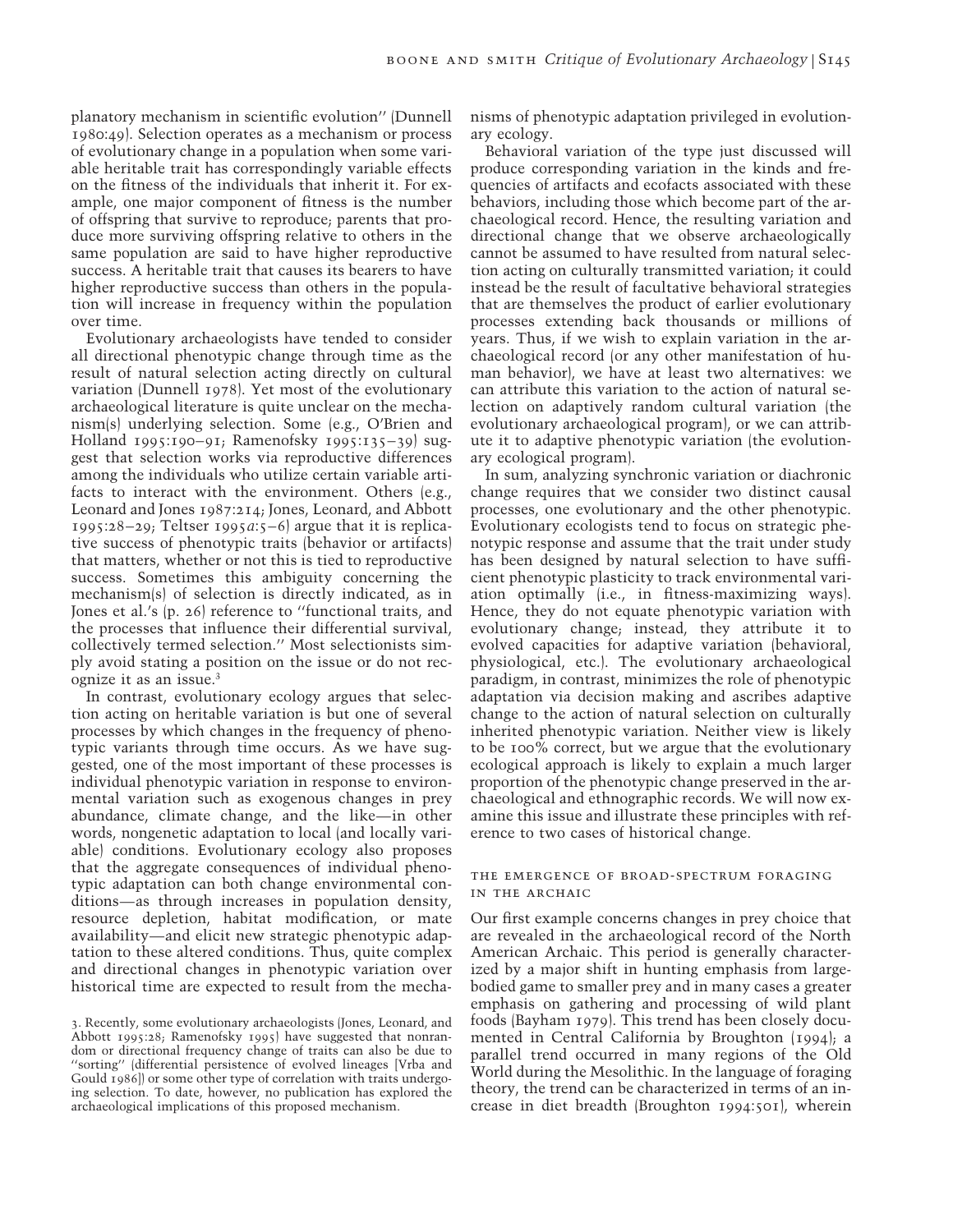''change in emphasis'' is defined as a process by which plements, and facilities for capturing, processing, and human foragers broaden the range of prey taken by pro- storing the animal and plant foods that were added to vested) prey types to a previously narrower diet of such implements must have spread through some prohigher-ranked prey types (Smith 1983*a,* Kaplan and Hill cess of cultural transmission—that is, we do not imag-

clude lower-ranked prey types? Broughton (1994, 1995) might argue that here is where evolutionary archaeolouses optimal foraging theory to generate a number of gy's selectionist paradigm should come into full play. hypotheses about patterns of prehistoric prey choice in But again, we must keep in mind that natural selection Central California, including the central one that a de- acting on culturally transmitted variation is not necescline in the abundance of more profitable (higher- sarily the only or even the most important process reranked) large-bodied prey, such as artiodactyls (deer and sponsible for the spread of innovations and correspondelk) and sea otters, led to an expansion of the optimal ing artifact frequency changes. From the evolutionary (and hence observed) diet to include more lower-ranked ecological perspective, adaptive phenotypic plasticity prey such as shellfish, small game, and fish. Broughton (decision making and selective imitation) is a more suggests that the per-capita decline in high-ranked prey plausible alternative. was due to long-term increase in human population To illustrate this point we shift our attention to a density, but the optimal-prey-choice model would pre- more recent example of technological change in foragdict the same broadening of the diet in the case of an- ing strategies that allows us to examine the actual prothropogenic resource depletion. Climatic change may cess of change in more detail. In an article on Native also have been responsible for this decline in high- American artifact replacement by European goods, Raranked prey in some regions. menofsky (n.d.) posits that the rapid increase in Euro-

duced encounter rates for higher-ranked resources will snowmobiles (Winterhalder 1980, 1981) are ''clear exeventually shift the optimal (efficiency-maximizing) amples of *variants that increase due to selection*'' (n.d.: diet breadth to include lower-ranked (higher-cost) re- 7, emphasis added). With respect to the Cree use of sources (Charnov 1976, Stephens and Krebs 1986). This snowmobiles, we are in a good position to examine this is because the increased search time resulting from de- claim more closely. clining encounter rates for high-ranked prey reduces the At the time of his field study (which took place in diet to include lower-ranked but more frequently en- considerable effect on their foraging strategies. If Raforagers in response to declining availability of large- the use of snowmobiles in hunting, while others continers (in common with human and nonhuman foragers that freed time to engage in other fitness-increasing ac-

The above example of adaptive change centered largely shoe hunters by snowmobile users.

gressively adding lower-ranked (i.e., less efficiently har- the diet. Since the techniques for making and using 1992). ine that each Archaic forager reinvented, say, the side-Why would humans expand their prey choice to in-<br>notched point or seed-beater basketry as needed—one

Whatever the cause, foraging theory predicts that re- pean horses in the 16th century and the Cree use of

overall return rate for specializing on such prey relative 1975), Winterhalder found that snowmobiles had come to the returns that can be obtained from expanding the into general use among the Boreal Forest Cree, with countered prey types.<sup>4</sup> Thus, evolutionary ecology ex- menofsky's claim that this process is due to selection plains the trend toward broad-spectrum foraging in the rather than decision making is correct, we must imag-Archaic in terms of the long-term aggregate conse- ine the following course of events to have occurred: quences of changing individual decisions of Archaic First, some Cree foragers adopted, for whatever reasons, bodied animals. From this perspective, adaptive pheno- ued to walk to hunting sites on snowshoes. The snowtypic flexibility (decision making) is entirely sufficient mobile users then experienced higher fitness in the to explain the trend in question, and no appeal to selec- form of larger numbers of surviving offspring, perhaps tion acting on cultural variation is necessary. Natural because of greater foraging returns that could be used to selection is required only to explain why Archaic forag- feed more offspring or because of higher return *rates* everywhere) have evolved the cognitive capabilities to tivities, such as mating, child care, and wage earning. make adaptive economic decisions. Snowmobile use was then transmitted culturally to the offspring of snowmobile adopters. Since hunting resnowmobiles in the subarctic snowmobile use eventually led to replacement of snow-<br>snowmobile use eventually led to replacement of snow-

around changes in resource choice. Of course, the Ar- Clearly, the process just outlined would be quite chaic and Mesolithic periods are also characterized by slow, requiring many generations to result in the rethe appearance and spread of a wide range of tools, im- placement of snowshoe hunting by snowmobiles, the number of generations depending upon the fitness dif-4. There are significant complications involved in applying this ferential between snowmobile users and traditional portimal-prey-choice logic to central-place foragers utilizing multi-<br>ple patches, these issues are reviewed in general terms by Stephens<br>and Krebs [1986], Smith [1991], and Kaplan and Hill [1992] and discussed in detail f

<sup>(</sup>1995). the rapid increase of snowmobile use, *contra* Ramenof-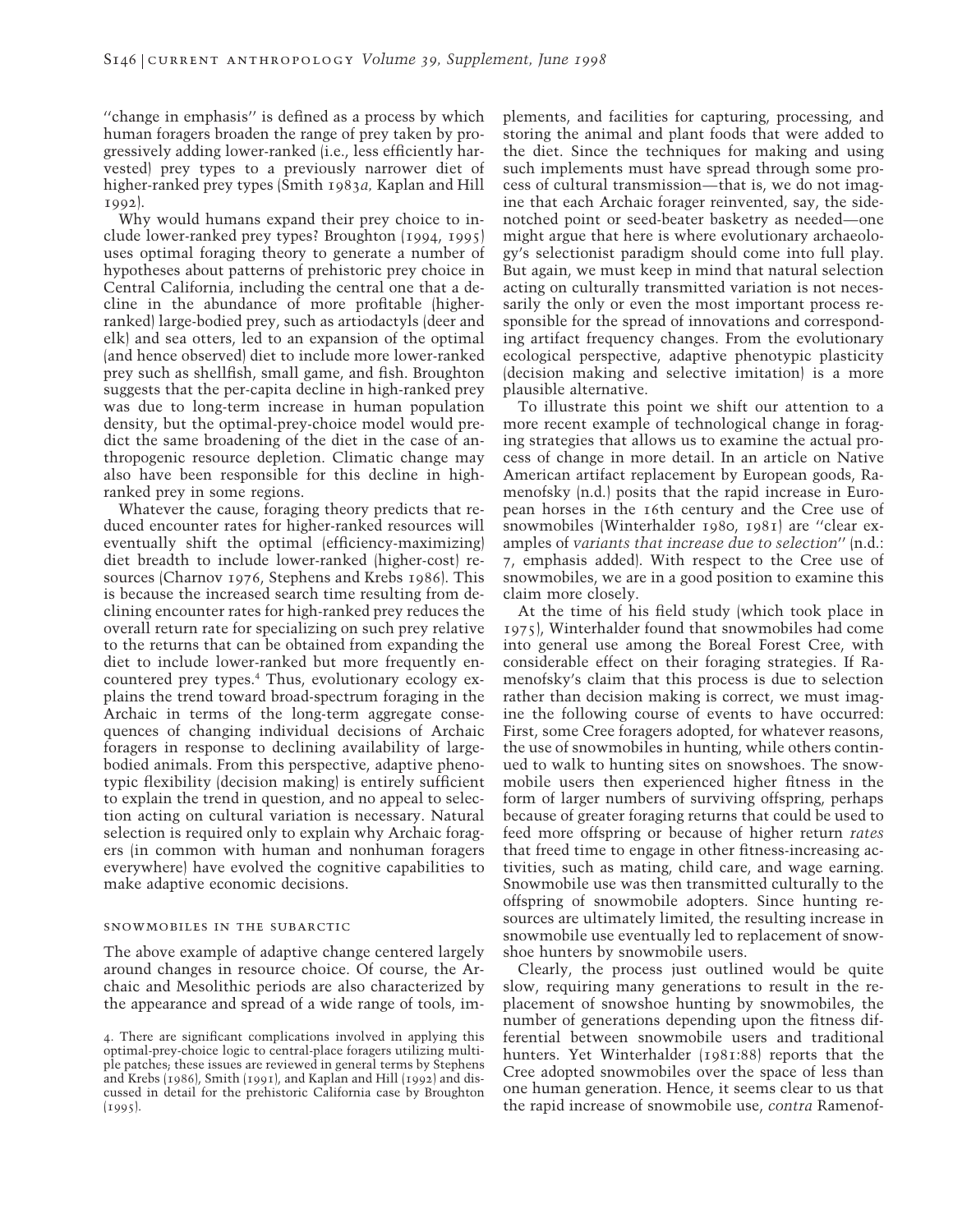ing on variation in locomotion techniques among the ceive the relative efficiency of different means (e.g., Cree. snowmobiles versus snowshoes) for acquiring resources

this point. First, given the short time involved, one nology or patterns of behavior according to which will might question whether Ramenofsky really means that produce the highest net gains.<sup>5</sup> natural selection is the process or mechanism responsi- We argue that adopting such an explanatory strategy ble for the increase in the frequency of snowmobile use. allows for a much richer analysis of change as well. For Our interpretation that she does is bolstered by her re- example, Winterhalder argued that the Cree adopted cent discussion of the spread of the horse among his- snowmobiles because doing so increased foraging effitoric Plains Indians (1995:138–39, emphasis added): ciency by reducing the amount of time it took to travel

Clearly Ramenofsky sees the advantages of horses as prior to the adoption of snowmobiles and outboards. We leading to their spread through natural selection (of cul- note that without the evolutionary ecological postulate tural variation) rather than through adaptive decision that evolved cognitive abilities allow foragers to weigh making, and since she has recently (n.d.) linked this the economic costs and benefits of various tactics and case with the Cree shift from snowshoes to snowmo- strategies and to choose the tactic or strategy that gives biles and termed both the result of ''selection,'' we the highest energy return under the circumstances, the think our interpretation of what she means by ''selec- intimate strategic relationship between foraging techtion'' is correct. nology and diet breadth would remain theoretically

Second, one might question whether ''selection'' on opaque. cultural variation must act through differences in biological reproduction. As discussed in detail by cultural discriminating phenotypic from evolution theorists (e.g., Cavalli-Sforza and Feldman evolutionary change 1981, Boyd and Richerson 1985), since cultural inheritance is not limited to parent-offspring transmission, It might be argued that, if natural selection and adaptive the replication rate of memes need not be constrained decision making have the same outcome (e.g., snowmoby the generation length of culture bearers. Thus, some bile adoption) and enhance fitness in either case, it memes may spread ''horizontally'' (e.g., between peers) doesn't matter whether we adopt the evolutionary aror even ''obliquely'' (from elders to various sets of non- chaeological or the evolutionary ecological explanation. descendant juniors) in a rapid fashion more akin to epi- Now, it is true that adaptive decision making over a demics than to genetic inheritance. However, if (as in short time scale may produce results (including fitness the example discussed here) the postulated evolution- effects) that are equivalent to the effect of natural selecary mechanism is natural selection, then differential tion acting over longer time scales. This is largely betransmission requires heritable variation in individual cause capabilities for phenotypic adaptation (including survival and/or individual reproductive success, and adaptive decision making) are themselves the product therefore generation length becomes an important rate- of past natural selection. However, this does not mean limiting constraint. The alternative that ''snowmobile that the two processes of adaptive change should be memes'' were transmitted more effectively than ''snowshoe memes'' to nondescendant Cree (as well as offspring), while plausible, is not natural selection; more<br>significant, it requires precisely the kind of adaptive de-<br>matters that evolutionary ecologists are continually investigating cision making that evolutionary archaeology is dedi- in humans and nonhumans. For example, how closely can people

of the fact that Cree hunters, like all humans, inherit premature to take strong positions on these issues.

sky, cannot be due to the effect of natural selection act- evolved cognitive capabilities that allow them to per-Two objections to our argument might be raised at and to make decisions regarding adoption of new tech-

from settlements to hunting areas; in optimal foraging Within 100 years of its introduction, the horse had terms, snowmobiles decrease prey search time. Using diffused as far east as Texas, north into Canada, and the optimal foraging framework allowed Winterhalder south into Mexico (Ewers 1955). This rapidity sug- to make various predictions regarding changes in the gests that the horse was a functional trait that variety and range of prey taken upon encounter with the greatly increased the fitness of individuals within adoption of snowmobiles. Specifically, an increase in populations. The strength of the horse out-com- search efficiency is predicted to result in a constriction peted humans and dogs as a means of transport; the of the diet (1981:89); Cree hunters using motorized speed of the horse gave it a unique advantage in transport should concentrate on more profitable prey hunting. *Consequently, individuals who owned* such as moose and ignore lower-ranking prey with *horses reproduced in greater numbers than others.* lower return rates such as hare. As it turned out, Winterhalder was able to confirm that Cree diet was broader

cated to eliminating from archaeological explanation. or other organisms discriminate different mean rates of energy<br>How then can we characterize this process of change gain, given variance in these rates over time? How ex How, then, can we characterize this process of change gain, given variance in these rates over time? How extensively are<br>ithin the framework, of evolutionary, theory? We other components of fitness (e.g., mortality risk) t within the framework of evolutionary theory? We<br>would argue that increased snowmobile use is the result<br>would argue that increased snowmobile use is the result<br>ultural inheritance in shaping these decision rules? We think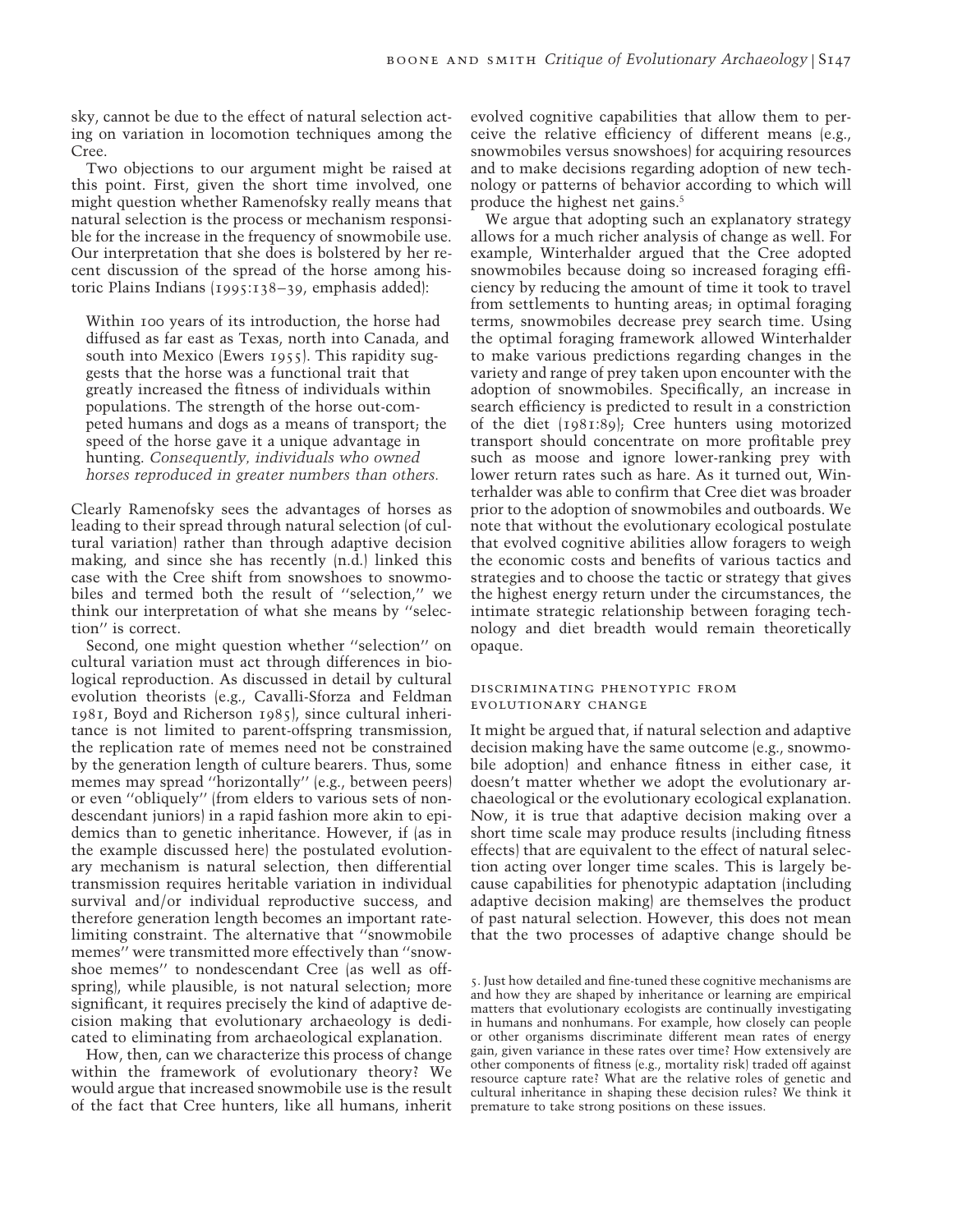conflated or that we can assume they will *always* pro- ance of individual behaviors, the same notions duce the same outcomes. The reasons for this have should allow us to predict mutations, a patently some rather far-reaching implications for how we absurd notion.

differential success of replicators, generally via differential success of replicators, generally via differential contract in Darwinian evolution designs adaptations<br>tial survival and fertility of organisms that exhibit t dergoing selection. This means that the rapidity with<br>with the selection can act is significantly constrained by<br>the generation span of the organism in question. Sec-<br>ond, the strength of selection depends on  $\begin{pmatrix} 1 \end{$ ond, the strength of selection depends on (1) the amount  $\frac{3}{3}$ . Undirected variation is an essential aspect of ge-<br>of variation already existing in the population and  $\frac{1}{4}$ . Therefore it is essential to cultural e (2) the degree of differential fitness that the variant  $\frac{4}{4}$ . Therefore, it is essential to cultural evolution traits confer on the individuals carrying them—mathe- as well. textbook on the subject.<sup>6</sup> In contrast, the rapidity with While we accept  $1-3$ , we hold that 4 is a non sequitur.<br>which phenotypic response to changing environmental The principle of undirected variation is certainly cr which phenotypic response to changing environmental The principle of undirected variation is certainly crit-<br>conditions occurs is dependent not on the amount of ical to the theory of natural selection, for reasons stated conditions occurs is dependent not on the amount of ical to the theory of natural selection, for reasons stated variation that already exists in a population but on the clearly in the following passage (Rindos 1989*a*:39) variation that already exists in a population but on the From the Darwinian perspective, undirected varia-<br>
Mor is the rapidity with which innovations can spread<br>
though learning or cultural transmission necessarily de-<br>
pendent on the amount of preexisting phenotypic vari-<br>
anc standing phenomena such as the adoption of horses or In the genetical theory of evolution by natural selec-<br>snowmobiles.

or independent with respect to selection. As Dunnell value). For example, the probability that the mutation that gives rise to the sickle cell trait will occur is com-

should view variation, selection, and evolutionary<br>change.<br>First, natural selection results in trait frequency<br>changes through time by favoring some variants and<br>culling out others; the basis of this culling process is the

tion, the ultimate source of variation is mutation of the genetic code. This mutation process (along with other sources of genetic variation, such as recombination) is Is Behavioral Variation Analogous generally recognized to be undirected or random. What to Mutation? exactly does ''undirected'' or ''random'' mean here? It means that the ''chance that a specific mutation will THE CONCEPT OF UNDIRECTED VARIATION<br>A central tenet of evolutionary archaeology is the idea be" (Futuyma 1986:76), where "useful" refers to effects A central tenet of evolutionary archaeology is the idea be'' (Futuyma 1986:76), where "useful" refers to effects that behavioral variation and innovation are undirected on the organism's survival and reproduction (i.e., fi that behavioral variation and innovation are undirected on the organism's survival and reproduction (i.e., fitness<br>or independent with respect to selection. As Dunnell value). For example, the probability that the mutation (1980:62) succinctly puts it,<br>
Selection determines which [behaviors] will be trans-<br>
Selection determines which [behaviors] will be trans-<br>
mitted, not which will occur. Behavioral variability,<br>
no less than mutation in s selective advantage of new variants.

The central issue at hand, then, is whether the gener- 6. This relationship between the strength of selection and the systems (see Boyd and Richerson 1985:chap. 6). pressures (i.e., uncorrelated with adaptive benefit) and

amount of heritable variation also applies to cultural transmission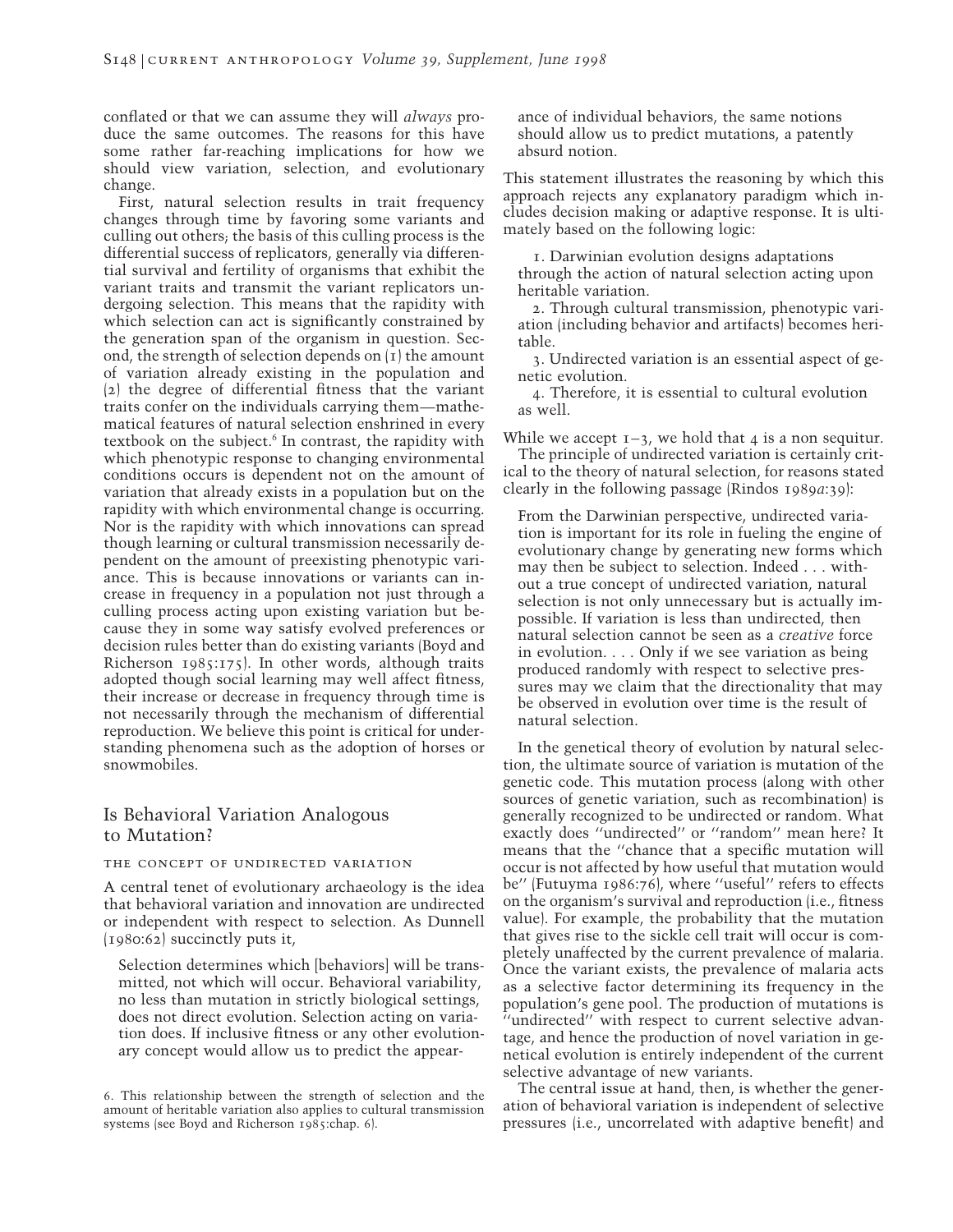hence conceptually analogous to mutation. We argue "Cultural systems provide a wide array of variation genthat it is not. While past selection does not determine erating mechanisms, including rational decision makwhen, where, how, and why a particular mutation will ing, but none of these guide evolution *over the long* occur, it does determine to a large extent when, where, *term.* That is accomplished by forces of selection and how, and why an organism will express a particular be- drift'' (p. 29, emphasis added). In a similar vein, Dunnell havior (or other phenotypic state) in response to current (1996*a*:xi) states: ''We see ourselves as solving problems (or even projected) environmental conditions. Although and therefore rebel at the notion that the generation of mutations (with possible rare exceptions) are never sta- variation is random with respect to selective conditistically directed in fitness-enhancing directions, many tions. Yet there is absolutely no evidence that a Laspecies have evolved capabilities for phenotypic modi- marckian engine is at work in our evolution, since we fication that are indeed directed towards fitness en- have no access to future selective conditions." While hancement. In the decision-rule paradigm of evolution- adding the (questionable) label ''Lamarckian,'' the ary ecology, these take the form "under condition  $\alpha$  do thrust of this statement is the same as that of Jones et *x,* but under condition β do *y*'' (where *x* confers greater al.: human innovation is adaptively random because it fitness benefit than *y* under α but less than *y* under β). does not anticipate *future* selective conditions.8 Clearly,

is a matter of degree. We expect that behavioral innova- over ''the long term'' is a radical expansion of the origition will sometimes be random with respect to fitness nal axiom of the genetic theory of evolution that mutagain, particularly in novel ecological and social settings; tion is adaptively random with respect to *current* selecthe various problem-solving cognitive mechanisms (ra- tive conditions. tional choice, scenario construction, etc.) are certainly While we certainly agree that neither behavioral varinot omniscient. Even in these cases, however, we ex- ants nor mutations can be determined or caused by fupect that genetically evolved learning mechanisms (e.g., ture selection or anything else that has not yet ocoperant conditioning) will reshape behavior in fitness- curred—cause must precede effect in any coherent enhancing directions within a relatively short time (i.e., causal account—this is not a logical criticism of adaptaless than the lifetime of an individual organism); after tionist or intentionalist accounts of cultural innovaall, this fitness payoff is why selection designed these tion. The evolutionary archaeological argument follows mechanisms in the first place.<sup>7</sup> Obviously, if we are cor- superficially from the fact that the genetical theory of rect about the generally adaptive nature of behavioral evolution by natural selection involves a two-step proinnovation, this will often short-circuit the chance for cess: ''1) the production of undirected variation and natural selection to alter the frequencies of such be- 2) the sorting of these traits by means of differential suchavior. cess of the variant forms over time'' (Rindos 1989*b*:8).

In arguing that behavioral or cultural innovations are here is distinct in that it extends the axiom of undi- ''undirected'' with respect to selective pressures, some rected variation to refer to *future* selective pressures. evolutionary archaeologists have in fact expanded the Why would this extension be made? Although this is original concept of undirected or adaptively random never fully spelled out, our best inference from the evovariation to apply to both current and *future* selective lutionary archaeological literature and conversations conditions (i.e., conditions that do not yet exist). For ex- with several key proponents is that it serves to protect ample, Jones, Leonard, and Abbott (1995:18) state that their belief that behavioral innovation is analogous to ''innovations arise independently of the processes of se- (undirected) mutation against attack on the grounds lection. While the production of variants is to a degree that humans obviously do engage in directed phenoconstrained by preceding states of the system, the na- typic (behavioral, technological, and cultural) innovature of that variation is not determined by the future tion. Thus, the counterargument goes, even when such course of the system." By "future course of the system" innovations are consciously directed towards solving Jones et al. seem to mean future selective pressures, for current adaptive problems, since no one can foresee fuin the next few sentences they illustrate their point by ture environmental states or other changes in selective arguing that many technologies have become ''far more pressures *in the long run,* behavioral variation is effecsuccessful in contexts unrelated to ones for which they tively undirected. were intended originally'' (p. 18) and that "neither indi- Our interpretation is supported by Neff's (1992:146) viduals nor the systems they operated in could foresee claim that ''to direct evolution through innovation, huthe long string of events leading to'' the evolution of mans would have to solve future problems and exploit agriculture. The summary statement of this paper is future opportunities, and would have to anticipate the

Of course, the directedness of behavioral innovation focusing on the ''unguided'' nature of cultural variation

We have argued above that what is true of genetic varia-THE FUTURE IS NOW tion is not necessarily true of cultural or behavioral the future is now variation, but in any case the argument we are exploring

innovations are consciously directed towards solving

impact of particular solutions on conditions in the more

<sup>7.</sup> The literature on behavioral innovation and learning is of course vast; for useful reviews of the relation between innovation and 8. We term the "Lamarckian" label questionable because Lamarck-<br>adaptive outcomes, see Boyd and Richerson (1985), Marler and Ter-<br>ian evolution posits that va race (1984), and Plotkin (1994). forces, not future ones.

ian evolution posits that variation is responsive to *present* selective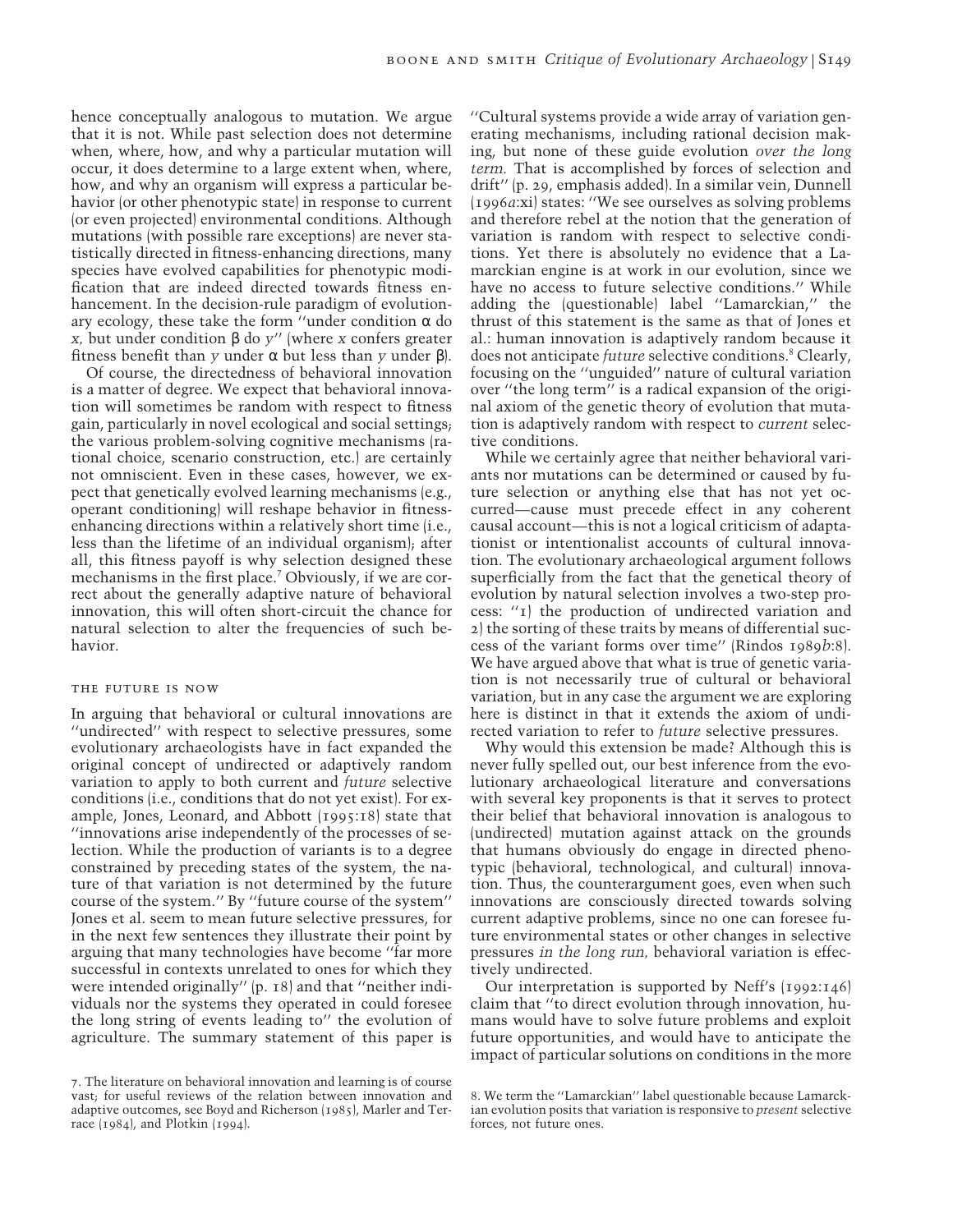long-term future.'' This argument strikes us as faulty in Although we are skeptical that trade systems (particuthat it confuses the claim (of evolutionary ecology, for larly the ritualized forms that occur between sovereign tively directed at solving existing adaptive problems foresight,'' we have no objection to the rest of Rindos's and opportunities with the much stronger claim that it statement. But we do not see how these factors weaken is successful in anticipating changed adaptive condi- explanations based (in part) on adaptive decisions. tions in the future. In doing so, this argument holds While we grant that adaptive change often has many phenotypic adaptation to a higher standard than natural unforeseen consequences, we wonder why this is any selection itself; to see this one can simply reword the more effective in emasculating the causal role of culstatement by substituting "adaptation" for "innova- tural innovation or behavioral adaptation than the same<br>tion" and "natural selection" for "humans."<sup>9</sup> argument applied to natural selection. Surely "over

niscient in order to be a significant adaptive force, many domestication) will change as ecological and demoevolutionary archaeologists conclude that most or all graphic factors alter. In the same way, if behavioral directional change in human history must be due to se- responses to current adaptive problems ultimately allection. A particularly strong version of this view is that ter the adaptive landscape (e.g., through population ''all change is the result of selection acting upon the un- growth), new responses to the changed conditions can directed variant cultural forms existing at earlier points be expected to arise. Only if the rate of environmental in time'' (Rindos 1989*a*:28). This logic is exemplified in change exceeds the capability for phenotypic adaptation some evolutionary archaeological discussions of domes- or the changes are too subtle to be detected must we tication, where the admission that people may engage assume that innovation is nonadaptive. in incipient domestication in order to increase their A related critique of the evolutionary archaeological food supply or reduce risk is countered by arguing that position concerns its failure to recognize that humans in the long run this innovation will lead to resource spe- have highly developed and evolutionarily specialized cialization, population growth, and hence increased re- cognitive mechanisms for projecting past experience source variability and nutritional risk. Such unintended into the future and formulating behaviors that ''anticiadaptive relevance of decisions and behavioral innova- DeVore 1987; Byrne and Whiten 1988). This does not tions. mean that our explanations of such decision-making be-

The most obvious way to deal with the interacting<br>factors of increasing population, increasing potential<br>learned cognitive and problem-solving capabilities and<br>yield, and increased variance in that yield would be<br>learned

cules can never "know" anything, and neither can natural selection, whereas humans *do* have the cognitive capability to hypotheses guided by this assumption predict that peo-<br>model future states of the world and the impact of those states on ple (and many other organisms) will racy. Second, as we are arguing here, the axiom of undirected varia-<br>tion in Darwinian theory applies to the *present* adaptive value of

example) that phenotypic innovation is often effec- polities like the Southeastern chiefdoms) ''require no unfore seen consequences, we wonder why this is any argument applied to natural selection. Surely "over Having argued that innovation would have to be om- time'' the selective pressures favoring any trait (such as

long-term consequences are then used to blunt the pate'' future environmental contingencies (Tooby and A striking example of this kind of argument occurs in haviors locate the *cause* of the behavior in its actual fu-Rindos's (1989*a*:33, emphasis added) discussion of the ture results, nor does it mean that strategic or decisioneffect of maize production in the prehistoric American making models place their explanatory emphasis on Southeast:  $"interaded effects." According to evolutionary ecology,$ 

for selection's mill; all explanatory weight is carried by 9. Neff (1992:146) in fact states the analogy to be that ''DNA mole- selection. Clearly this approach and evolutionary ecolcules know nothing of future evolutionary needs or opportunities. Ogy have rather different views of the relation between<br>The same observation applies to humans who introduce innova-<br>tions to solve perceived problems or ex adaptive strategies. Granted, a solution to one adaptive variation, not any future adaptive value. **problem may lead to the emergence of new problems**,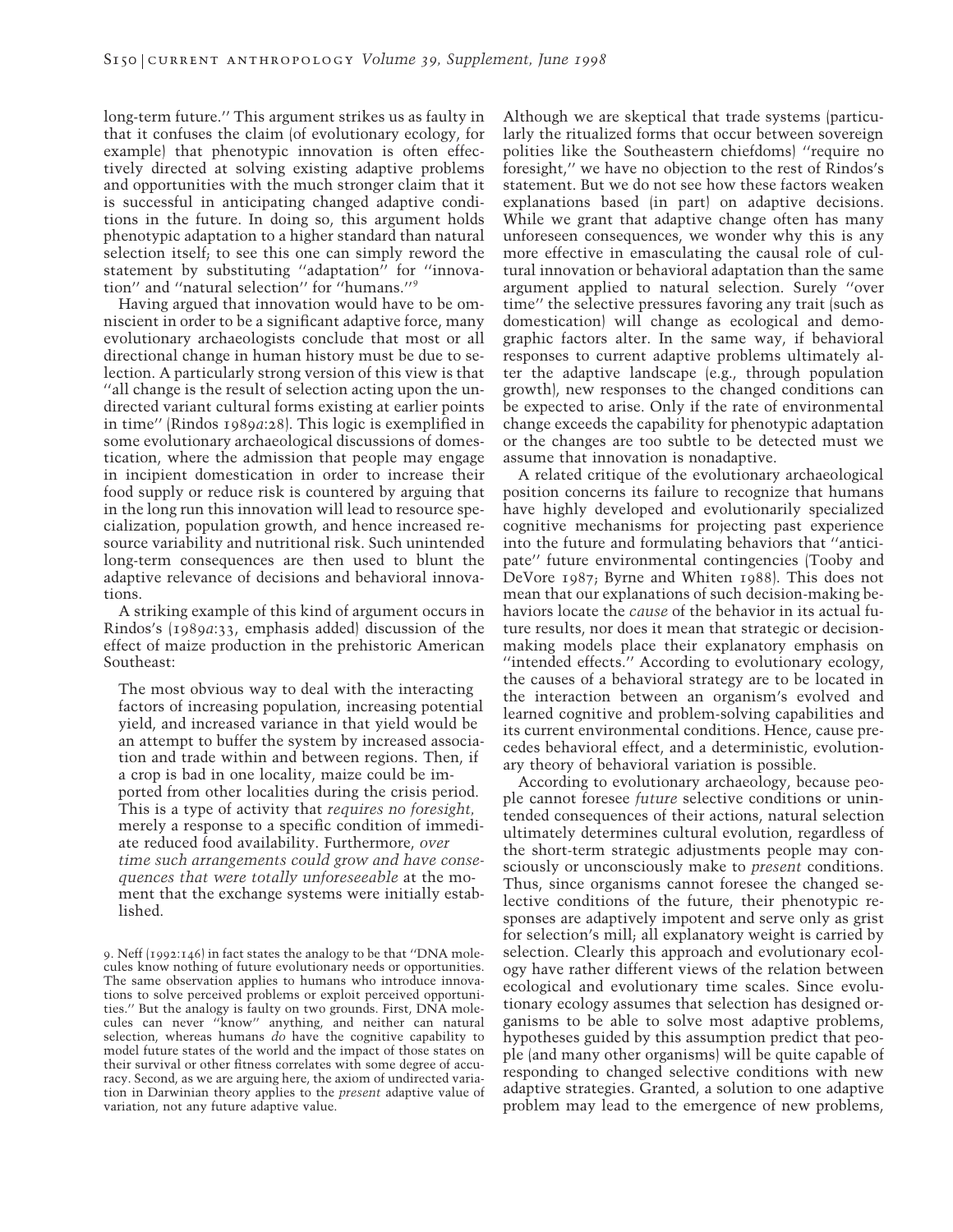but this is just as true in the realm of natural selection cator) in any Darwinian sense.<sup>10</sup> Hence, environmental as in that of behavioral problem solving. In the evolu- change, whether exogenous or anthropogenic, is not an tionary ecological view, the process is a recursive one evolutionary process. We argue that human history can whose causal structure can be diagrammed thus: certainly be explained, at least in part, *in terms of* evo-

new phenotypic adaptation ← new environmental conditions

other than those sought by the decision-making organ-<br>in one sense we can speak, rather trivially, of intent<br>ism), may constitute "unselected consequences" as<br>being a proximate cause of something, but of what ism), may constitute "unselected consequences" as being a proximate cause of something, but of what well—that is, effects that alter the selective pressures analytical value is such a statement? Proximate well—that is, effects that alter the selective pressures analytical value is such a statement? Proximate impinging on the behavioral strategies being analyzed. impinging on the behavioral strategies being analyzed. causes, in any scientific framework, are functional Explaining unintended or unselected consequences, it causes, i.e. how things work. To invoke intent as a Explaining unintended or unselected consequences, it causes, i.e. how things work. To invoke intent as an seems to us, is primarily a historical problem, not an explanation robs valid functional questions of their evolutionary one. By this we mean that not all change interesting parts and replaces them with vitalistic, with observable material consequences (such as might directional components.<br>show up in the archaeological record) is *evolutionary* 

ary archaeological theorists emphasize "future" selective conditions as an ultimate cause of change is their<br>desire to make evolutionary theory a theory of unin-<br>tended consequences—that is, a science of history (see and a

ular form of behaviour, emphasis is placed upon the of behaviour for the humans exhibiting that behav-

tal effects as well as genetic and phenotypic ones. Some <sub>10</sub>. In the case of coevolution between two or more populations (as environmental effects are caused by human agency, in predator-prev systems) or social interactio is that the environment itself is not ''heritable'' (a repli- theory (e.g., Maynard Smith 1982) for analyzing such dynamics.

current environmental conditions  $\rightarrow$  phenotypic adaptation torical change are not the same thing. ↑

## intentions and causes

There is no finality or teleology to this view, just as<br>there is none if one substitutes "evolutionary adapta-<br>tion via natural selection ary archaeology and the "adaptationism" of evolution-<br>tion via natural selection" fo

explanation robs valid functional questions of their

change—descent with modification caused by evolu-<br>tionary mechanisms such as natural selection or drift.<br>We suppose that squirrel history and diversity, then do we<br>We suppose that much of the reason some evolution We suspect that much of the reason some evolution-<br>w archaeological theorists emphasize "future" selection bistory and diversity, or star history and diversity are

Dunnell 1982). Rindos (1989a:38–39) provides one clear<br>statement with both of these statements. Let us be<br>areful, however, not to throw the baby out with the Viewing variation as undirected brings about a bathwater. Behavioral ecologists do not view behavioral change in the way in which we set about at- variants, ''strategies,'' or ''decisions'' as isomorphic tempting to explain cultural evolution. Here, the with ''intentions.'' It is quite possible to talk about an spread of behaviour throughout a society, or . . . oak species's strategy for seed dispersal without assumthroughout the species, is the result of the fitness ing that trees have actual ''intentions'' in dispersing induced by that behaviour. . . . Rather than seeing seeds. In general, evolutionary ecology employs such change as a consequence of the adoption of a partic-<br>strategic language as a convenient shorthand, analyzing change as a consequence of the adoption of a partic-<br>ular form of behaviour, emphasis is placed upon the adaptive design such as seed dispersal *as if* a plant had historical *consequences* of a particular variant form dispersal intentions without assuming that it in fact iour. tentions (such as humans), these are viewed as proximate causes in the manner suggested by O'Brien and Our main objection to this is simple. Unintended and Holland. Ultimately, such intentions are explained as unselected consequences take the form of environmen-

in predator-prey systems) or social interactions with fitness consewhile others, such as exogenous climate change, are quences within a population (as in mating systems or intraspecific<br>not With respect to phenotypic changes that result the resource competition), the relevant aspect of th not. With respect to phenotypic changes that result, the<br>distinction is not important, since humans must adjust<br>to any player does contain replicators and hence is subject to evolu-<br>to these new conditions either way. What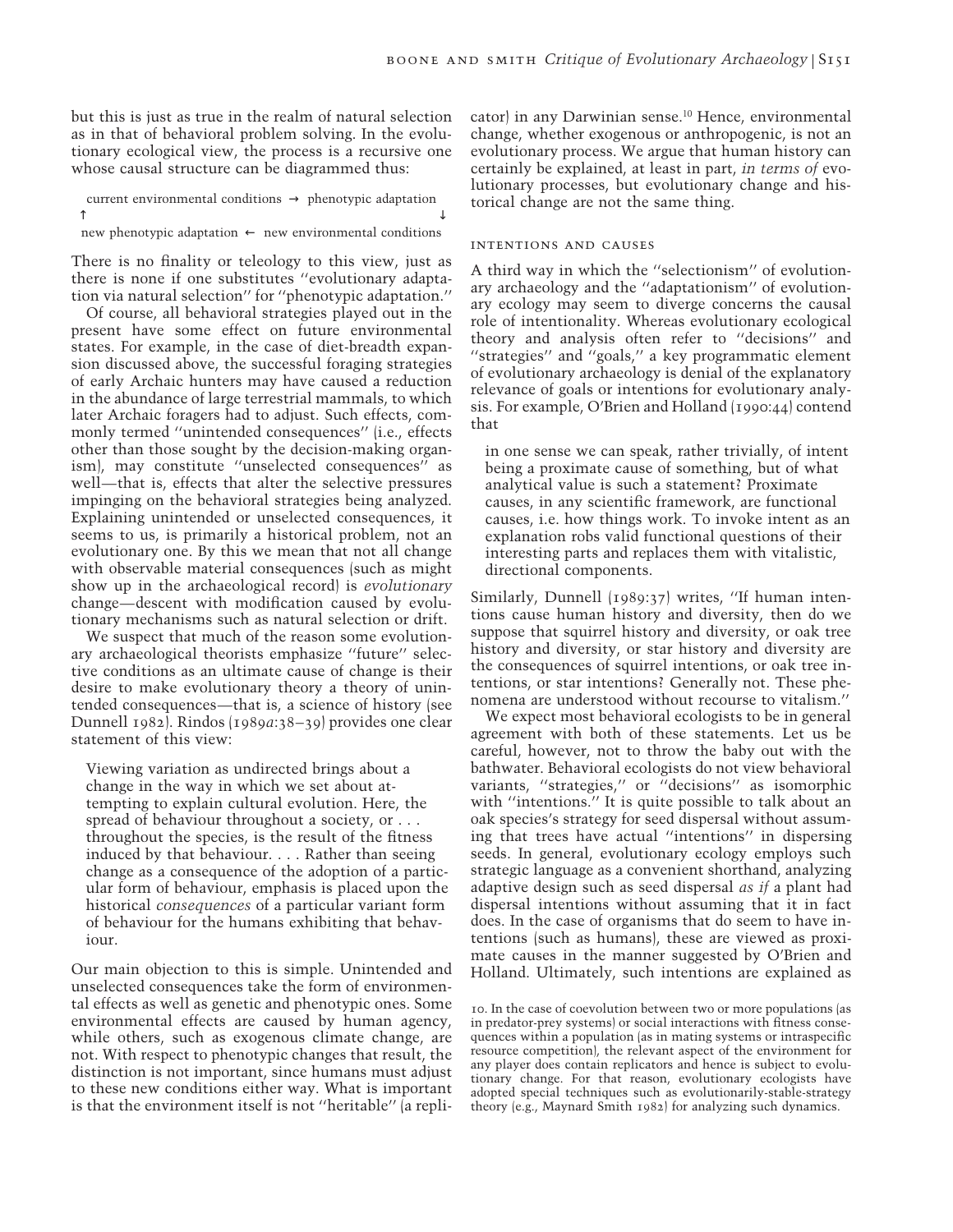products of past (genetic or cultural) evolution; as Daly Begging the Meaningless Question:<br>and Wilson aptly put it, "natural selection has no goals, How Do We Explain Change?<br>but it is the reason why organisms do" (1991:2

more than a strictly Darwinian one (Boyd and Richer-<br>son 1985, Gould 1979). Does this mean that we are sug-<br>gesting that evolution is "directed" by human strategic<br>responses to the environment, as Dunnell (quoted (O'Brien above) implies? Not at all. As we have argued above, These ''just-so'' stories are neat little explanations phenotypic adaptation in response to environmental tethered loosely to evolutionary principles by the conditions does not cause change, it *is* change. unguarded use of the word ''selection.'' Measurable

Har-and here is the mulk of he labour between the Wate can the evolutionary achieved by the calibration of the labour system of the distance of the continuous comparisons of the calibration of the system of the continuous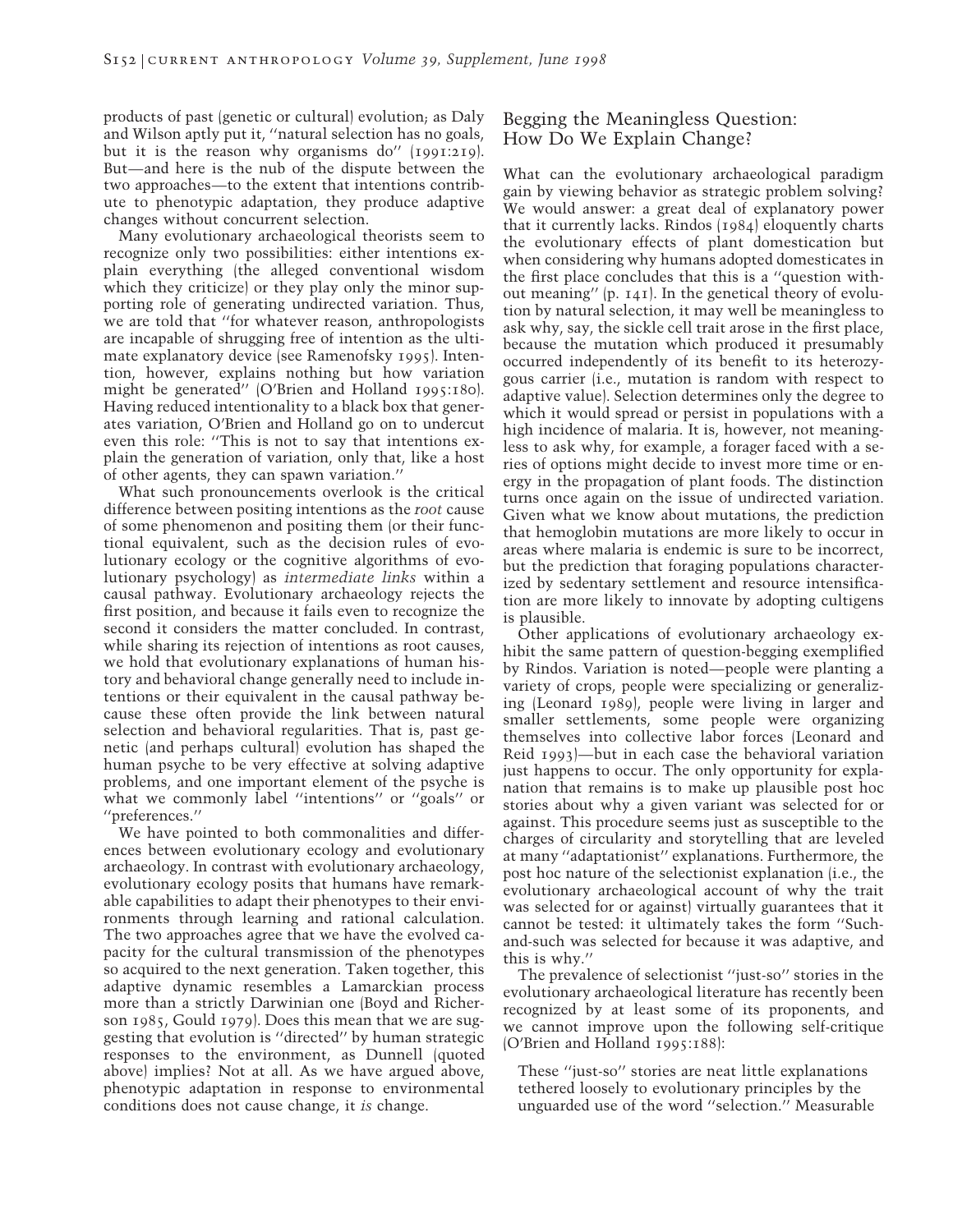variation too often becomes prima facie evidence for domesticates; (2) the process is *unintentional* and re-

In contrast, the crossing energy is circle as and else clooped research is triche connected or truly nevel it is also the closing energy is hypotheteco-deductric, using explanatory ment that places Kindos's account square

a groundless cause-and-effect relation between an ar- sults from natural selection acting on adaptively rantifact and some nebulous concept of fitness and ad- dom variation in human behavior (culturally inherited) aptation. The terms ''selection,'' ''selective forces,'' and domesticate morphology/physiology (genetically and "selective agents" become a ready means of un-<br>inherited); (3) the result is generally *symbiotic* (enhancderstanding patterns that emerge from our analysis ing the fitness of both parties) though not necessarily of data for which we have no other ready explana- stable; (4) domestication eventually leads to large intion. creases in human population density. Of these, only 2

source will be ignored as long as higher-ranked prey are 11. In optimization theory, ''currency'' refers to the variable that

is maximized by the optimal solution. In evolutionary ecology, currencies, such as resource capture rate or predator detection rate, are usually proxies for fitness, chosen because they are more readily mality modeling from this standpoint, see Krebs and Davies 1991, source once it is encountered). Profitability is independent of en-<br>Maynard Smith 1978, Parker and Maynard Smith 1990, and Ste-counter rate whenever items ar in Smith and Winterhalder 1992*a*.) Smith (1991:204-9).

<sup>12. &</sup>quot;Profitability" here means expected net return (e.g., in calories) per unit handling time, where "handling" is defined as pursuit, capmeasurable than fitness itself. (For general discussions of opti- ture, and processing (i.e., any actions required to consume a recounter rate whenever items are handled singly or in any other way phens and Krebs 1986; for applications to human behavior, see that does not create an economy of scale. For a detailed discussion Smith 1987, Smith and Winterhalder 1992b, and various authors of these points, see Stephens of these points, see Stephens and Krebs (1986:chaps. 2 and 3) or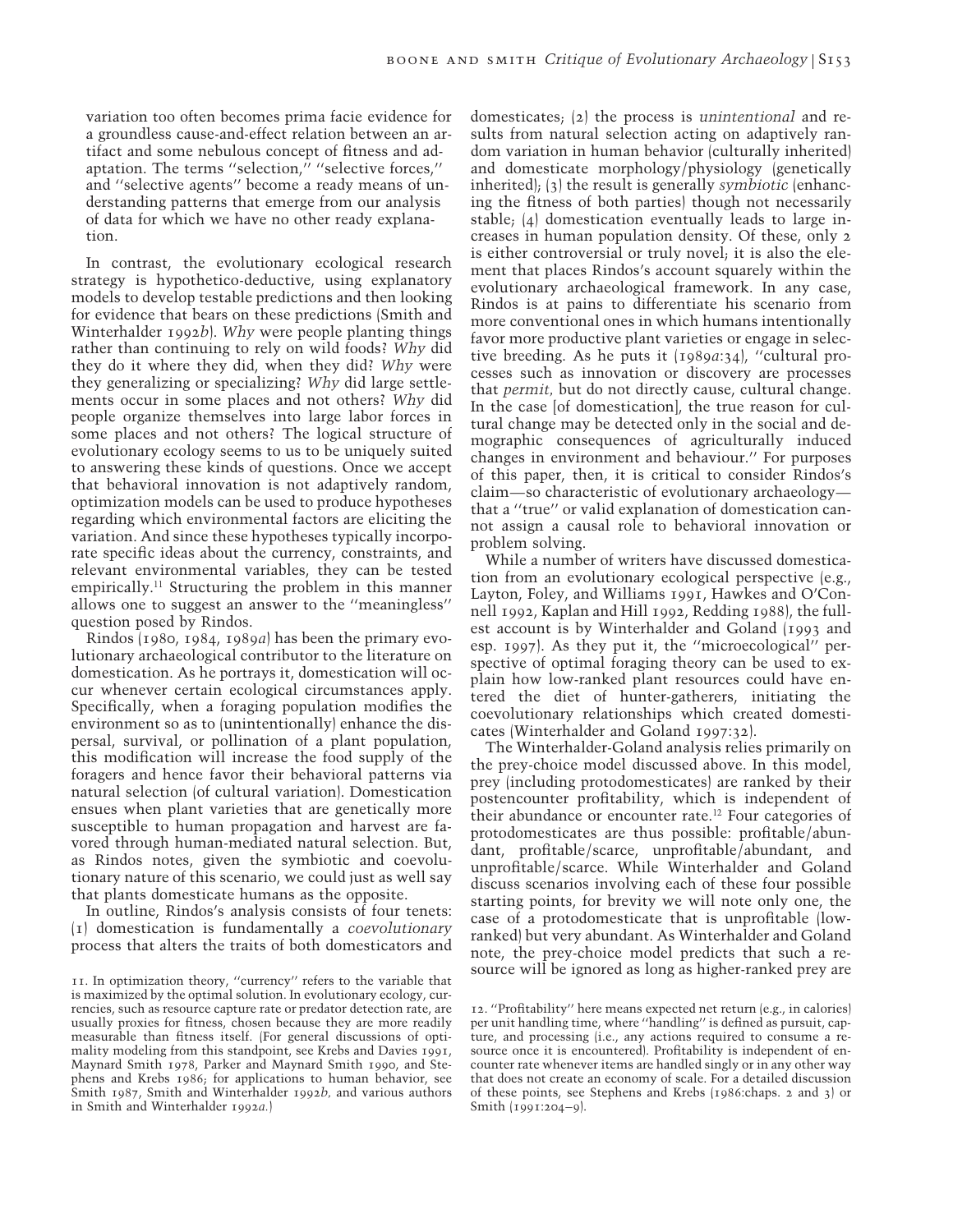sufficiently abundant, but if such prey decline in abun- chaeological record. Since behavior is not empirically tion of many wild resources; there will also be nar- ized) bones.<sup>15</sup> rowing of the diet as the protodomesticate becomes It is characteristic of such radical empiricism that it

cuss other approaches, including that of Rindos, and in tually the only cases in which changing artifact frefact show how an evolutionary ecological analysis can quencies per se actually provide the empirical focus are phasis on unintended long-term consequences. Foraging evolutionary archaeologists have typically seen as retheory can be used to illuminate the role of various eco- sulting from drift, not selection. In any case, evolution-(behavioral innovations) that enhance forager fitness as well. These include the origins of domestication, and have unintended but profound consequences for hu- population aggregation and dispersal, collective labor, man population ecology. In providing the middle-range and the origins of complex societies. havioral responses, "foraging theory can supply hypoth-haviors with which artifacts are only indirectly associeses on questions the Rindos model neglects: What cir- ated. We do not empirically observe domestication becumstances led humans to select certain species for ing carried out in the archaeological record; rather, we exploitation? What are the economic and population observe artifacts and ecofacts that we *infer* to be associprocesses that accompany growing dependence on do- ated with domestication behavior. We do not observe mesticates and cultivation?'' (Winterhalder and Goland people aggregating or dispersing in the archaeological 1997:127). This case suggests that the two approaches record, nor do we observe small independent social complementarity requires an acknowledgment that de- archaeological record does not reveal humans exchangtypic) adaptation, not simply generators of adaptively we see are archaeological correlates—material en-

there is a more immediate and empirically based issue that leads evolutionary archaeologists to reject a focus on the analysis of behavior in archaeology. This is the 14. This radical empiricism seems to have played a role in nar-<br>view that archaeology should focus on changing artifact.

dance (because of localized depletion, climate or habitat observable in the archaeological record, the argument change, human population growth, or any other reason), goes, we cannot study it there (e.g., Dunnell 1980:88; the protodomesticate will be incorporated into the diet. 1989:43). Taken at face value, this sounds like a form Since in this case the protodomesticate is very abun- of radical empiricism, the tenet that science can only dant, the initial result will be a major infusion of food consider directly observable phenomena.<sup>14</sup> Radical emenergy into the population and a broadening of the diet piricism was once prevalent in a variety of sciences but (as all higher-ranked resources will continue to be taken has been widely abandoned. Indeed, such a restriction whenever encountered). The longer-term result will would eliminate much of nuclear physics, return psybe massive ecological change, as human population chology to 1950s-era behaviorism, cripple historical gegrowth fueled by the protodomesticate produces deple- ology, and strip evolutionary paleontology to its (fossil-

ever more profitable and abundant by undergoing the is more readily advanced as a doctrine than adhered to coevolutionary modifications proposed by Rindos. in practice; archaeology is no exception. Perusal of the In their conclusions, Winterhalder and Goland dis- evolutionary archaeological literature reveals that virbe articulated with the evolutionary archaeological em- studies of stylistic variation (Neiman 1995)—which logical circumstances in eliciting phenotypic responses ary archaeologists are clearly interested in larger issues

theory needed to connect selective pressures with be- All of these topics involve whole suites of variable becan be complementary rather than competitive, but this groups coalescing into larger sociopolitical units. The cisions and actions are fundamental to human (pheno- ing goods or engaging in mobility or sedentism. What random variation on which natural selection will then tailments—of these various behaviors. Dunnell's call for archaeologists to abandon behavioral reconstruction for archaeologists to abandon behavioral reconstruction (1989:45) has become a clarion call in evolutionary ar-What We See and What We Know:<br>
Can Archaeologists Study Behavior?<br>
Can Archaeologists Study Behavior?<br>
Can Archaeologists Study Behavior? reconstruction. Hence, Dunnell's advice strikes us as almost impossible to follow in practice. In our view, the In addition to the theoretical issues discussed above, question of whether or not we can empirically study or

timization analysis can play a valid role in evolutionary analysis. new designs. After all, Darwin made adaptive design and diver-<br>For example, Jones, Leonard, and Abbott (1995:27) refer to engi-<br>gence his central object o derstanding the selective processes acting through ecologic rela-<br>tions that govern technologic change" (see also Graves and tions that govern technologic change" (see also Graves and 15. For a recent critical review of philosophical issues concerning<br>Ladefoged 1995; Maxwell 1995; O'Brien and Holland 1995:190). "observables" in scientific explan Ladefoged 1995; Maxwell 1995; O'Brien and Holland 1995:190). "observables" in scientific explanation, explicating how and why Tellingly, though, only Graves and Ladefoged cite any of the abun-unobservable phenomena are nec dant evolutionary ecological literature on optimization analysis. entific investigation, see Kitcher (1993).

view that archaeology should focus on changing artifact<br>frequencies through time because these are the only<br>phenomena that are empirically observable in the ar-<br>phenomena that are empirically observable in the ar-<br> $\frac{1}{19$ 1995:14; Ramenofsky 1995:135; Teltser 1995a:4, 5). While such differential persistence is certainly fundamental to evolution, the ex-13. Signs of a move towards rapprochement with (or co-optation planatory power of Darwinian theory comes from its success in acof?) evolutionary ecology can be seen in recent suggestions that op-<br>timization analysis can play a valid role in evolutionary analysis. new designs. After all, Darwin made adaptive design and divergence his central object of explanation and entitled his magnum neering criteria and adaptive optimization as ''powerful tools in un- opus *The Origin of Species* (not *The Differential Persistence of*

unobservable phenomena are necessary and proper elements of sci-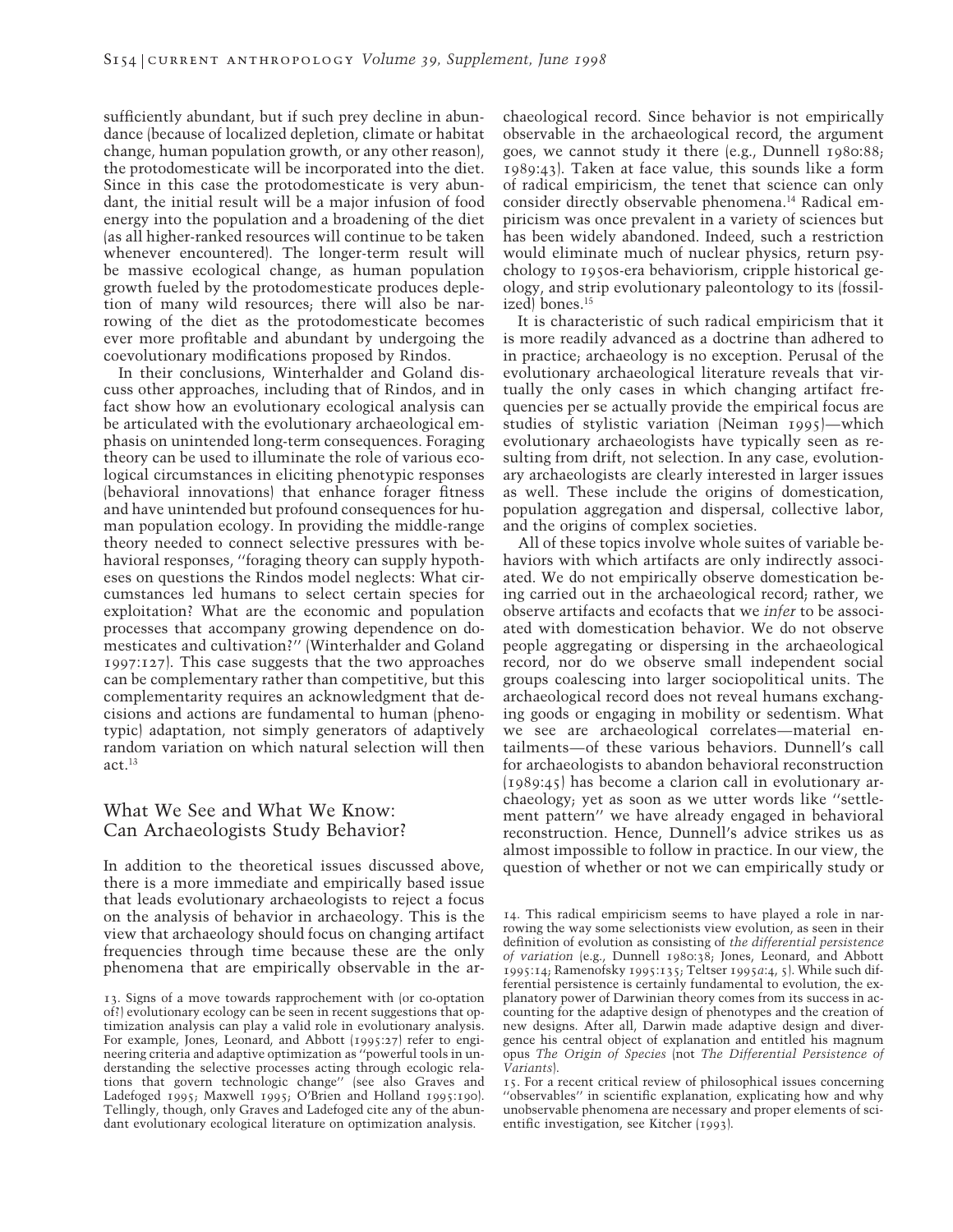reconstruction that turns on matters of explanatory ogy ''does not include the necessary terms to address belogic rather than empirical sufficiency. This concerns havioral phenomena'' (1995*a*:3) would be true only if the idea that behavior has no lawfulness other than that one ignored the explosion of theory and data developed externally imposed by selection. While we share evolu- in evolutionary behavioral ecology over the past three tionary archaeology's skepticism concerning the induc- decades (e.g., Alcock 1993, Krebs and Davies 1997). Untive epistemological strategy of ''behavioral archaeol- fortunately, evolutionary archaeology seems generally ogy'' (*sensu* Schiffer 1976), we share the latter's view to have done just that. As a result, it is just as vulnerathat behavioral reconstruction *of some sort* is essential ble to the charge of parochialism and misinterpretation to an understanding of large parts of the archaeological of Darwinism as it has shown midcentury cultural evorecord. In particular, we reject the view that the absence lutionism to be (Dunnell 1980, Leonard and Jones 1987). of behavior per se from the archaeological record makes Ironically, the proposal to operationalize evolutionbehavior an inappropriate object of archaeological ex- ary analysis strictly in terms of archaeologically obplanation. We also reject the non sequitur that since be- served phenomena brings its own intractable problems havior varies we cannot use it to explain the past, as in to the evolutionary archaeological program. This is parthe following passage: ''There is no deterministic rela- ticularly clear in the way selectionists have attempted tion between the behavioral terms of reconstruction to operationalize the concept of selection in the analyand the debris of the archaeological record. Such a rela- sis of archaeological change. Since selection is inargution would have to be founded in laws, and behavioral ably a dynamic process while the archaeological record laws, as just noted, cannot exist because behavior is essentially static (Binford 1983:19–20), we cannot acchanges. Without a deterministic relation between the tually observe selection occurring in the record any two, behavioral explanations are untestable in the ar- more than we can observe behaviors. In a very influenchaeological record'' (Dunnell 1992:216). That behavior tial article on patterns of artifact frequency change, ''changes'' does not make behavioral explanations ''un- Dunnell (1978) attempted to solve this problem by artestable'' any more than changes in selective forces guing that any sustained directional change in the fremake selectionist explanations untestable. Indeed, from quency of an artifact type is a sign of selection at work. <sup>16</sup> the evolutionary ecological perspective (as well as most But what might be true for genetic evolution and on of behavioral biology and social science), the regulari-<br>ties ("deterministic relation") between behavior and the lematic in an archaeological or historical context. The archaeological record in fact *derive* from behavioral well-documented secular trends of increased stature change that responds to variation in social and natural and earlier age at menarche (Eveleth and Tanner 1990, environments. Wood 1994), for instance, while quite directional and

order'' (Flannery 1973) view of behavior in order to posit lations) and of considerable magnitude (e.g., up to 30% regularities between behavior and the archaeological reduction in menarcheal age in some populations), record. In fact, the evolutionary archaeological frame- clearly result not from selection or any other form of work only makes sense if there are regularities between evolutionary change but from phenotypic programs that environmental factors and archaeological change, regu- respond to varying nutritional input with varying larities which work via selection, drift, and other evolu- growth and maturation rates. A more archaeological extionary mechanisms. Evolutionary ecology adds the as- ample of the same process is the case of change in the sumption that regularities also are instantiated via character of the osteological remains in some stratified phenotypic adaptation, including behavioral and tech- sequence, the early occupants of a site or region having nological responses. It also posits that many behavioral very robust skeletal structure while later occupants are regularities (decision rules) are predictable because more gracile. Barring migration, this could be due to these have been designed by past natural selection. evolution in robusticity (e.g., due to declining selection

does not have to view behavioral factors as root causes to drift in a small population) or to phenotypic adjustof historical change to consider them important parts of ments (maturing bones subject to less stress develop historical (including archaeological) explanation. While less robustly). The former change is evolutionary, while we recognize that ''because the archaeological record the latter is not. Or skeletal remains might show a diadoes not provide any direct observational access to hu- chronic increase in signs of nutritional stress (e.g., Harman behavior, the methods used in an evolutionary archaeology will look very different than, for example, an<br>evolutionary ethnography'' (Teltser 1995*a*:3), we insist<br>that evolutionary explanations of the archaeological and Abbott (1995), Neiman (1995), O'Brien and Holland record must implicitly or explicitly trace causality (1990, 1992, 1995), among others.

infer behavior in the archaeological record is entirely through behavior. For one thing, geological or climatic one of degree and hence of considerably less metaphysi- factors shaping taphonomic processes cannot themcal importance than some evolutionary archaeological selves evolve in any Darwinian sense. Teltser's suggestheorists (e.g., Dunnell 1989:43) would have us believe. tion that evolutionary archaeology must develop new There is another strand to the rejection of behavioral theory to deal with behavior because evolutionary biol-

lematic in an archaeological or historical context. The Furthermore, one does not have to adopt a "law and sustained (having continued for centuries in some popu-As we argued above with respect to ''intentions,'' one pressure for channeling energy to bone growth or even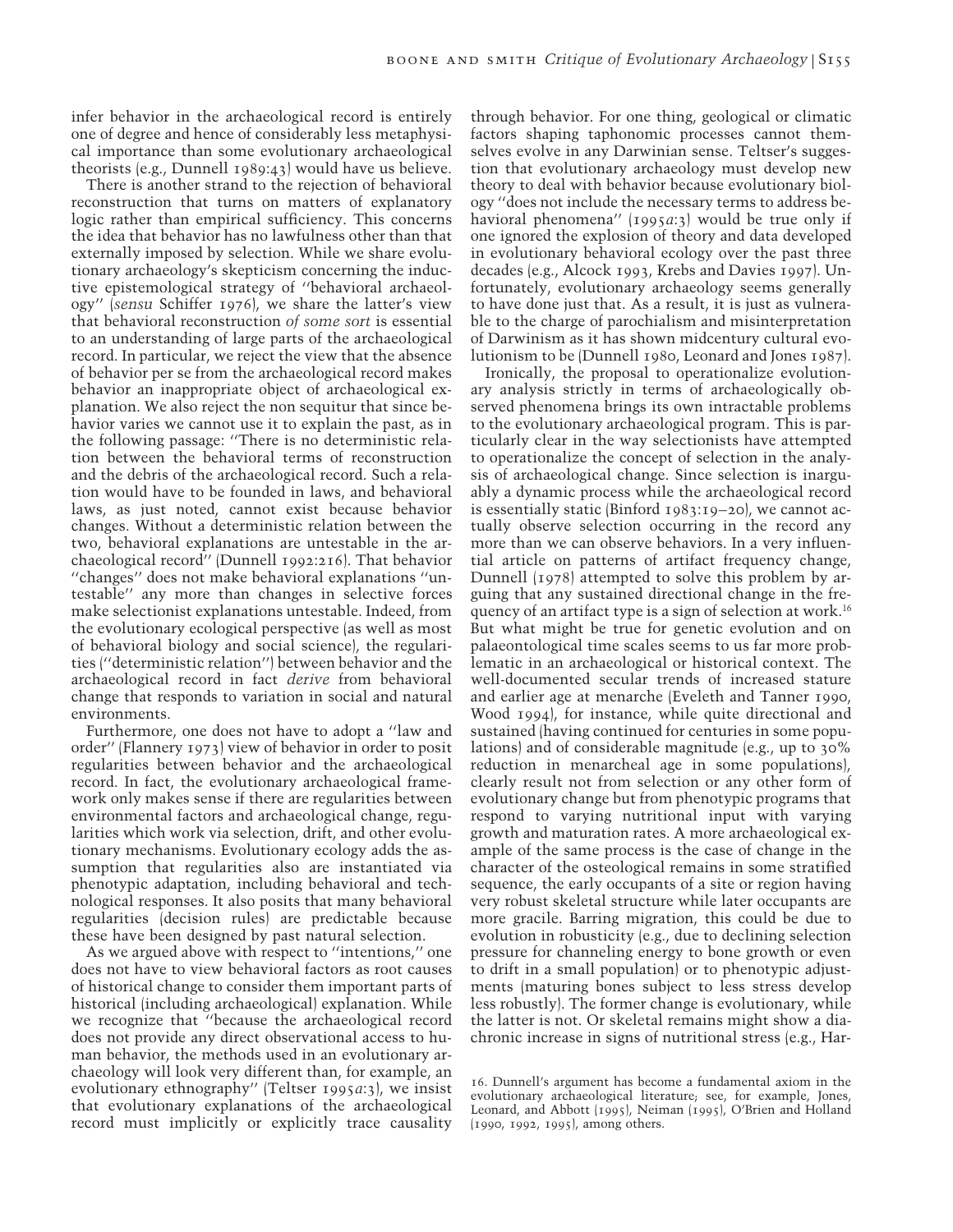Virtually all animals and plants have evolved at least evolutionary archaeology. some capacity to adjust phenotypically to varying envi- While the theory of natural selection provides a powronmental conditions. Therefore many environmental erful explanatory mechanism, it becomes even more changes will produce a change in the observed mean powerful when linked with other concepts, including phenotype of a population *without any selection or evo-* some from the social sciences. Indeed, the rich develop*lutionary change.* Put another way, variable phenotypic ments in contemporary evolutionary theory (e.g., Mayadjustment by individuals in a population to changing nard Smith 1982, Krebs and Davies 1997) would not environmental conditions does not just constitute have been possible without extensive borrowing from ''variation'' as raw material for selection; it constitutes decision theory and economics. Those wishing to ana*a form of nonrandom, directional adaptive change in* lyze human society, behavior, and technological change *and of itself.* In humans, the capacity for problem solv- using evolutionary theory would be far better off emuing and for adapting phenotypically to a wide range of lating this judicious borrowing and adaptation of social environmental conditions is highly developed (and a science concepts (cf. various authors in Smith and Winproduct of our evolutionary history). The material en- terhalder 1992*a*) than heeding evolutionary archaeolotailments of these processes produce an observable ar- gy's dismissal of any elements of social science and dechaeological record of adaptive change. We have argued cision theory as metaphysically tainted. that explanation of this kind of adaptive change re- For archaeology, one of the major implications of the quires a specific kind of evolutionary logic. A central distinction between evolutionary ecology and the evogoal of this paper has been to outline this logic, show lutionary archaeology program critiqued here concerns how it differs from the evolutionary archaeological use the relation between archaeological evidence—tempoof the concept of selection, and suggest that adopting rally and spatially varying occurrences of artifacts, ecoit can produce more powerful explanations of adaptive facts, features, and sites—and processes of evolutionary change in the archaeological record. change. The evolutionary archaeologists see temporal

that behavior may involve problem solving or that be- ties as evolutionary change per se. This view is exemplihavioral variation may occur as much by design as by fied in Dunnell's (1978) argument that directional chance (e.g., Rindos 1989*b*:13–15; O'Brien and Holland changes in artifact frequencies signal selection at work 1990:44–45). They do, however, consistently deny that while stochastic changes reflect the evolutionary prothe problem-solving nature of behavior has any role to cess of drift. It appears that one of the main attractions play in the *explanation* of phenotypic change over time. of this line of reasoning is the extremely (and in our Again, this seemingly contradictory view stems from view overly) simple and direct link that is implied their insistence on adopting a strict genetic analogy, between archaeological data and the powerful, wellwith the two-step (unguided variation, selection) pro- established (in biology) theory of evolution by natural cess of evolutionary change it entails. In contrast, evo- selection. lutionary ecologists argue that behavioral variation (in- In contrast, we hold that while the application of evocluding innovation) is at least partially guided by lutionary theory to archaeology can lead to important perceived costs and benefits linked to environmental gains in explanatory power, it offers no quick fixes. As variation. **a** subset of modern evolutionary theory, evolutionary

artifact frequencies and spatial patterning through time behavior, not about the archaeological record per se. and across space must ultimately be produced by behav- Hence, we foresee a continuing, active program of reioral variation (in conjunction with taphonomic and search and analysis dealing with the relationship beother nonbehavioral factors). Yet directional and adap- tween past behavior and the formation of the archaeoevolutionary processes such as natural selection or ''middle-range theory,'' Schiffer's (1976, 1987) ''behavdrift. Instead, it may be due in large part to facultative ioral archaeology,'' and ethnoarchaeology as defined by phenotypic response to varying environmental condi- O'Connell (1995). What has been conspicuously lacking tions. However, even in this case natural selection ulti- from this research is a powerful and coherent theory of mately helps to explain behavioral variation, since the behavior that can underlie and unify middle-range thecapacity to respond behaviorally and, indeed, very often ory. We agree with O'Connell (1995) that evolutionary adaptively is an evolved capacity. This is the fundamen-<br>tal tenet of evolutionary ecology.<br>Evolutionary archaeology's cla

ris lines); this again is phenotypic rather than evolution- Natural selection (and other evolutionary forces) may ary change. By positing natural selection as the only shape behavioral variation in another way, through a source of sustained directional change, evolutionary ar-<br>distinct process of cultural evolution. The degree of inchaeological theorists have become prisoners of their dependence of cultural evolution from genetic evolulimited explanatory framework. tion is as yet unresolved (e.g., Boyd and Richerson 1985, Durham 1991, Flinn 1997, Rindos 1985). Whether or not one accepts a distinct and autonomous role for cul-Conclusion **tural evolution**, there is no need to banish behavior and decision making from the explanatory framework of

Evolutionary archaeologists do not generally deny variation in the frequencies of these archaeological enti-

gains in explanatory power, it offers no quick fixes. As We expect that all parties can agree that variation in ecology is a rich source of ideas, but it is a theory about tive behavioral change need not be directly the result of logical record in the tradition of Binford's (1992)

Evolutionary archaeology's claim that archaeologists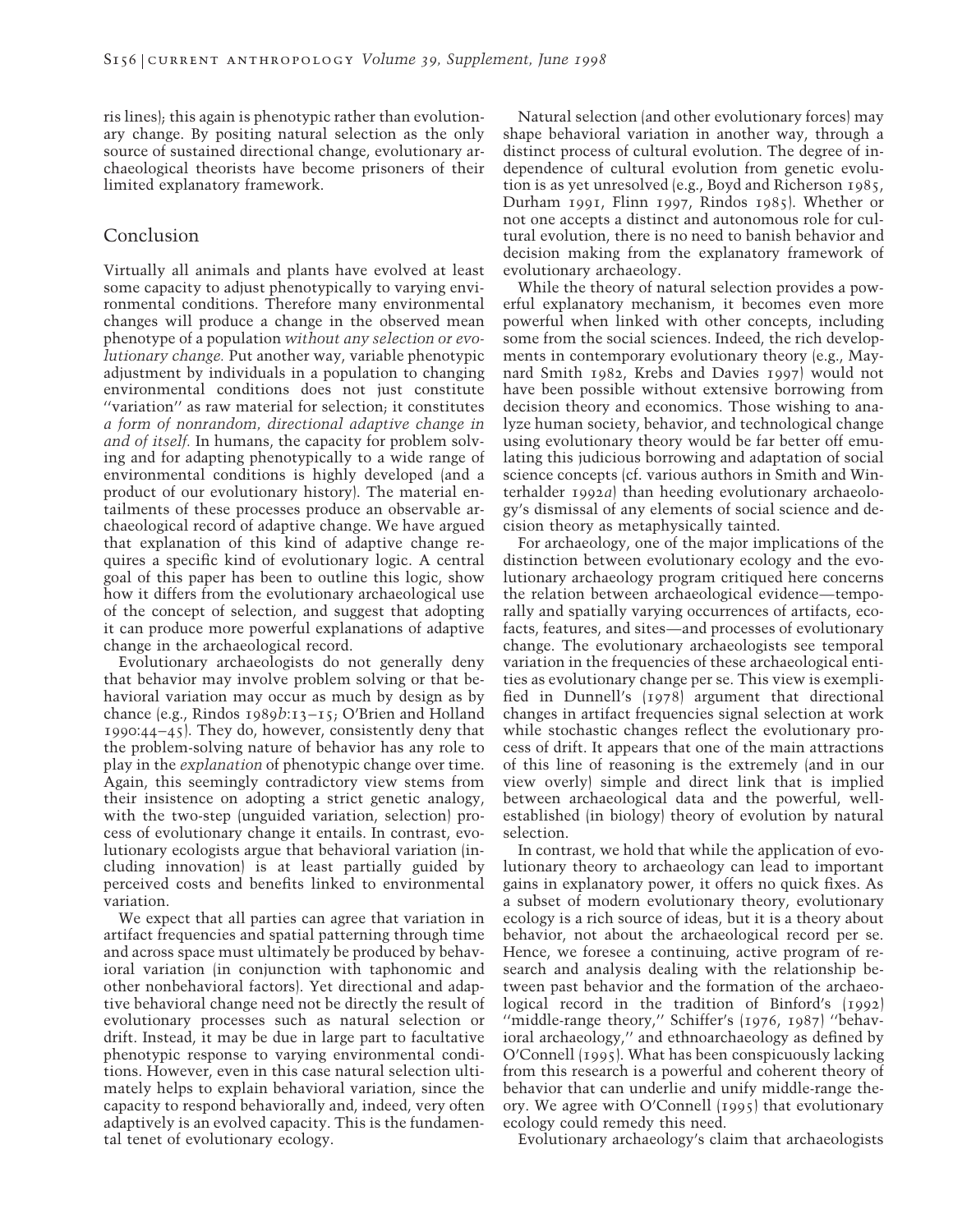ral selection theory directly to observable features of tionary archaeology discussed by the authors, but asthis record is based on several misconstruals of evolu- suming that their account is fair it seems that the evotionary biology and cultural evolution. As discussed lutionary archaeological theorists think that the only above, attempts to apply evolutionary explanations di- way to be hardheaded and scientific about the Darwinrectly to artifact frequencies or other observable aspects ian evolution of culture is to deny all intention, all raof the archaeological record typically ignore the pheno- tionality, on the part of human culture makers. They type-replicator relation and the distinct mechanisms opt for ''selection rather than decision making.'' That is and complexities pertaining to cultural transmission. simply a mistake, for the same reason it would be a mis-The evolutionary archaeological research program ap-<br>take to say that the fancy plumage of prize pigeons is pears to be driven more by an empiricist metaphysic— the result of decision making rather than selection. But now widely abandoned as unworkable and unnecessary Boone and Smith seem to fall into the same trap. For in other sciences—than by the logical entailments of instance, they are surely right that the adoption of Darwinian evolution. Virtually ignored by the propo- snowmobiles by the Cree cannot be accounted for in nents of this approach, the evolutionary ecological terms of the differential biological replication of the framework is increasingly being employed to explain snowmobile users, but they misread the more interestphenotypic variation in both ethnographic and archaeo- ing meme's-eye view (Dawkins, 1976, Dennett 1995). logical contexts. We feel confident in concluding that They say: ''The alternative that 'snowmobile memes' not only is it possible to study behavior and ecological were transmitted more effectively than 'snowshoe adaptation in the archaeological record but indeed we memes' to nondescendant Cree (as well as offspring), must do so if we expect to make evolutionary sense while plausible, *is not natural selection* [emphasis of it. added]; more significant, it requires precisely the kind

This essay brings into sharp relief a ubiquitous confu- Some memes are like domesticated animals; they are sion that has dogged discussions of cultural evolution, prized for their benefits, and their replication is closely one deriving, I suspect, from a subtle misreading of Dar- fostered and relatively well understood by their human win's original use of artificial selection (deliberate ani- owners. Some memes are more like rats; they thrive in mal breeding) and ''unconscious'' selection (the unwit- the human environment in spite of being positively seting promotion of favored offspring of domesticated lected against—ineffectually—by their unwilling hosts. animals) as bridges to his concept of natural selection. And some are more like bacteria or viruses, comman-While it is true that Darwin wished to contrast the utter deering aspects of human behavior (provoking sneezing, lack of foresight or intention in natural selection with for instance) in their "efforts" to propagate from host to the deliberate goal seeking of the artificial selectors in host. There is artificial selection of ''good'' memes order to show how the natural process could in princi- such as the memes of arithmetic and writing, which are ple proceed without any mentality at all, he did not carefully taught to each new generation. And there is thereby establish (as many seem to have supposed) that unconscious selection of memes of all sorts—such as deliberate, goal-directed, intentional selection is not a the subtle mutations in pronunciation that spread subvariety of natural selection. The short legs of dachs-<br>through linguistic groups, presumably with some effihunds and the huge udders of Holsteins are just as much ciency advantage but perhaps just hitchhiking on some products of natural selection as the wings of the eagle; quirk of human preference. And there is unconscious they simply evolved in an environment that included a selection of memes that are positively a menace but particularly well-focused selective pressure consisting prey on flaws in the human decision-making apparatus, of human agents. These phenotypes fall under the same as provided for in the genome and enhanced and adlaws of transmission genetics, the same replicator dy- justed by other cultural innovations—such as the abnamics, as any others—as special and extreme cases in ducted-by-aliens meme, which makes perfect sense which the default "randomness" or noisiness of selec- when its own fitness as a cultural replicator is considtive pressure has been greatly reduced. ered.

There is no conflict between the claim that artifacts (in- logical and evolutionary ecological camps is perhaps cluding abstract artifacts—memes) are the products of then due to an overshooting by both sides: the former natural selection and the claim that they are (often) the sees the prospect of an evolutionary account of artifacts (foreseen) products of intentional human activity. I and ideas that treats human beings as ''mere'' vectors,

can explain the archaeological record by applying natu- have no direct acquaintance with the works of evoluof adaptive decision making that evolutionary archaeology is dedicated to eliminating from archaeological ex-**Comments** planation.'' On the contrary, from a meme's-eye per-<br>spective in which the snowmobile meme is seen as the replicator with *its own* fitness, just like the fitness of the domesticated horses that spread so quickly among DANIEL DENNETT the Native Americans after their introduction, then cul-*Center for Cognitive Studies, Tufts University,* tural evolution can be seen to be due to ''adaptive deci- $\phi$  *making''* while also being a variety of natural selection.

Applied to cultural evolution, the implication is this: The antagonism between the evolutionary archaeo-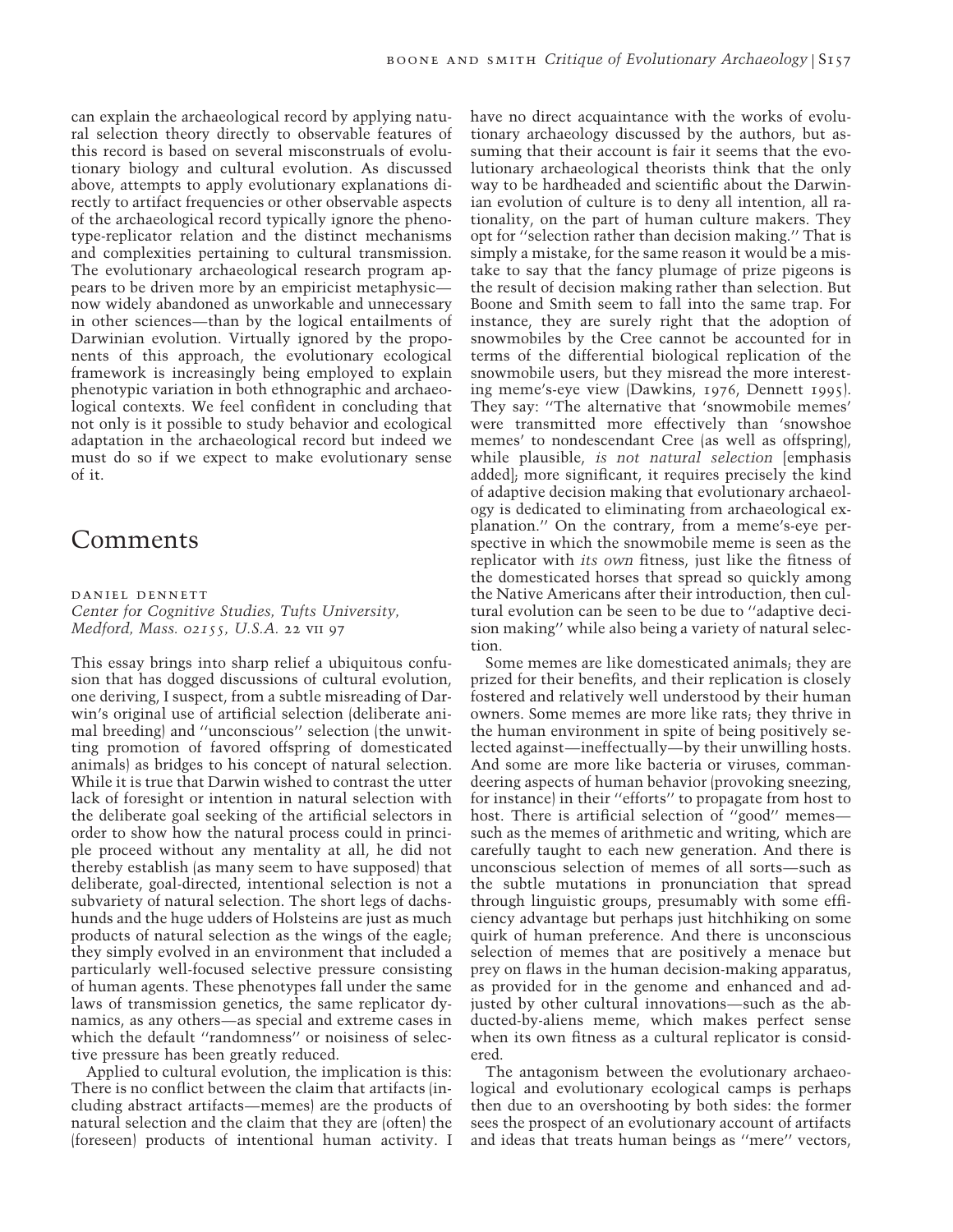ary accounts of the adaptive strategies made possible by and evolutionary selection, is important in all instituthe plasticity of the human phenotypes, and neither tional contexts, but the properties of the institutions side sees how the two perspectives can be put to- for example, the male supremacy complex in local gether—but they can be. The genetic evolution of basic groups (Harris 1977) and the competitive political econbehavioral capacities and dispositions and preferences omy in chiefdoms (Earle 1997)—dominate (or channel) creates highly versatile human phenotypes whose individual behavior. The revolution of macroeconom-<br>norms of reaction are immense and *largely* fitness-ics, as a further example, recognized that the operation enhancing. But these developments bring into existence of economic systems cannot be reduced to individual a medium of cultural transmission that engenders a rationality; labor, capital, and monetary flows have new genre of replicators, and while some of these are properties that must be modeled and understood. favored by and in turn enhance the adaptive strategies Neither evolutionary archaeology nor evolutionary already laid down, others exploit them ''for their own ecology considers how institutions are built up, operate, benefit.'' Evolutionary archaeology should pursue all and determine human behavior, on the one hand, and these phenomena together. Both sides win; both sides the artifactual record, on the other. Although group sehave a contribution to make. lection has been shown to be theoretically inadequate

Boone and Smith provide a focused and convincing cri- much of what happens in human lives. tique of Dunnell's school of evolutionary archaeology Selection is central to the evolutionary theories consociety, and culture that produced it. Boone and Smith roots of human cognitive abilities. They sit on the inter-

ogy and anthropology, Boone and Smith, somewhat sur- ple, DeMarrais, Castillo, and Earle 1996, Earle 1997). prisingly, ignore processual archaeology. Processual archaeology has a long history that derives from Steward's (1955; Harris 1977, Johnson and Earle 1987) theory of terry l. hunt, mark e. madsen, multilinear cultural evolution (for example, Binford AND CARL P. LIPO 1972, Blanton et al. 1996, Earle and Preucel 1987, Flan- *Department of Anthropology, University of Hawai'i,* nery 1972, Wright 1984). These theorists focus on the *2424 Maile Way, Honolulu, Hawaii 96822, U.S.A.* organization of human society and on models that ex- *(thunt@hawaii.edu)* (Hunt)*/Emergent Media Inc.,* plain the development of social institutions. Evolution- *1809 Seventh Ave. East, Suite 908, Seattle, Wash.* ary or behavioral ecology, in contrast, focuses attention *98101, U.S.A. (madsen@emergentmedia.com)* tionalized. Much of this work has dealt with foraging *University of Washington, Seattle, Wash. 98195-3100,* behavior and movement (see, for example, Kelly 1995), *U.S.A. (clipo@u.washington.edu)* (Lipo). 4 ix 97 but a profound difference observed in human life experiences cross-culturally is in the scale of institutional This paper raises several significant issues with regard elaboration: family-level, local groups, chiefdoms, to the ongoing challenge of building an evolutionary arstates, and world systems (Johnson and Earle 1987). To chaeology. In the effort to create a polemic, however,

and the latter sees the prospect of providing evolution- be sure, the individual agent, sculpted by both culture ics, as a further example, recognized that the operation

and functionalist assumptions are in disfavor, institutional dynamics are evidently critical to the operation timothy earle of human society and must be understood to explain *Department of Anthropology, Northwestern* long-term evolutionary processes. Anthropology's con-*University, 1810 Hinman Ave., Evanston, Ill. 60208,* cern with institutions is of long standing, because the *U.S.A.* 29 vii 97 **physical reality of clans, lineages, chiefdoms, churches,** businesses, bureaucracies, and the like, determines

and as an alternative offer evolutionary ecology, a set of sidered in this article. But what determines the genetic behavioral explanations derived from optimal foraging fitness of a human? Certainly much has to do with pertheory. I am sympathetic to their theoretical positions. sonal decisions about subsistence, mating, display, While evolutionary archaeology is to be applauded for competition, and the rest. Behavioral ecology offers inits attention to the archaeological record per se, the triguing explanations of these. In complex society, howschool is naive to assume that one can understand ar- ever, a person's reproductive success and cultural imchaeology without understanding the human behavior, pact are more likely an outcome of institutional society, and culture that produced it. Boone and Smith affiliation and context. Whether one is a king or a pauinstead focus on human behavior and the evolutionary per, a member of a large clan or of a small one, an urban faces between evolutionary biology, cognitive science, mentally determines the nature of one's life and activiand economics. These interfaces offer extraordinary op- ties in particular societies. Choices are heavily conportunities for an integrated theory of human behavior, strained in ways that are very basic to complex human but as with all reductive theories, the limitations are societies. These are problems of how individuals associprofound. What is missing is an understanding of the ate and how they identify and control each other's acemergent properties of larger systems and social institu- tivities. The evolution of human society involves the tions. formation of institutions and the maintenance of power In their review of evolutionary theories in archaeol- relationships within and between them (see, for exam-

on individual activities that are not extensively institu- (Madsen)*/Department of Anthropology, Box 353100,*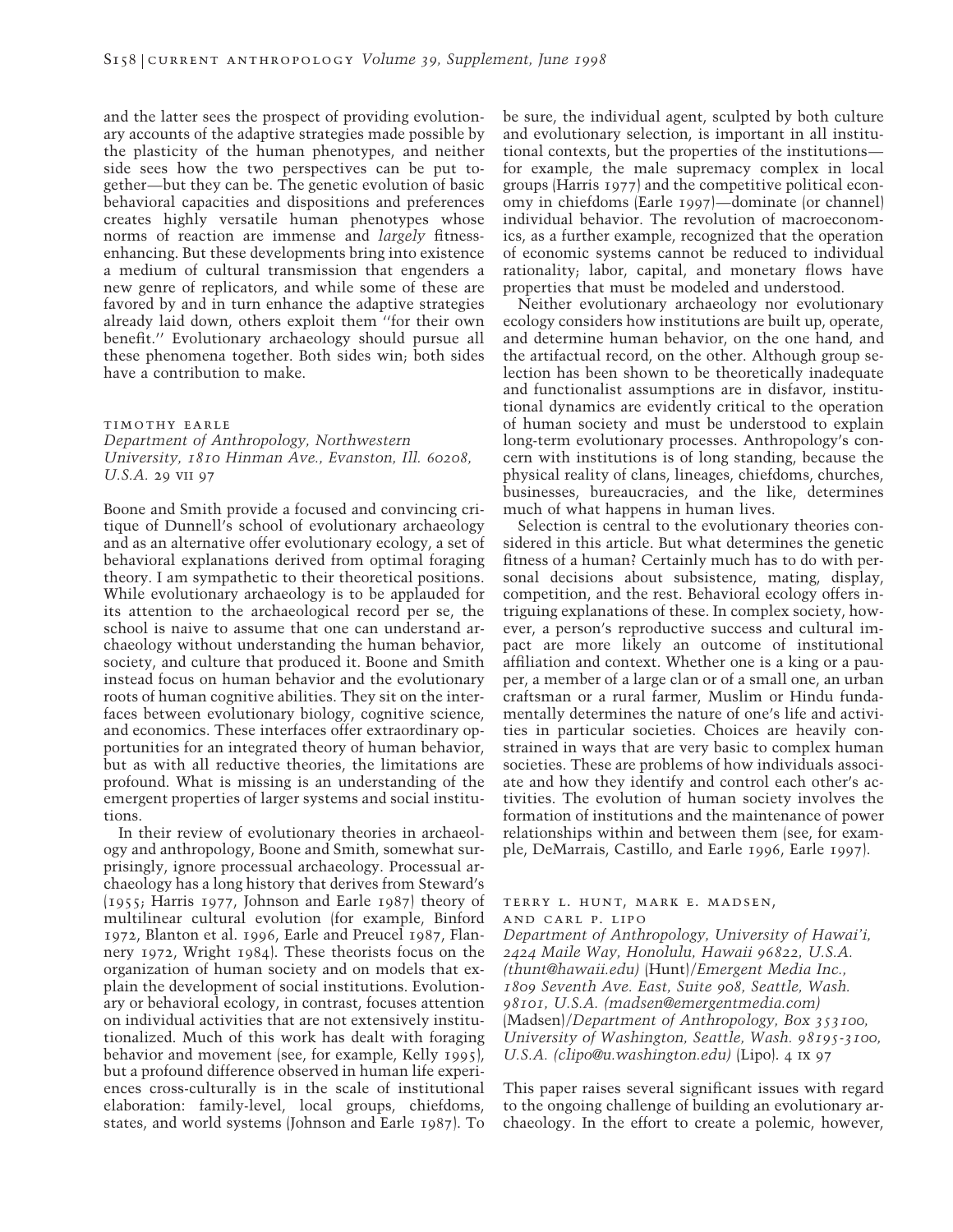it does little more than caricature a continuing, indeed, in contrast to the timelike (historical) frames of evolunascent, discussion—conflating or simplifying many tion (Dunnell 1982; see also Elster 1983). As a consecritical points and driving a wedge between comple- quence, they overlook the critical explanatory signifimentary aspects of ecology and evolution in Darwinian cance of variation. Their central claim therefore theory. As a consequence, some will seize upon this pa- represents neither the position of evolutionary ecoloper as a warrant for abandoning the effort to bring his- gists nor the ''Darwinian'' approach in general. torical science to anthropology. We think that this Boone and Smith rightly point out that archaeologists would be unfortunate. The need to begin taking formal models of cultural trans-

tionary archaeology lies in its ''flawed grasp of evolu- part of a general mathematization of our reasoning, data tionary biology, not in its advocacy of Darwinism per description, and testing. Formal models will be necesse." They offer instead what they believe is "a concep- sary to test hypotheses of culturally transmitted reptually more complex but realistic view of phenotypic licators and the phenotypes they create, a difficult variation." Central to their argument is the familiar, detask whether one is referring to genetic or cultural incidedly non-Darwinian claim that ''organisms (includ- formation-to-phenotype linkages. Nevertheless, most ing humans) have been designed by selection to make advocates of an evolutionary archaeology understand extensive adaptive adjustments to their phenotypes. . . . the need for a clearly articulated theory of cultural Under this view, natural selection's primary role lies in transmission if evolution in phenotypes is to be studied accounting for these cognitive mechanisms." rigorously. The mechanics and quantitative properties

ment is that many organisms including humans have instead we must combine formal modeling and experideveloped behavioral systems so efficient that they act mental study with living animals to work out the deoptimally and adaptively with no effective role for natu- tails. What falls to archaeology today is the task of deral selection in their operation and persistence. Such a riving expectations from theories of transmission and position is at home in anthropology, where teleological selection that can be rewritten in a form measurable in causation has dominated the non-Darwinian paradigm a fossil record of behavior and morphology. Whether the of cultural evolution (e.g., Harris 1979; see Dunnell models involved are of selection or neutrality, evolu-1980, Richerson 1977, Smith 1983). Despite its signifi- tionary archaeologists have begun the difficult task of cance, Boone and Smith do not attempt to substantiate bringing individual-based models into concordance their empirical claim of human adaptiveness indepen- with the time-averaged pooled archaeological record of dent of selection but merely assume its truth as axiom- patterned behavior and multiple phenotypes (e.g., Lipo atic. et al. n.d.). However, unlike Boone and Smith, we be-

ecologists. Stephens and Krebs (1986), for example, matter to be the record itself, not the untestable behavpoint out that foraging theories are formal models of op- ioral reconstructions imagined from ethnographic analtimal behaviors given specific assumptions, specific en- ogies. In this regard, we oppose the uncritical use of bevironments, and biological constraints. Among the rea- havioral reconstruction (e.g., following Schiffer [e.g., sons for testing formal models they list ''to ask how 1976, 1996] and his students) as an empirically suffigood organisms are at doing their jobs,'' ''to ask what cient strategy for archaeological research. animals are designed to do,'' and ''to analyze behavioral In our view, and we suspect the view of the majority mechanisms'' (p. 183). Theoretical models in evolution- of evolutionary ecologists and evolutionary archaeoloary ecology are measurement tools; they are heuristic— gists, it is the anthropological baggage of cultural evolua point made often and by many (e.g., Bettinger 1986; tion and the reification of theory from tool to empirical Krebs and Davies 1987; Maynard Smith 1978; Smith reality that reveal Boone and Smith's central claim to 1987:205). In short, the use of notions of optimality, de- be misguided. cision making, adaptiveness, etc., derived from field biology or microeconomics does not eliminate the causal role of natural selection or other evolutionary processes GEORGE T. JONES in explaining genetic or cultural change. *Department of Anthropology, Hamilton College,*

Boone and Smith have confused empirical observa- *Clinton, N.Y. 13323, U.S.A.* 5 ix 97 tions (and heuristic assumptions) about the behavior of humans with the theory used to explain that behavior. Boone and Smith make a persuasive argument that phe-They assume things that we might seek to understand notypic adaptation, not natural selection or drift, has in scientific terms and thus confuse description with been the primary force guiding human cultural evoluexplanation. Such confusion is, unfortunately, common tion, perhaps since the rise of anatomically modern huto the mainstream empiricism of the social sciences mans. Their case builds from several observations about (Willer and Willer 1973). At another scale, they conflate humans, among which are unprecedented behavioral the explanatory structure of ecology and evolution, plasticity, the capacity for facultative response to opimagining that differential persistence in the long term portunity and constraint, and the rapidity with which can simply be conceived in spacelike (functional) terms these evaluations may be transmitted by cultural

Boone and Smith argue that the problem with evolu- mission seriously (e.g., Boyd and Richerson 1985) as This claim is empirical, not theoretical. The argu- of transmission cannot be studied in the fossil record; But such a claim is not widely shared by evolutionary lieve that the strictures of science require the subject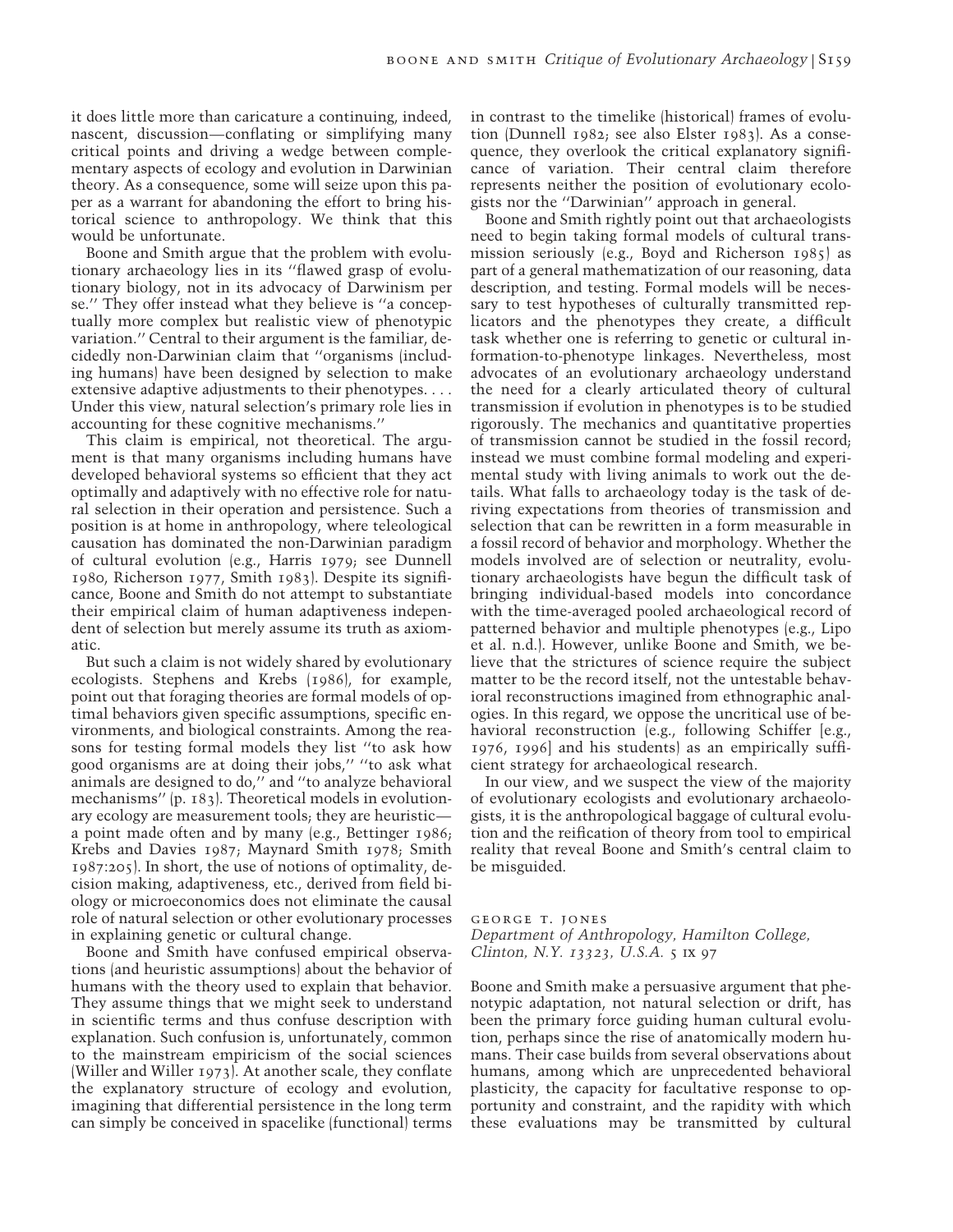means. They deny that natural selection is directly in- adoption of the snowmobile by Cree hunters was

nism behind change, abandoning a view that technol- groups with differential access to snowmobile technology and behavior are directly under the influence of se- ogy or groups whose foraging territories differ in relective pressures for a view more akin to artificial source quality. selection. The external environment to which humans In the end, I am intrigued by Boone and Smith's noadapt culturally represents opportunities and con- tions of decision rules and have further appreciation for straints in the literal, not the metaphorical sense, since the cascading effects of cultural transmission at that humans can identify them and ruminate on the best scale of analysis. They have striking consequences for course of action to enhance success. In the chain of what might be phrased as cultural founder effects. causal statements explaining change, then, the environ- These mechanisms are not, however, as clearly responment is more distant and decision making more proxi- sible as natural selection and drift for longer-term patmate to the events under scrutiny. If natural selection terns that archaeologists regularly consider. plays any role, it is in engineering decision rules or cognitive algorithms, which Boone and Smith claim guide adaptive responses. These decision rules, which are MARC KODACK readily transmitted culturally, are products of selection *U.S. Army Corps of Engineers, 1222 Spruce St., PD-C,* and perhaps evolved deep in human history. We do not *St. Louis, Mo. 63103, U.S.A. (kodack@smtp.mvs.* learn from this discussion, however, whether these *usace.army.mil*). 18 viii 97 rules show phenotypic variability or are mutable—in short, whether natural selection might still be acting on Boone and Smith have provided a valuable comparison them. In fact, we do not learn of the empirical status of and needed critique of the two dominant uses of Darthese rules at all, that is, whether they are traits that winian theory in archaeology. They label these apnatural selection really can work on. For a science pro- proaches evolutionary archaeology and evolutionary other theoretical guises amounts to norms or elemen- Smith examine how Winterhalder's (1981) work on the tary structures seems inappropriate; one wonders if adoption of snowmobiles by the Cree in the mid-1970s competition between individuals or among corporate is explained by each. They suggest that Ramenofsky's groups or serious failures to implement rules correctly interpretation that natural selection is directly at work have evolutionary consequences. in the adoption of snowmobiles fails to consider the

ity is the most parsimonious explanation of rapid adop- ticity is continually stressed throughout their discustion or abandonment of behavioral or technological sion. variants. How else, after all, can we explain the rate and I suggest, however, that the entire Cree example is to the fitness value of waste)? In this view, we no longer the decision making of a typical Cree forager ca. 1975. and those relating to the persistence of variants across it, the costs are not insignificant; hard currency is limappear; the steady application of decision rules, genera- the community of Muskrat Dam Lake, where Wintion by generation, will yield the same directional or terhalder conducted his research. static patterns of behavioral variant representation. But If we view a snowmobile as a material good that how can it be shown that this is a result of adaptation passes through many phases during its useful life, we rather than selection when even the effects of single bi- can divide a snowmobile's life-cycle cost into at least ological traits on reproductive fitness are so difficult to three phases:  $(1)$  initial purchase cost,  $(2)$  maintenance, measure? and (3) eventual replacement. Although adopting snow-

ples support Boone and Smith's claims? Certainly the Cree hunters could embrace this method for higher for-

volved in most instances of adaptively significant cul- rapid—within a generation. This does seem to support tural change because the pace of cultural change is too a mechanism other than natural selection for the sucrapid to be monitored by biological reproduction. In cess of this technology. But can we claim from the extheir view, the technologies and organizational strate- ample that there have been or will be no consequences gies of humans evolve, to be sure, but this is not be- for biological fitness or, to move into a less certain cause external conditions favor some variants over oth- realm, for cultural reproduction, let us say in the fitness ers through differential fitness but because of a more of decision-rule variants? To evaluate these questions, direct process, adaptation. **along with a longer time series we would need a less** This view asks selectionists to reconsider the mecha- inclusive scale, for instance, comparing corporate

fessing a materialist outlook, this reliance on what in ecology. As an example of how they differ, Boone and According to Boone and Smith, phenotypic adaptabil- decision-making plasticity of Cree foragers. This plas-

scale of adoption of much modern material culture of flawed, regardless of which interpretation one accepts. apparently little selective value (unless one subscribes Neither accounts for all the costs that would enter into maintain the key distinction between mechanisms of Although Winterhalder (1981:71) discounted the cost of transmission and of proximate cause, on the one hand, the purchase of the snowmobile and the fuel to operate many generations, on the other. Drift and selection dis- ited but necessary to obtain the snowmobile and fuel in

Given the difficulty of showing that phenotypic mobiles increased foraging efficiency among the Cree, adaptability rather than natural selection is the opera- thus permitting higher return rates, Winterhalder and, tive mechanism in most cultural change, do the exam- subsequently, Boone and Smith have assumed that all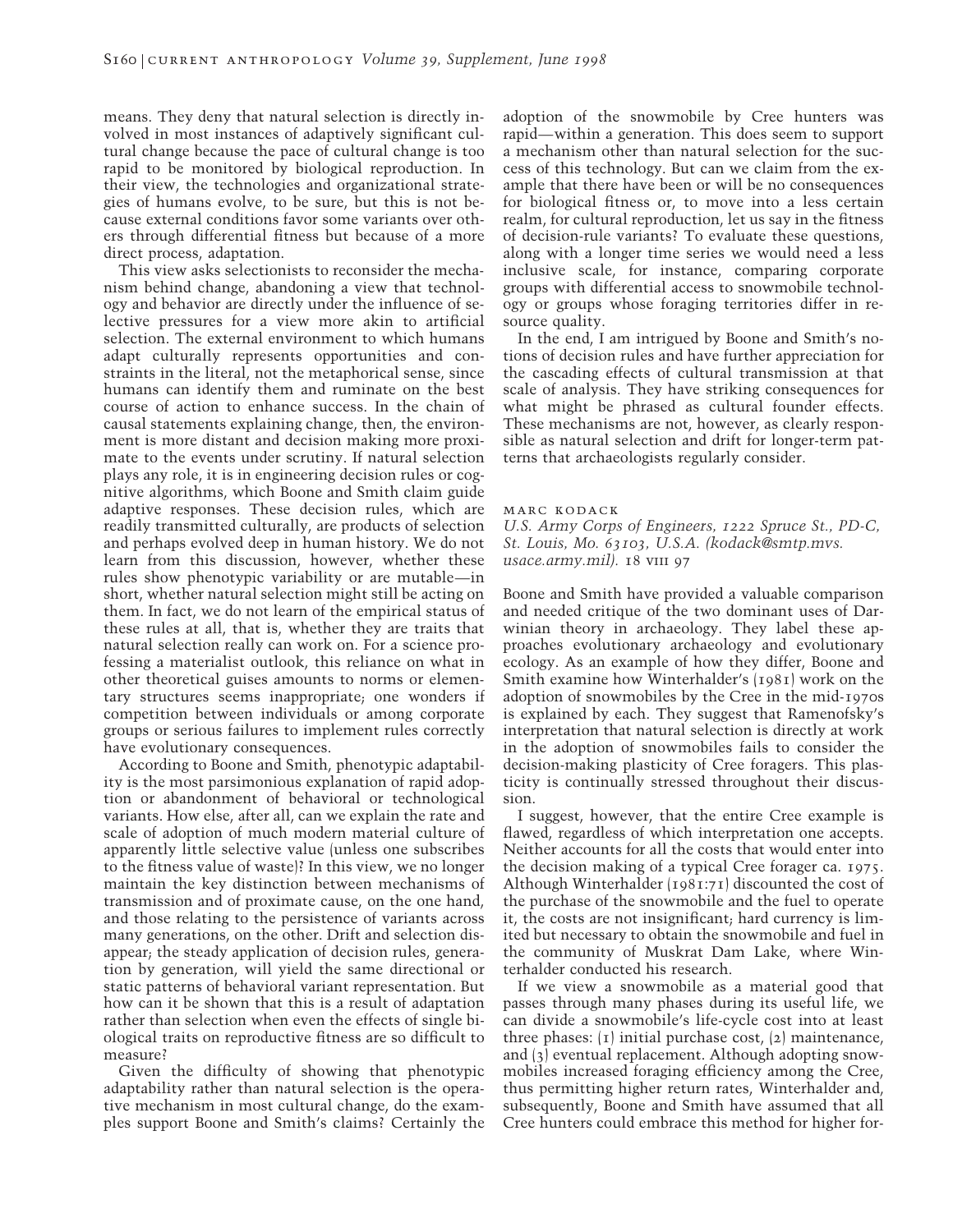aging efficiency. However, for some Cree hunters living tion through the construction of containers that look to in Muskrat Dam Lake in 1975, the limited hard cur- us like pots. rency available to them coupled with an assessment of the overall life-cycle costs of a snowmobile may have led them to forgo a snowmobile and continue to use snowshoes in hunting instead. Thus, the decision to use ROBERT L. KELLY ''new'' technology may have been economic and not *Department of Anthropology, University of Wyoming,* based on a way to increase foraging efficiency. The *Laramie, Wyo. 82071, U.S.A.* 3 ix 97 worst-case scenario would be if a ''successful'' traditional Cree hunter could not afford a snowmobile; he I strongly agree with Boone and Smith's critique of evowould be forced to forgo a method of hunting that lutionary archaeology. Although human populations would further increase his foraging efficiency. are at some level affected by the same selective pro-

affects decision making, Boone and Smith miss the op- cause they have a ''response'' time that is less than a portunity to demonstrate how an evolutionary ecologi- generation, acquired traits are ''passed down'' from parcal approach can incorporate the impact of Western eco- ents, peers, and/or others, and innovation is not simply nomic systems on our understanding of traditional a function of random mutation and thus ''undirected.'' subsistence economies through such models as optimal But selection (beyond selection that occurred in the disforaging and diet breadth. In fact, Smith has considered tant past to create the plastic behavioral capacity of husub-Arctic forager participation in a mixed economy in mans) may have occurred and still be occurring. My his study among the Inujjuamiut (Smith 1991:357–97). problem with evolutionary archaeology is that it tends Using this study instead of the Cree case would have to mask, obscure or gloss over past human behavior to strengthened Boone and Smith's argument that evolu- the point where the paradigm is no longer useful as a tionary ecology can be used in both archaeological and *learning strategy.* I agree that evolutionary ecology proethnographic settings. The Inujjuamiut case study vides a better learning strategy (and has far more emwould also have highlighted the weakness of evolution- pirical cases to its credit); I don't see evolutionary arary archaeological explanations in general and Rame- chaeology providing a method for determining the nofsky's in particular by showing that they are too truthfulness of its assertions. The high ratio of theoretiquick to embrace the direct action of natural selection cal to empirical treatises is telling. as an explanation of human behavior. Additionally, It is still unclear to me whether evolutionary archae-Ramenofsky's explanation ignores the significant in- ology attributes directional change to the replicative fluences and methodological difficulties that forager success of the trait or to the direct increased reproducparticipation in a mixed economy has for explanations tive fitness of its bearers. Both seem to be potentially at incorporating natural selection. Smith (1991:368–70) at work. If a man comes up with a new projectile point or least attempts to identify and then confront these diffi- hunting tactic that cuts the cost of harvesting game and culties. increases his return rate, it is reasonable to assume that

positioning-system equipment and mobile satellite limits access to the technology or start-up costs (e.g., telephones into Cree society of 1997, even if all avail- knowledge, manufacturing skills) are too high or the able hunters had equal access to snowmobiles, we could proposed change would reduce the user's ability to meet again cite economic reasons and not evolutionary ar- another cultural goal that the neighbor perceives as chaeological or evolutionary ecological explanations for more important (and presumably has or had adaptive further increasing the efficiency of these foragers. We benefits). Perhaps, then, selection in the strict sense (of should consider how ''new'' technology confers value the bearers of a trait) gains strength as a force over pheon very accurate locational information about the dis- notypic adaptation in cultural change along some graditribution and density of mobile and sessile resources. ent of increasing cost of adopting a new tactic or tech-We could then ask under what circumstances this loca- nology. tional information would be defended (see Dyson- For example, some argue that about 1,000 years ago Hudson and Smith 1978). speakers of Numic languages migrated into the Great

ary ecology can incorporate intention into its explana- sumed) the existing ''non-Numa'' population. Bettinger tions. I find it ironic that Richard Dawkins, often cited (e.g., Bettinger and Baumhoff 1982) argues that the nonby evolutionary archaeologists, discusses intention Numa were nomadic and took high-return-rate rewhen he compares (1996:16) the differences between sources such as large game; the Numa were less noevolutionary processes and designoids. In the case of the madic and had a broader diet, including small seeds and potter wasp and the mason bee, ''the wasp and the bee pinyon nuts, utilizing some different technologies (e.g., didn't consciously or deliberately design their pots.... seed beaters) and tactics (e.g., green-cone-pinyon pro-[They have] no concept of a pot as a work of art, or as curement). Bettinger argues that the Numa outcoma container'' (Dawkins 1996:16). The wasp and the bee peted the non-Numa, who migrated, became extinct, or are ''working'' to provide protection for the next genera- intermarried and lost their language. A common re-

In not considering or discussing how hard currency cesses as affect all organic life, humans are different be-

I presume that if we were to introduce mobile global- his neighbor will copy that behavior *unless* something

Elsewhere, Boone and Smith discuss how evolution- Basin of western North America and replaced (or sub-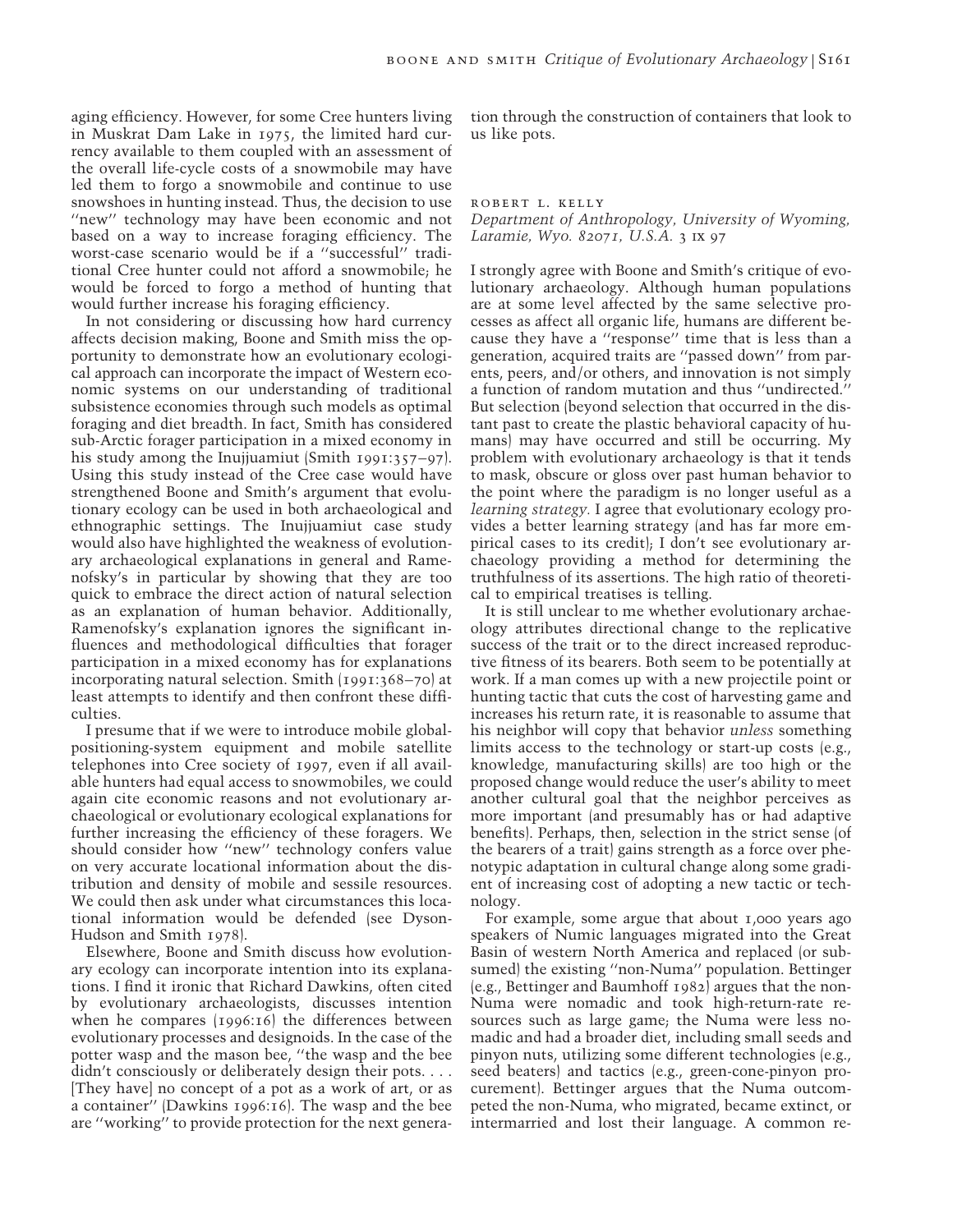sponse to this scenario is: Why didn't the non-Numa is shorter here than in the lowlands. Pests are a constant

the Basin. Non-Numa men might have been reluctant farmer is encoded in religious teachings, and ritual ob-

children tag along and whether they collect some of life, however you see them. their own food (see Hawkes 1996). Without children, If I am understanding Boone and Smith correctly, in women can collect at higher return rates. The amount evolutionary ecological terms the behavior of this hypoto get food and how dangerous foraging is for children to make extensive adaptive adjustments or exhibit phe ment in which a notion of child care prevailed (presum- benefits, among other factors that might influence deciably because it bestowed greater adaptive advantage) sion rules. Here human intent plays a role, as individuallowed them to forage more efficiently than non- at least in part. Boone and Smith assert that this per-Numa women and, presumably, raise more offspring to spective yields valuable understandings of human be-

rate for the Numa, resulting in their "takeover" of the within a synchronic framework. Great Basin. This scenario may or may not be correct, Now let us push this society through time for a few but the more general points are that human cultural be- thousand years or so, letting them build an archaeologiology in only a limited range of cases; seeing technology and decision rules for times  $t_1$ ,  $t_2$ ,  $t_3$ , Given the environas part of the phenotype and not also as a reflection of ment specified above and human ingenuity at generatbehavior (the tactics) that is part of the phenotype could ing variation (or attempts at problem solving, if you pre-

Let us consider a hypothetical society of farmers trying that influence evolution. to make a living in an arid environment. Rainfall is un-<br>To the evolutionary archaeologist this is human evo-

adopt the Numa's behavior? threat, yet major impacts tend to be localized. Technol-One reason could be that the Numa's foraging tactics ogy includes a variety of chipped stone tools, digging carried a cost that was perceived as too high by non- sticks, and hoes. Farmers may plant early and/or late in Numa. Among many foragers, sharing meat from large the spring to avoid killing spring and fall frosts and may game is a primary way men acquire prestige and possi- plant in single fields or many. While most farmers take bly more mating opportunities and/or resources for advantage of simple technology that increases water their offspring; among others, men devote time directly runoff onto fields, others dry-farm. Males are the farmto giving resources and attention to their offspring ers, and land is held by women. Cultural transmission (Kelly 1995). If the Numa came from an environment in occurs obliquely when a boy's mother's brother teaches which the latter tactic conferred greater fitness than the him how to farm. Transmission occurs horizontally former, then they would have imported this trait into when farmers share knowledge. How to be a good to give up hunting even if in the long term that choice jects serve as mnemonic devices that also provide inmade them less competitive, as they might have seen struction in acceptable farming practices. Farmers who only the perceived loss in status and benefits that would generate successful harvests are much admired, and result from forgoing an opportunity to hunt in order to their consultation and advice are appreciated. Hero collect small game or to care for children. myths are constructed around a few. If necessary, weave Likewise, women's foraging is affected by whether into this picture the vicissitudes of meaningful human

of foraging that children do is linked to how easy it is thetical society has been designed by natural selection (this would have been the same for the Numa and non- notypic plasticity. The extent of these behaviors over a Numa) and also by the perceived availability of caretak- range of environmental conditions is called the reaction ers. In some foraging societies, children have multiple norm. Decision rules—here learned behavior—guide caregivers; in others the mother is the primary care- what people do, not natural selection. Explanations are giver. What if Numa women entered from an environ- often constructed in terms of efficiency and costs and that resulted in their leaving children at camp and this als may indeed direct the course of their own existence, adulthood? havior. I agree. I particularly value it for explaining the These factors may have resulted in a higher growth evolved behavior of contemporary and historic peoples

havior may be under selection à la evolutionary archae- cal record that represents aspects of the reaction norm be misleading (i.e., behavioral reconstruction is some- fer), few readers would be surprised if the archaeological what necessary); the frequencies of behaviors in a popu- record of our group exhibited changing reaction norms lation, as evolutionary ecology argues, are largely the as well as decision rules. The varied strategies and tacoutcome of individuals' making decisions among often tics of production should exhibit differential success in conflicting goals within natural and social environ- response to changing environmental conditions. Some ments that set different payoffs to different behaviors. behaviors and technologies may be dropped from the repertoire completely as new ones are generated. From time  $t_1$  through  $t_3$  our hypothetical society has con-ROBERT D. LEONARD stantly been in the process of becoming something else, *Department of Anthropology, University of New* with associated new reaction norms and decision rules. *Mexico, Albuquerque, N.M. 87131, U.S.A.* Importantly, and as evolutionary biologists have taught *(rleonard@unm.edu).* 6 ix 97 us, it is never possible for our hypothetical society to reattain a previous state, given the vagaries of history

predictable and may be highly localized. The uplands lution. Evolutionary archaeologists seek to account for tend to receive more moisture, but the growing season change in human behavior primarily in terms of the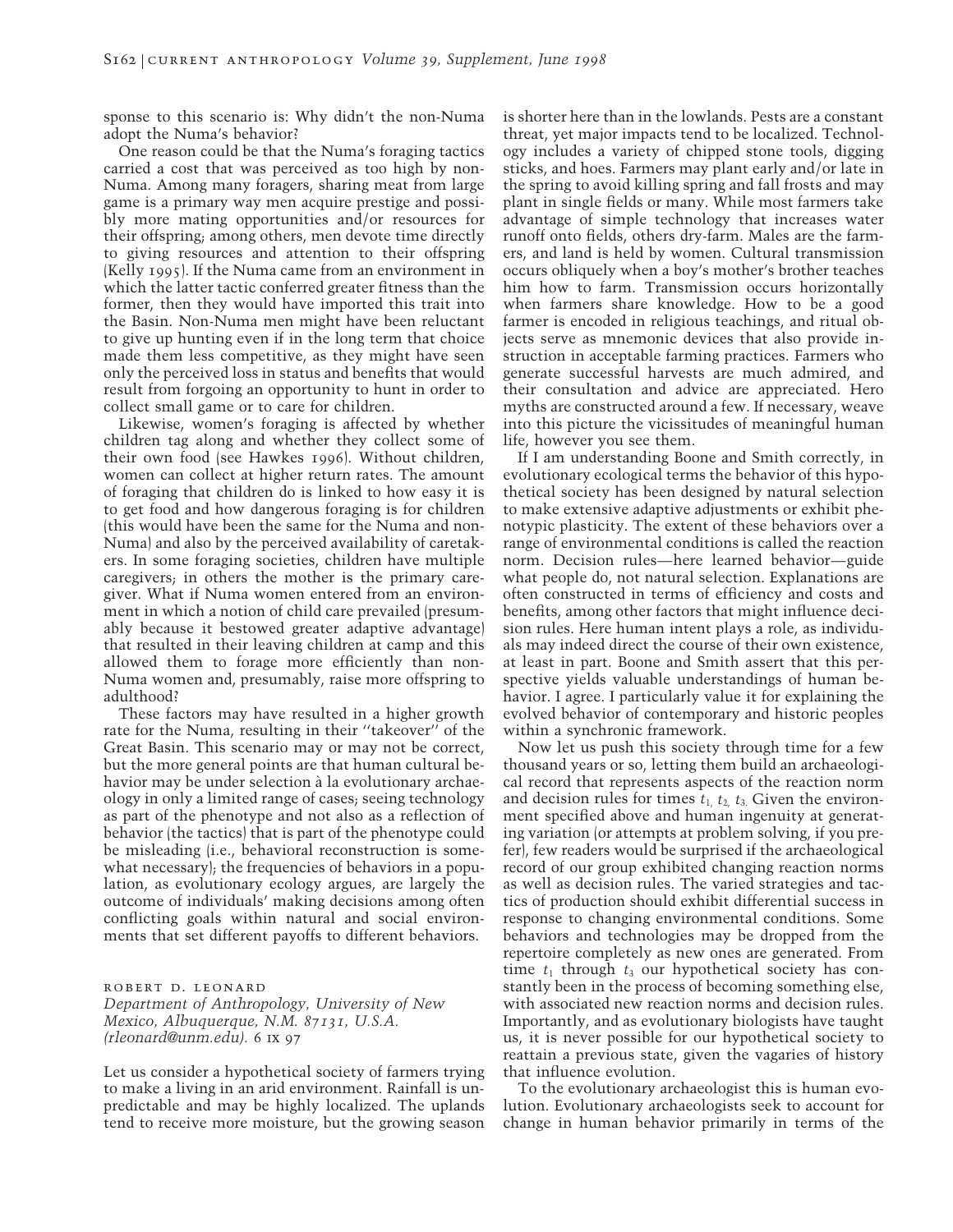drift. Intent and individual or group efforts to direct the provided us with a means for adaptive decision making, course of evolution are irrelevant at this scale, as the and as archaeologists we can exploit this assumption for generation of variation, however knowledgeable and di- developing models of past behaviour. But such models rected, is independent of natural selection. All of our need to be based at the level of individual behaviour, problem-solving farmers intended success as they em- and to operationalise them we need to take into account ployed their technologies and thus indirectly influenced the formation processes of the archaeological record the course of evolution. (Mithen 1993). One solution as to how we can move

operation of the evolutionary processes of natural selec- long-term, aggregate patterns of the archaeological rection, sorting, and drift likely would have continually ord is by using computer simulation as a methodologiand irrevocably changed the society. To the evolution- cal tool. ary archaeologist, explanation of these changes is I must, however, raise three issues regarding this achieved in part by isolating the relative importance of ''adaptive decision-making'' apparatus that we carry these mechanisms through time in evolutionary con- within our minds/brains. Perhaps the most important text. Evolutionary archaeologists assert that this per- is whether we have a single, general-purpose decisionspective yields valuable understandings of the evolu- making/learning device or multiple devices each havtion of human behavior. I agree. ing been selected to solve a different adaptive problem

the metaphysical position they do, interested readers from psychology (e.g., Hirschfeld and Gelman 1994) and might examine the literature discussing the differences human evolution (Mithen 1996) suggests strongly that between timelike and spacelike frameworks, as illus- it is the latter. This has very considerable consequences trated above. They may also want to examine the exten- for how an evolutionary ecological approach to human sive biological literature that discusses the different, yet behaviour can be developed, especially when dealing interdependent, metaphysics of evolution and ecology. with behaviour for which specialised adaptive decision-

by Boone and Smith: evolutionary archaeology is a medical technologies to keep extremely premature badoomed enterprise based on flawed theoretical premises bies alive?). Moreover, when faced with these problems that can make no significant contribution to our expla- for which we do not have an evolved decision-making nation of the variability in the archaeological record and device, we may apply one suited to a different type of our understanding of past behaviour. The reasons for problem, with highly maladaptive results. In this rethis are sufficiently well described in their article that gard, adopting an evolutionary ecological approach in I have no reason to repeat or expand upon them (as I which emphasis is placed on evolved cognitive mechahave done elsewhere [Mithen 1997]). How cultural nisms does not constitute an adaptationist programme. selectionism/evolutionary archaeology can have been A second but related issue is the narrow range of betaken so seriously for so many years and how so many haviours to which an evolutionary ecological approach new publications adopting this approach continue to is currently applied. It is fine for tackling the ''food and appear in the literature is quite beyond me. Similarly, I sex stuff'' about human behaviour—these are precisely am repeatedly surprised that prestigious academics the problems for which adaptive decision-making cogwhose other work I highly respect seem to take seri- nitive devices are likely to have evolved. Thus archaeolously the notion of "memes" as a cultural equivalent ogists adopting an evolutionary ecological approach of genes (e.g., Dennett 1996): the notion of ''memes'' is have had some success at understanding the food simply fallacious, the vital differences between choices made by past people and technological choices ''memes'' and genes having been exposed by Lake when these directly impinge on food acquisition and, in (1996). Therefore, while I applaud this article by Boone anthropological contexts, when tackling issues such as and Smith, I am also saddened and irritated that such mate choice. But at present this Darwinian approach apan article is necessary at all. pears to have little to say about aspects of human be-

the fact that I have written at length in support of the ductive success, such as which art style to choose or evolutionary ecological approach in archaeology. In my which religious entities to believe in. Unless archaeolo-1990 book I put forward the argument that natural se- gists who adopt an evolutionary ecological approach belection is relevant in our discipline only with regard to gin tackling these issues rather than just focusing on how it has shaped the human mind/brain—our means subsistence, their approach will never become widely

evolutionary processes of natural selection, sorting, and of making decisions. We can safely assume that it has However, not all succeeded, and through time, the from the short-term decisions of past individuals to the

To understand why evolutionary archaeologists adopt in our evolutionary past. The weight of the evidence making devices are likely to be absent.

Because the pace of culture change has been so rapid streven mithen during the past 50,000 years—during which we assume during which we assume *Department of Archaeology, University of Reading,* that the decision-making devices of the mind/brain *Whiteknights, P.O. Box 218, Reading RG6 6AA,* have not evolved—we may be inherently unsuited to *England.* 4 vii 97 making adaptive decisions in relation to a whole range of problems found in the modern world (e.g., should we I am in complete agreement with the views expressed create genetically engineered foods? should we use new

ogists adopting an evolutionary ecological approach My strong feelings on this issue no doubt arise from haviour which do not have such direct bearing on repro-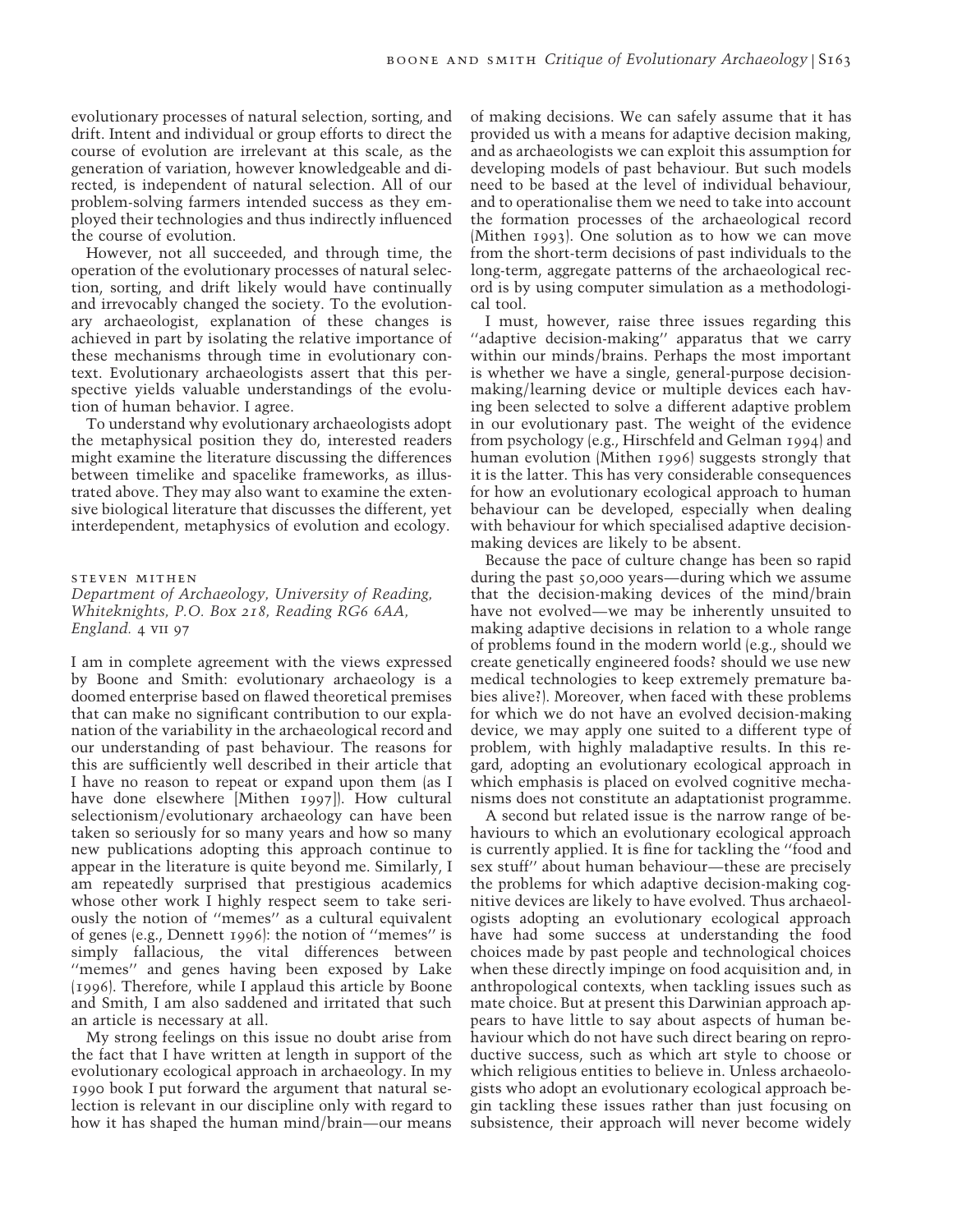employed within the discipline: free rein will be given of this interbedding of behaviour or what I have termed cialists alone. cal record.

ian archaeology which can address issues with a less di-<br>
Smith's critique of evolutionary archaeology and suprect bearing on reproductive success than foraging and port their espousal of evolutionary ecology in archaeolmate choice (i.e., food and sex). But to do so we must ogy. But at present, this remains as narrow in the types delve deeper into the evolutionary history of the mind/ of human behaviour that it tackles as it did two decades brain and go beyond making vague generalisations ago, when exactly the same generalisations about about evolved cognitive mechanisms for decision mak- evolved decision-making cognitive devices were being ing, as I myself have attempted to do (Mithen 1996). As made. I want to see much greater attention paid to the archaeologists we need to build stronger links with evo- nature of evolved mechanisms in the mind and a more lutionary psychologists (who also need to work more explicit recognition that a Darwinian archaeology does closely with archaeologists to achieve their own aims) not constitute an adaptationist programme. I believe we so that we can develop more sophisticated models of need greater willingness to tackle nonsubsistenceevolved decision-making devices and, more generally, related issues in archaeology from this perspective and of how our minds work. An example of the work to to acknowledge that models developed for other foragwhich we can perhaps aspire is Pascal Boyer's (1994) ing species may not be as easily applicable to modern study of the transmission of religious ideas. In this he humans as has been previously argued. These comshows how an understanding of evolved mental mecha- ments are not meant to detract from the value of Boone nisms can constrain the likelihood with which different and Smith's paper, and I certainly want to see a much religious ideas can survive the rigours of cultural trans- greater application in archaeology of foraging models in

When an optimal-foraging/decision-making model is think that the evolutionary ecological approach they developed, one normally assumes a single goal, such as support is capable of making a far greater impact on our minimising risk or maximising the rate of energy intake understanding of human behaviour in the past and pres- (or the ''meliorising'' equivalents [Mithen 1989*b*]). The ent than is currently the case. application of the model evaluates the likelihood of achieving this goal, together with whether one has correctly identified the constraints under which decision ANN F. RAMENOFSKY making takes place. The problem of multiple goals is *Department of Anthropology, University of New* present when dealing with any animal species, but it be- *Mexico, Albuquerque, N.M. 87131, U.S.A.* comes particularly acute when dealing with humans. *(aramenof@unm.edu.)* 8 ix 97 Subsistence behaviour, for instance, is so thoroughly embedded in social and ideological behaviour that deci- ''Is It Evolution Yet?'' is a timely and important contrisions about which foodstuffs to exploit are made in bution to the developing theory of evolution in anthrolight of many competing goals—to satisfy one's nutri- pology. For too long evolutionary archaeology and evotional needs, to secure food to share, to gain high- lutionary ecology have worked in isolation. I am prestige food, to conform to ideological beliefs about hopeful that this article signals a change in which muappropriate foods to eat, etc. This interaction of a tual benefits outweigh costs. Although there is much multiplicity of goals has been made most clear in rela- in it that is worthy of in-depth discussion, I restrict my tion to projectile points, the design of which among comments to Boone and Smith's criticisms of my work modern humans is clearly made in light of a wide range on native artifact replacement. of social, economic, and ideological factors (e.g., Wiess- The basis for Boone and Smith's criticism is one senner 1993). I believe that this problem of the complex in- tence in which I link the spread of snowmobiles among terbedding of any activity in multiple domains of be- the Cree to the success of the horse in North America. haviour is a particular feature of modern humans The spread of the horse occurred over approximately (Mithen 1996) and consequently creates problems in the 100 years, that of snowmobiles in less than a generadevelopment of optimal-foraging/decision-making tion. As Boone and Smith state, the Cree example is too models not faced by ecologists dealing with other ani- brief in evolutionary time to consider Darwinian selecmal species. Indeed, the foraging models currently ap- tion as the mechanism of change, but selection was not plied to modern hunter-gatherers as described by Boone the point. I linked the two introduced technologies to and Smith, which are largely unmodified from those show that adoption is ongoing; at some later time snowused for other animals, are probably more appropriate mobiles may become grist for the evolutionary mill.

to theoretically flawed approaches (e.g., evolutionary ar- ''cognitive fluidity.'' Of course, a problem we face is chaeology) which seek legitimation by aligning them- that their development and application become more selves with a Darwinian paradigm, and evolutionary difficult as we go farther back into human evolution beecology will remain the preserve of hunter-gatherer spe- cause of the increasingly coarse grain of the archaeologi-

There is certainly potential for developing a Darwin- In summary, I agree wholeheartedly with Boone and which explicit reference is made to individual decision A third issue I wish to raise is that of multiple goals. making of precisely the type they describe. I simply

for premodern human behaviour prior to the emergence Their criticism is, however, out of context, because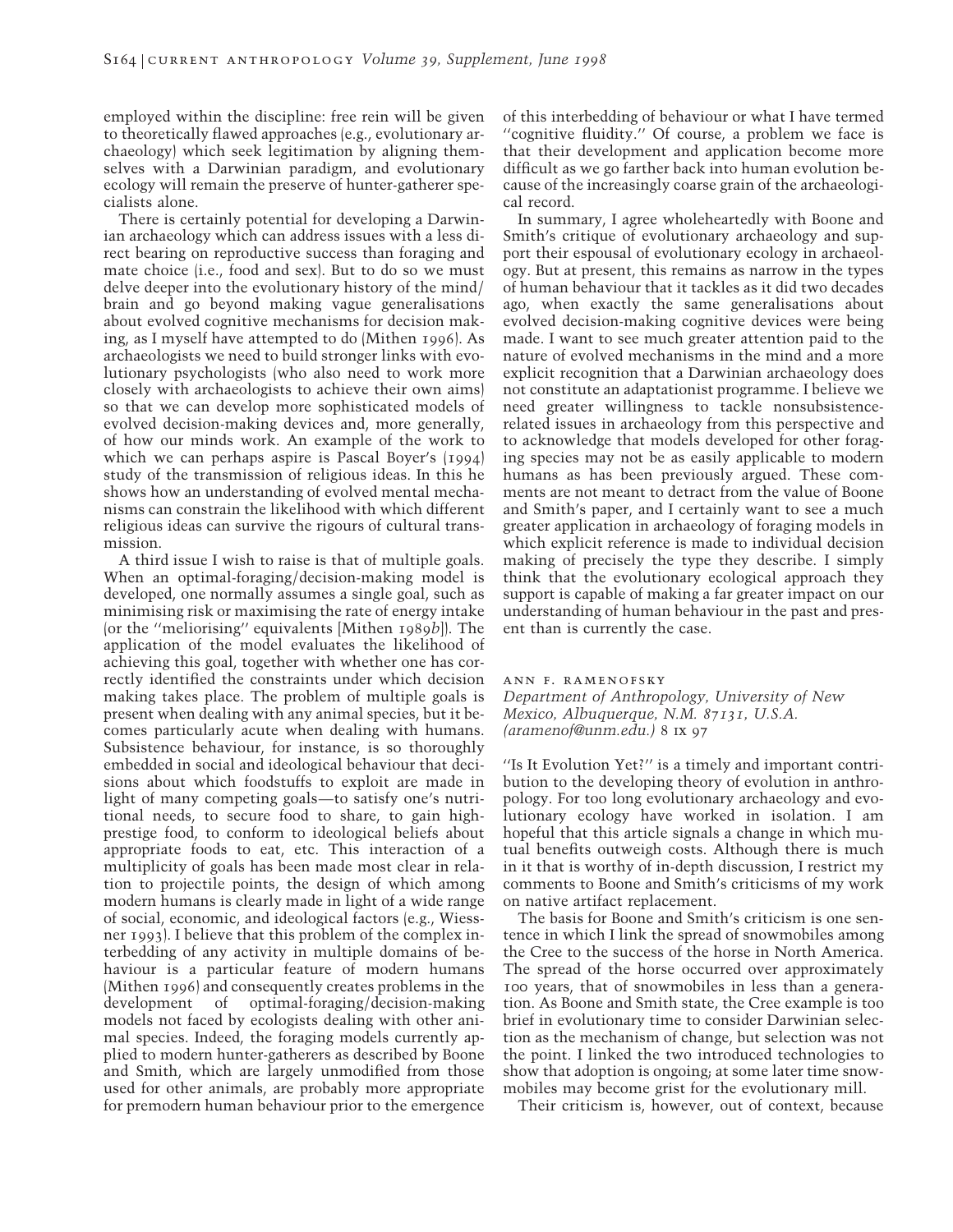continuation of ideas published in 1995, it is a *prelimi-* which individuals make optimal decisions. Focusing on *nary* effort to build an evolutionary archaeological de- behavior facilitates examining whether or not decisions scription of why European artifacts replace native arti- maximize fitness. facts, with a ''replacement'' defined as ''adoption and My conception of evolution is strongly influenced by

ature on artifact change and with Winterhalder's re- fications for evolutionary description and explanation. search with the Cree (1977, 1980, 1981). Accultura- First, artifacts can be the focus of investigation, making tionists describe and explain artifact change. Although our task the determination of whether and in what their descriptions are rich in detail, their explanations ways alternative traits differ in fitness. Slight differare problematic. They lodge explanation in the adoption ences in costs can have consequences over evolutionary process or the superiority of European products and time. Secondly, evolutionary pathways are quirky and technologies, both incomplete in evolutionary terms. unpredictable. This very quirkiness raises fundamental Because evolution is a two-stage process, adoption can- questions about evolved cognition and optimality. Benot explain persistence. If we assume that artifacts con- cause we are historical documents, it is possible that tribute to fitness, survival of populations is partially a historical cognitive structures and circumstances someconsequence of artifacts. The survival of human popula- times conflict, resulting in decisions that are less than tions on both sides of the Atlantic suggests that, though optimal and may reduce fitness. In this case, we need different, artifacts were perfectly adequate, fitness- to rethink whether universal optimality is a fruitful enhancing solutions. Why, then, should European tech- tool for measuring evolutionary change. nologies and artifacts replace native materials and products? I still think that this is an important and largely unanswered question. **peter in the set of the set of the set of the set of the set of the set of the set of the set of the set of the set of the set of the set of the set of the set of the set of the set of the set of the** 

Although an evolutionist, Winterhalder is not di- AND ROBERT L. BETTINGER rectly concerned with snowmobiles in his Cree work. *Division of Environmental Studies, University of* His interest is Cree prey choices and changing diet *California, Davis, Calif. 95616/Department of* breadth. Snowmobiles are a new artifact adopted be- *Anthropology, University of California, Los Angeles,* cause they reduce search and pursuit times—that is, *Calif. 90024/Department of Anthropology, University* they increase efficiency. In contrast to statements by *of California, Davis, Calif. 95616, U.S.A.* 2 ix 97 Boone and Smith, Winterhalder does not test hypotheses on changing diet breadth. Nor does he analyze the This article raises a number of important issues, some costs (fuel, labor etc.) of adoption (see Smith 1991 for of which we discuss elsewhere (Bettinger, Boyd, and analyses of some costs among the Inujjuamiut). Simply, Richerson 1996). There are two points we want to stress Winterhalder assumes benefits of the new technology here, one theoretical and the other empirical. without evaluating costs. Although more satisfying The theoretical point is that cultural transmission then portrayals of artifact change by acculturationists, makes decisions that individuals make an evolutionary Winterhalder's account still misses the mark because force much like natural selection. One outcome of the he embeds snowmobile adoption in foraging theory. coupling of deliberate invention and strategic adoption Boone and Smith consider this an acceptable explana- of innovations to transmission by social learning is to tion for snowmobile adoption, but I am less convinced, make even very weak, marginal decision making an especially in light of the sweep of artifact replacements agent of rapid change at the population level in the long in Cree hunting equipment—rifles, canvas canoes fol- run. Indeed, the main hypothesis to emerge from the lowed by outboards, and wire traps (Rogers 1954; Win- theorizing of Boyd and Richerson (1985) was that the terhalder 1977, 1981). great adaptive advantage of the cultural system in a

a narrow view of Dawkins's evolutionary units, the rep- acting on cultural variation ought to be equally imporlicator and the vehicle (Dawkins 1978, 1982, 1989). Ar- tant. We say ''crudely'' because it is impossible to pre-

my paper in press is not about Cree or snowmobiles; a evolutionary time, have built cognitive structures in

persistence.'' Dunnell's concept of function (as fitness Hull's units, the replicator and the interactor (Hull costs) frames the discussion, and I consider how Euro- 1980, 1981, 1988, 1994). His definitions free replicators pean and Native American raw materials could affect and interactors of a particular taxonomic level. In addiindividual fitness differentially, resulting in replace- tion, depending on circumstances, the same entity can ment. **function** as both replicator and interactor. Using these My approach contrasts with the culture-contact liter- units to measure and track change has significant rami-

The snowmobile case highlights significant differ- highly variable environment such as the Pleistocene ences between the two evolutionary approaches. They stems from the substantial increase in rate of evolution are girded by different concepts and assumptions, and possible when weak, low-cost but statistically adaptive because we do not know which, if any, of these are cor- decision rules supplement natural selection. Very rect, I believe that serious intellectual discussion must crudely, what we call the costly-information hypothesis begin with them. Boone and Smith, for instance, adopt holds that decision-making forces and natural selection tifacts cannot be the focus of investigation because arti- dict the mixture quantitatively without knowing much facts are not replicators. Genes are replicators and, over more than we do about the costs and benefits of setting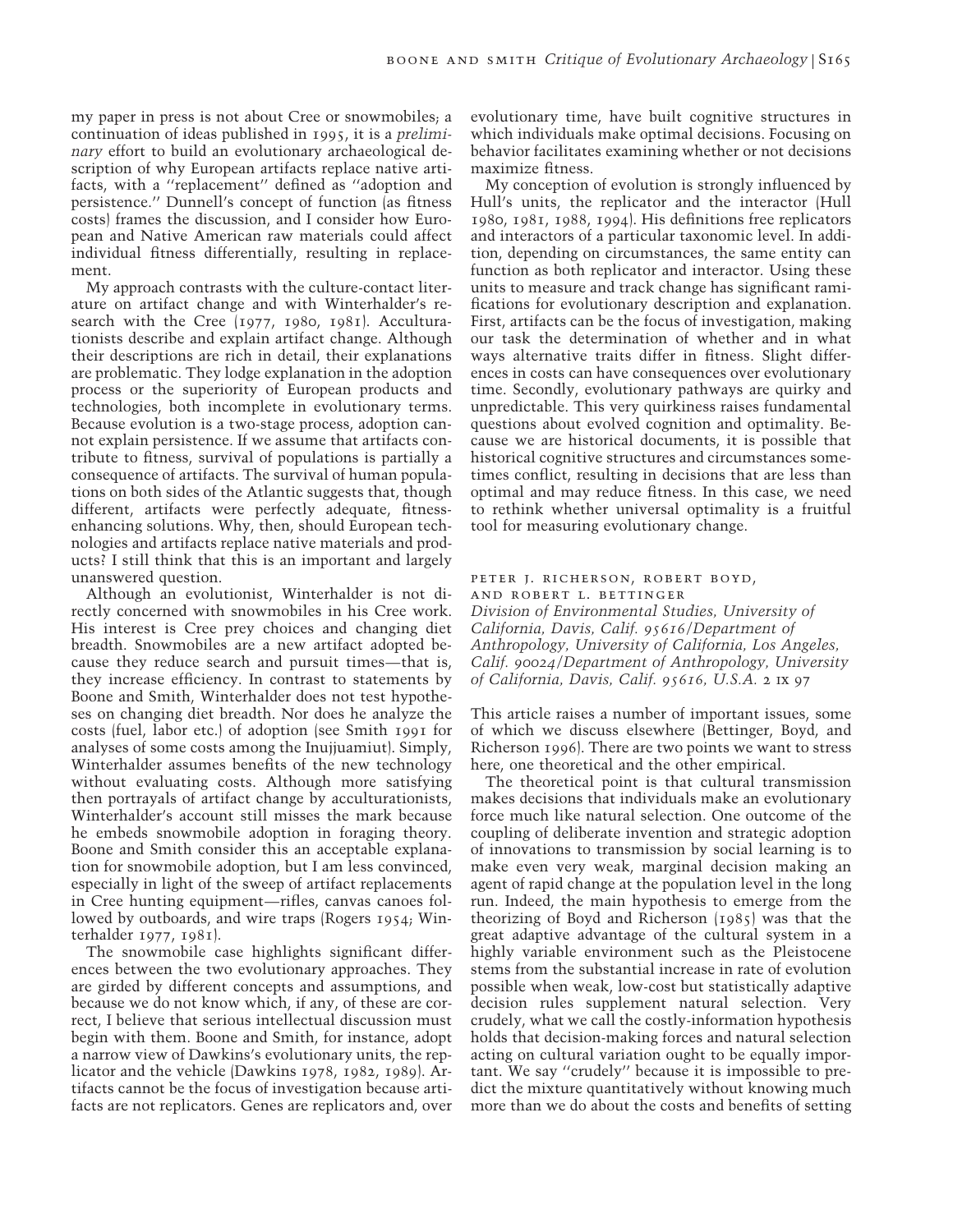up decision-making and culture-transmitting psycholo- portance of selection and decision-making forces di-

the strength of decision-making and selective effects in Protestant churches. Historically, liberal churches, pera broad sample of cases before we can make any general- haps because they were socially more prestigious, atizations. Unsophisticated wet-finger-to-the-wind em- tracted considerable net switching from moderate piricism suggests that the costly-information hypothe- churches. Among younger people, this flow has slowed sis is plausible. Consider stock archaeological patterns: to a balance of switching in and out, while the net loss The origins of agriculture, the rise of states, and other to nonaffiliation is about  $9\%$  of the number born to libmajor features of cultural evolution are events with eral churches. Among under-age-45 people, conservatime scales of millennia, yet over millennia fantastic tive white churches have a slight net gain (5%) over changes in and diversifications of cultural adaptations other churches and a slight net loss (3%) to nonaffiliaoccur. Cultural evolution is too slow to be explained en- tion. Thus, conservative Protestant churches are growtirely by individual strategizing but much faster than ing because their birthrate is well above replacement unaided organic evolution, consistent with a mixture of and because they mostly hang onto these kids. The libselective and decision-making forces. Archaeologists eral churches are well below replacement fecundity, could make this argument much more quantitative. Pa- suffer significant net losses to nonaffiliation, and have leontologists have measured the rates of organic evolu- lost their attractiveness as vehicles of status mobility. tion in terms of a unit known as the ''darwin,'' where One study is a grossly insufficient test of the costly-1 darwin is a change by the factor *e,* the base of the nat- information hypothesis, but it exemplifies the pattern ural logarithms, in a character per million years (see dis- it predicts; decision making and selection are both imcussion in Ridley 1993: chap. 19). A fair number of such portant in this case. There is a nice irony in the discovrates have been measured and can be used as a yardstick ery that the success of conservative Protestants stems to see if rates of cultural evolution do really generally in large part from natural selection. exceed those of organic evolution. For example, since the end of the Pleistocene human societies have increased in size from averages of perhaps 1,000 to an av- PATRICE TELTSER erage of perhaps 1,000,000 in the past 10,000 years. This *Department of Sociology and Anthropology, Lehigh* gives a rate of change of ca. 700 darwins, compared with *University, Bethlehem, Pa. 18015, U.S.A.* 8 ix 97 a range of  $0.11-32.0$  darwins in a sample of 46 morphological characters from post-Pleistocene mammals Boone and Smith's critique of evolutionary archaeology (Gingerich 1983). Human societies are clearly evolving centers on its failure to accommodate the empirical very rapidly, and the evolutionary force of decision consequences of cultural transmission. Evolutionary armaking is a candidate for explaining why. Some hints chaeologists maintain that natural selection acts on might come out of a large sample of evolutionary rates. heritable (genetic or cultural) phenotypic (physiological The theory suggests that in domains where judgments or behavioral) variation contributing to an individual's are easy, individual decisions should be strong forces fitness. This position runs into problems. Natural selecand evolution correspondingly rapid. The Cree's adop- tion is tied to reproductive success, and because it is tion of snowmobiles is an example. In general, we confined to parent-offspring relationships it is conmight expect that in many domains of technology diffu-<br>strained by the rate at which biological organisms resion, easy-to-try-out, easy-to-acquire innovations will produce. Cultural transmission, however, is not conspread rapidly. Contrariwise, social organizational in- fined to parent-offspring relationships, it does not novations are hard to observe (just how do polygynists necessarily imply reproduction, and behavioral change manage the complexities of multiwife households? mo- within populations can occur more rapidly than biologinogamous ones try most of us) and hard to try out (the cal generations reproduce. The consequences of this porange of marriage institutions one can experiment with sition are significant but unnecessary. Evolutionary in one lifetime is strictly limited). ecologists maintain that natural selection accounts for

gies. One way of portraying the debate between evolu- rectly in living societies. As far as we are aware, there tionary archaeology and evolutionary ecology is to say is only one set of data that comes close to doing this. that they have different intuitions about the relative Roof and McKinney (1987:chap. 5) present data derived importance of decision making and natural selection in from questionnaires estimating the effects of birthrates causing cultural evolution. The costly-information hy- (selection) and switching (decisions) on the net growth pothesis suggests that this is an entirely reasonable de- rates of groups of churches in the United States. There bate. The extremes—all selection or all decision mak- are striking effects of selection. The biggest discrepancy ing—are equally unlikely, yet the debates in all fields is between black and conservative white Protestants of the social sciences tend to portray rational-actor the- and those with no affiliation. People with no affiliation ory and culture-historical explanations (of which the have only a little more than half as many children as evolutionary archaeological account is a particular the- the two types of conservative Protestants. Conservaoretically motivated version) as competing rather than tives also have about a 30% birthrate advantage over ultimately complementary.  $\qquad \qquad$  liberal Protestants. Decision making also has a big ef-The empirical point is obvious: we need to estimate fect, especially on loss rates from liberal and moderate

It also should be possible to measure the relative im- phenotypic plasticity—in this case cognitive abilities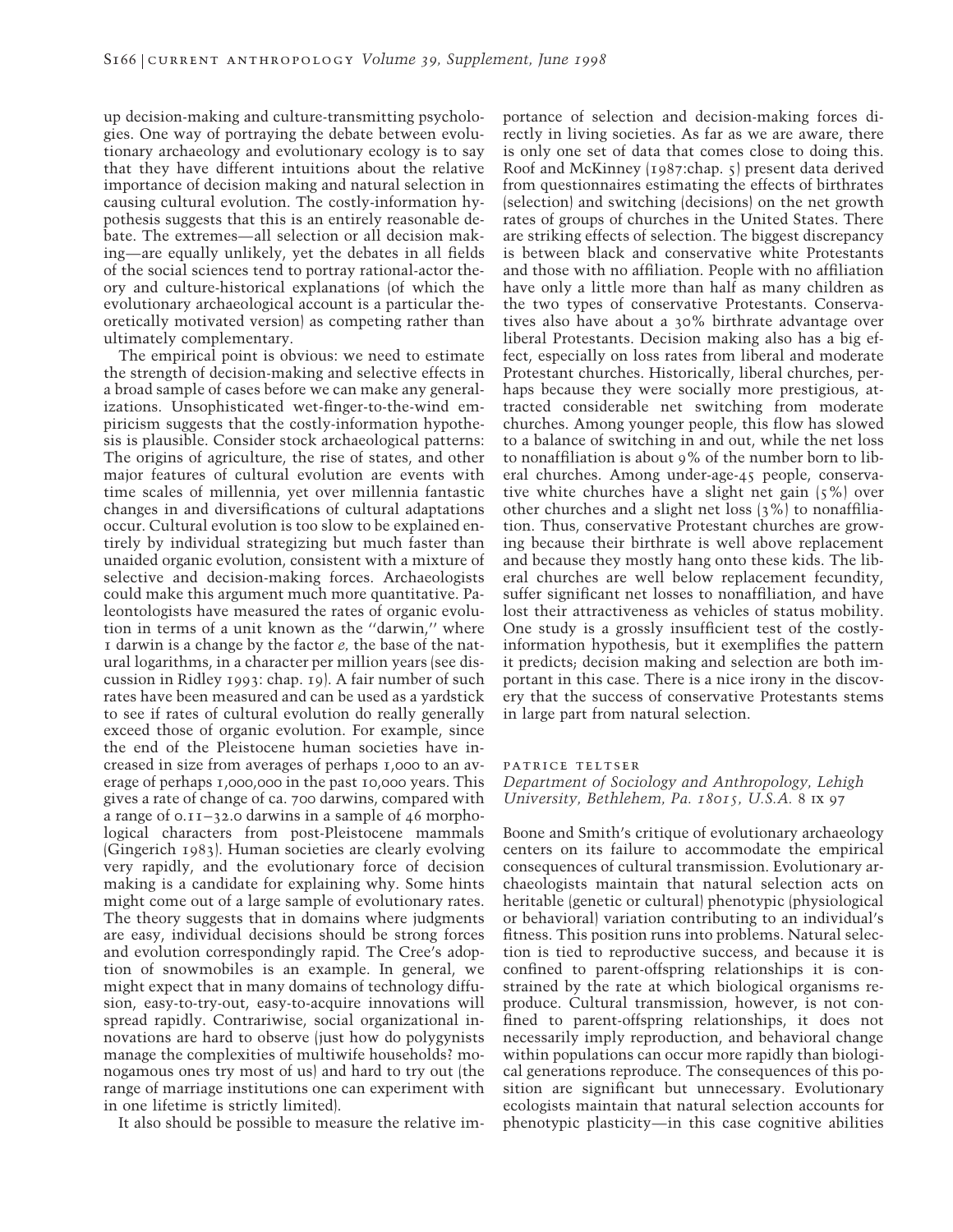enabling organisms to vary their behavior in response ary ecologists would identify the innovation as the into environmental change. Thus, whereas evolutionary corporation of horses and associated technology into a archaeology identifies directional changes in trait fre- new behavioral context. In this case their criticism quencies as the result of natural selection, evolutionary would be justified. The evolutionary archaeologists' poecology might attribute the same changes to adaptive sition does not imply a theory of unintended conseadjustments (phenotypic variation). quences, but given what they identify as the innovation

and Smith's critique, they raise many issues requiring their position on human intention and innovation is clarification and refinement from both sides. The two better explained as a reaction to the privileged position fields have quite different points of departure—evolu- and causal role these mechanisms have been given by tionary ecology from an ethnographic perspective, evolutionary archaeology from an archaeological one. Boone and Smith seem to recognize this issue without These differences incorporate long-term concerns over fully appreciating its significance. different methodological issues. The question what is Nevertheless, while attempting to create a distance or can be observed goes far beyond the role of behavioral between Darwinian and cultural explanations, evolureconstruction to a concern with identifying appro- tionary archaeologists may have become victims of priate units of measurement, the perspective of time- their own rhetoric and, as Boone and Smith suggest, scale, and more mundane issues such as chronological ''thrown the baby out with the bath water.'' The tenresolution. Consequently, what Boone and Smith might dency to trivialize functional explanations and privilege regard as a flawed grasp of evolutionary biology may re- evolutionary ones is pervasive in the evolutionary arflect a more sophisticated methodological appreciation chaeological literature and undermines its proponents' than they recognize. ability to provide a clear accounting for the mecha-

Ramenofsky 1995; Winterhalder 1980, 1981) provides a punge behavior in response to the inductive epistemouseful illustration for many points. In the Plains exam- logical strategy they have adopted they have somehow ple, the perspective of a broader time-scale with which forgotten to include that theoretical principles must be archaeologists generally operate reveals an unprece- written in behavioral terms, that archaeologists must dented population, suggesting more than phenotypic invent the methodology (Binford 1964) to apply them, adjustment. For example, horses and related technology and that behavioral inferences are explanations (Neieffectively raised the carrying capacity of the Plains en- man 1990). vironment, providing the means to support higher pop- In sum, evolutionary archaeologists face significant ulation densities than were previously possible. While limitations in their failure to accommodate the empirithe source of people included refugee populations, the cal consequences of cultural transmission. To address viability and persistence of higher population densities these issues may require shedding some hazardous rhetshould reflect something about reproductive fitness. oric currently associated with the program rather than Boone and Smith's basic argument—that *adoption* of necessarily retreating from any basic theoretical premthe horses can be best understood in terms of adaptive ises. Failure to do so will deny them access to a theory decision-making rules—remains cogent, however, and of behavior consistent with Darwinian principles and the difference underscores one of their critical points. some much-needed methodological equipment. By refusing to recognize the relevance of any mechanisms to effect phenotypic adjustments (e.g., decisionmaking rules), evolutionary archaeologists are at a loss to account for the mechanisms underlying selection. As Reply Boone and Smith argue, in the absence of the ''postulate that evolved cognitive abilities allow foragers to weigh the economic costs and benefits . . . and to choose ERIC ALDEN SMITH AND JAMES L. BOONE [which one] gives the highest energy return . . . the inti- *Seattle, Wash./Albuquerque, N.M., U.S.A.* 15 xi 97 mate strategic relationship between foraging technology and diet breadth would remain theoretically The diversity of reactions to our article mirrors the conopaque.'' troversy and lack of agreement that characterize the

on undirected variation and human intention is more suggests that the sample of commentators is a represenfundamental theoretical disagreement. Evolutionary ar- reply. We have grouped our responses under five headhorses and associated technology to the North Ameri- logic of phenotypic adaptation, the relative causal effiunlikely that the Europeans' intention was to provide and its products, the effects of temporal scale and histopopulations. If I understand them correctly, evolution- processes and institutions.

While I agree with the central conclusions of Boone it often turns out that way. More to the point, however,

Their example of the snowmobile and the horse (e.g., nisms underlying selection. While attempting to ex-

Criticism of the evolutionary archaeological position evolutionary study of human behavior and culture. This a matter of what constitutes the ''innovation'' than a tative one, but it of course does not facilitate a compact chaeologists identify the European introduction of ings: the definition of natural selection, the explanatory can continent as the ''innovation.'' In this context, it is cacy of each of these forces in shaping human behavior Native Americans with the means to remain viable ricity, and the problem of explaining complex social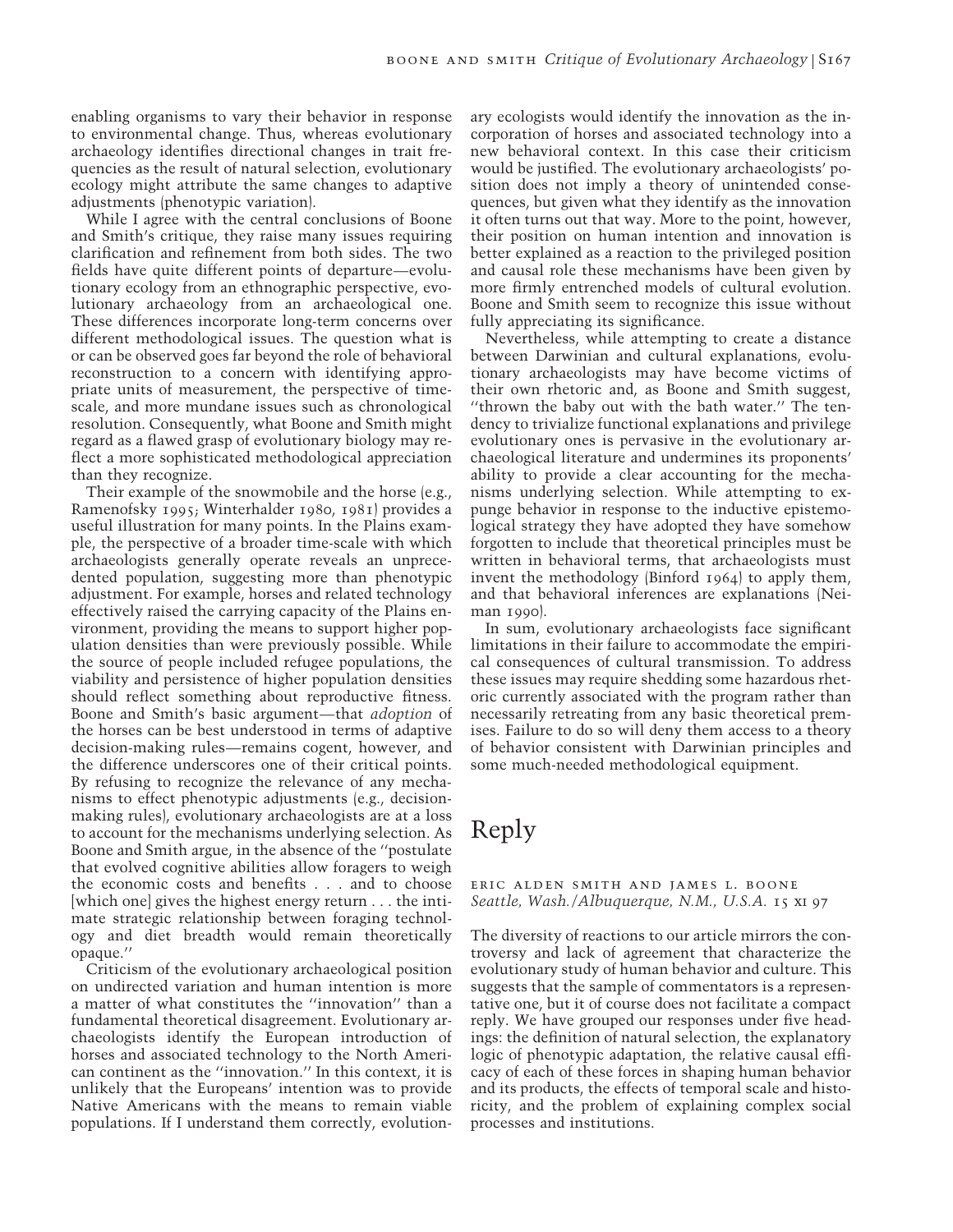tionality) from natural selection (including forms in- archaeology. volving cultural inheritance) is to highlight the very *Can phenotypic adaptation short-circuit natural se*tual distinctions established in Boyd and Richerson that culture is sometimes subject to evolution by natu-

*Is phenotypic adaptation descriptive or explanatory?* time. The comment by Hunt, Madsen, and Lipo indicates that Leonard agrees in part but still wants natural selecsome evolutionary archaeologists are still unable or un- tion (as well as drift and ''sorting'') to rule when change vary their behavior adaptively, rather than behaving individual or group efforts to direct the course of evolurandomly and letting selection sort things out—that in tion are irrelevant at this scale, as the generation of varitheir view is ''empirical, not theoretical,'' and in need ation, however knowledgeable and directed, is indepenof substantiation. We have already suggested that the dent of natural selection.'' But, as we argued at length, referred readers to the literature in behavioral ecology.

We feel that Hunt et al. are the ones confused about aptation. If successful (if people's estimates, decision the difference between (empirical) description and rules, and phenotypic programs do indeed produce adap-(theoretical) explanation. The explanatory models of tive change), then phenotypic adaptation will *remove* behavioral ecology (e.g., the prey-choice model, the the selective differentials that are essential to the action polygyny-threshold model) are middle-level theoretical of natural selection; as we phrased it earlier, natural seconstructs, deductively linked to more fundamental lection will be short-circuited. This is not an antitheories of neo-Darwinism (as discussed in any text- Darwinian position but rather a phenomenon recogbook on evolutionary biology or animal behavior). nized by virtually all evolutionists who study behavior. These models are used to generate testable hypotheses, Second, the requirement that variation be generated which are then evaluated with empirical evidence; the independently of selection applies to replicators; but in results either (provisionally) support the models or lead a Darwinian world it cannot sensibly apply to phenoto model revision or abandonment. The extent to which typic variants. Neither natural selection nor pheno- (*a*) natural selection has designed structures of pheno- types can anticipate the future in any thorough way. typic adaptation, (*b*) organisms employ these structures But phenotypes (organisms) can respond to many enviin the way predicted by behavioral ecology models, and ronmental changes in adaptive ways, without waiting (*c*) such phenotypic adaptation is similar to but faster for genetic or cultural change; indeed, they are *designed* than natural selection is subject to empirical evalua- (by a history of natural selection) to do so. We of course tion. But the logical devices used to generate these em- recognize that people are not always adaptively successpirical claims—the middle-level models and deductive ful in their strategizing, either because they do not have links to neo-Darwinism noted above—are theoretical sufficient information to know what choices (e.g., plant structures. Rather than engaging in imperious state- early, plant late) will result in the best phenotypic pay-

*What* is *natural selection*? Dennett wants the con- ments about what is "non-Darwinian," "confused emcept of natural selection to cover all cases where heredi- piricism,'' ''historical science,'' ''untestable behavioral tary variation is transmitted differentially through reconstructions,'' ''reification,'' and so on—what we time. Thus, people choosing snowmobiles over snow- might call confusing slogans with theory—Hunt et al. shoes or cows with higher milk yield are engaging in should have pointed to some empirical evidence sup-<br>"a subvariety of natural selection" called "intentional porting their faith that natural selection directly shapes porting their faith that natural selection directly shapes selection." Our primary purpose in distinguishing phe- the archaeological record. Their failure to do so is not a notypic adaptation (including forms involving inten- good sign for the future of unreconstructed evolutionary

different dynamics and causal processes involved in *lection?* Evolution by natural selection is a process that these two forms of change. Insisting that we lump all shapes diversity when there are (*a*) replicators with these things under the rubric of ''natural selection'' is a (*b*) high copying fidelity and (*c*) differential replication semantic game, since after all we must ultimately dis- success as a result of (*d*) interaction with some aspect(s) tinguish them from each other in order to understand of the environment. We agree that cultural replicators how they work. And, frankly, we think that the concep- (memes) sometimes meet all these criteria and hence (1985: esp. 174 ff.) between natural selection (of genetic ral selection. But the central thrust of our article was *or* cultural variation) and such factors as guided varia- that, contrary to evolutionary archaeological dogma, tion or biased transmission are more useful than the natural selection is not the only or necessarily the prilumping advocated by Dennett. mary mechanism of cultural or behavioral change over

willing to understand the logic of behavioral ecology is considered over longer periods—"a few thousand and phenotypic adaptation. Hunt et al. fault us for mak- years or so''—and when replicators ''exhibit differential ing a claim—that natural selection has designed organ- success in response to changing environmental condiisms to be able to assess environmental conditions and tions.'' Under these conditions, he argues, ''intent and empirical evidence for this claim is overwhelming and this gambit has little logical force. First, phenotypic ad-<br>referred readers to the literature in behavioral ecology. aptation is capable of responding to "changing env Hunt et al. attempt to refute us on our own grounds by mental conditions'' and indeed can be expected to do so quoting from a key work in behavioral ecology (Ste- more rapidly than natural selection does. Thus, if the phens and Krebs 1986), but, curiously, the phrases they pace of environmental change which Leonard invokes quote are precisely about how natural selection has de- is not too rapid to confound evolution by natural selecsigned organisms to engage in phenotypic adaptation. tion, it cannot be too rapid to confound phenotypic adrules, and phenotypic programs do indeed produce adap-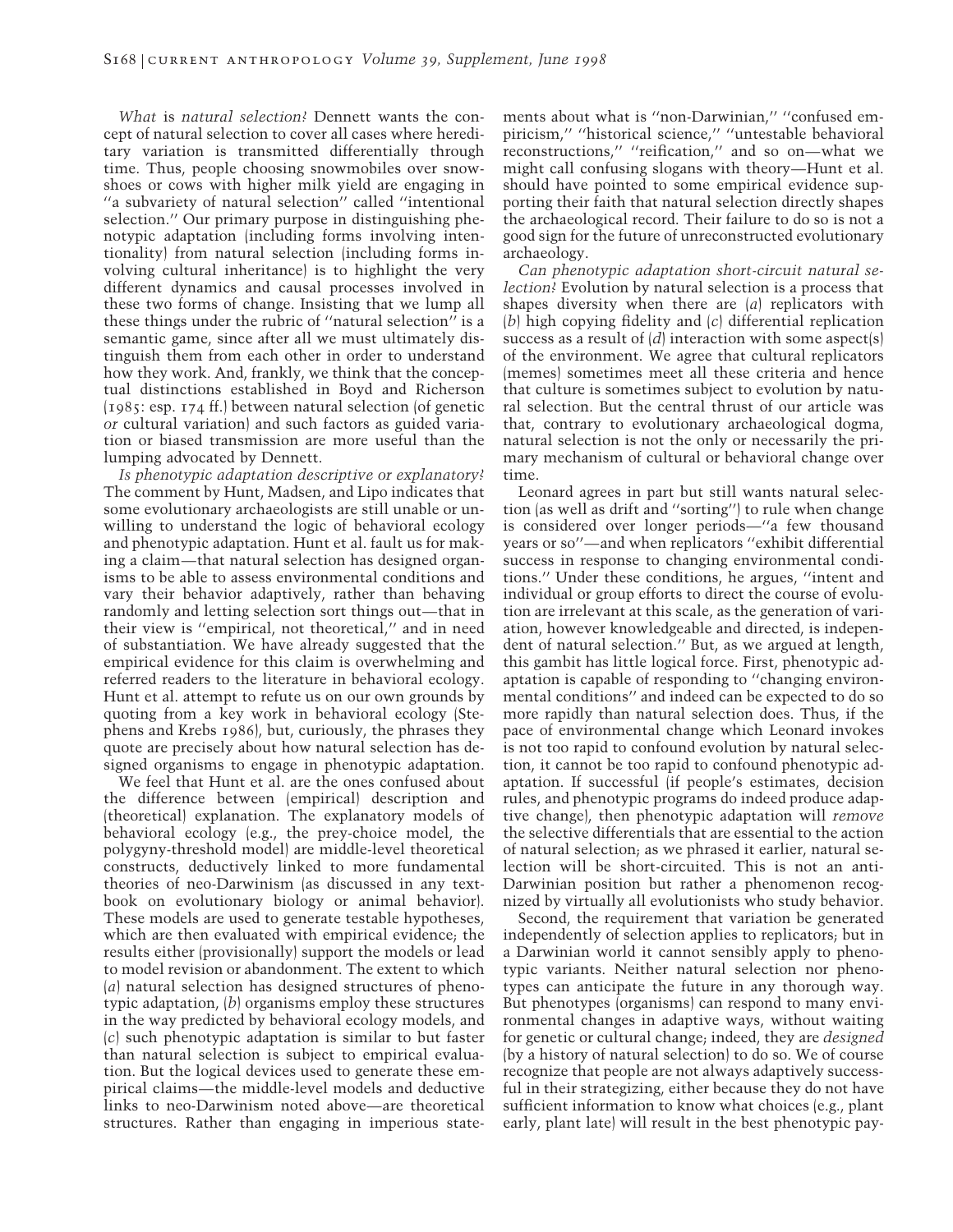off (e.g., harvest yield) or because they are faithfully exe- eral of the commentators (Leonard, Jones, Hunt et al.) cuting genetic or cultural instructions that have been seem to imply that the evolutionary ecological apfixed by past genetic and cultural evolution but are not proach is somehow more appropriate to synchronic or adaptive to novel environmental conditions (points very short-term change. For example, Leonard suggests made by Ramenofsky and Mithen). In these latter situa- that evolutionary ecological explanations are fine for tions, natural selection and the other evolutionary ''contemporary and historic peoples in a synchronic forces may indeed prove decisive; but this outcome can- framework'' but a diachronic perspective requires a not be decided a priori or dogmatically as the evolutionary archaeological literature has been all too ready to et al. appear to question our ''imagining that differential do. Rather, it must be studied empirically and theoreti- persistence in the long term can simply be conceived in cally with great care before we can conclude much spacelike (functional) terms.'' Why can't it be? As long about the relative strength of the two mechanisms of as the selective conditions that gave rise to a set of deciadaptation. sion rules governing phenotypic response are in place,

northern peoples and of horses among Indians of the be played out indefinitely. Phenotypic adaptation oc-Great Plains are cases in point. While Ramenofsky curs continuously. Natural selection on variation ocagrees that the one-generation spread of snowmobiles is curs continuously. Time scale is not the issue here. To too rapid to be explained by natural selection, she appar- see why, try to imagine a theoretically derivable rule ently still defends her suggestion that the spread of that would specify the exact point in a time continuum domesticated horses among the Plains Indians "over when phenotypic adaptation "stops" and evolution approximately 100 years" is due to "Darwinian "starts" (hence the title of our article). The real differapproximately 100 years" is due to "Darwinian selection.'' But 100 years is also far too rapid for natural ence in the two approaches is the way in which units selection to account for the spread of a trait amongst and variables are defined and employed in theory diverse Indian nations over a vast area, as elementary building. calculations will reveal, so we do not see the point of The comments of Leonard and of Hunt et al. both imdistinguishing snowmobiles and horses on these ply that the explanatory structures of evolutionary ecolgrounds. True, adoption of horses, by greatly reducing ogy and evolutionary archaeology differ to the point search and transport costs for buffalo hunting (as well where they are hardly comparable. Specifically, they as giving decisive military advantages), increased the adopt Dunnell's position that evolutionary theory em-Plains carrying capacity and ''reflect[s] something about ploys a timelike theory while ecology is spacelike in its reproductive fitness,'' as Teltser puts it. But attention structure. According to Dunnell's (1982: 9–10) original to the ethnohistoric and linguistic record (sources of ev- formulation of this distinction, predictive statements idence typically absent from archaeological contexts) are possible when theories are constructed in ''timeindicates that most of the Plains equestrians were de- space free'' units and variables. Evolutionary theory, he rived from non-Plains peoples who immigrated to the argues, is time-like because the morphological and be-Plains when the horse opened up a new niche. While havioral configuration of a particular organism at a certainly there was some expansion of equestrians rela- given point in time is, in the last analysis, the product tive to nonequestrians (e.g., village horticulturalists of its specific evolutionary history—a history full of like the Mandan and Pawnee) via differential reproduc- contingencies and quirks that are unpredictable. Hence, tion, which suggests that natural selection could be part evolutionary trajectories are unpredictable—as Dunnell of the explanation for the spread of the horse, we believe has recently put it, ''cause [in evolutionary change] is the evidence indicates that it was primarily due to deci- historically contingent, thus explanation must be hission making guided by evolved preferences (for in- torical as well'' (Dunnell 1996*b:*5). To put the problem creased food, military security, and status). in more concrete terms, one cannot look at a population

hypotheses about the reasons for Cree adoption of parrots will evolve in the Tertiary. A myriad of historisnowmobiles, some literature does exist that suggests cal contingencies (for example, global climate change, that Cree and others made this choice on the basis of tectonic plate movements) will have intervened to prothe kinds of efficiency considerations that are central to duce the specific evolutionary trajectories that result in the logic of foraging theory (as reviewed in Smith 1991: the life-forms we observe today. Certainly we do not chap. 9). If correct, this is a good illustration of the gen- deny the necessity of taking historical contingency into eral point made in our article that phenotypic adapta- account when producing narrative descriptions of histion may often act to short-circuit natural selection; dog torical change, evolutionary or otherwise. We question, teams (or snowshoes) and snowmobiles competed in however, the wisdom of restricting evolutionary explaphenotypic rather than evolutionary time, and by the nation to this specific historical level of generality; this time the competition was over (in less than a genera- in effect makes phylogenetic reconstruction the only tion) there was no artifact variation (let alone *heritable* goal of evolutionary analysis. variation in the correct Darwinian sense) left to be As we hope our article has made clear, evolutionary

The spread of snowmobiles among Cree and other the same range of adaptive strategies will continue to

As Kodack notes, although Winterhalder did not test of Devonian amphibians and predict that porcupines or

''grist for the evolutionary mill.'' ecology defines units and variables in more general *What happens to ecology in evolutionary time?* Sev- "time-space-free" terms that allow predictive state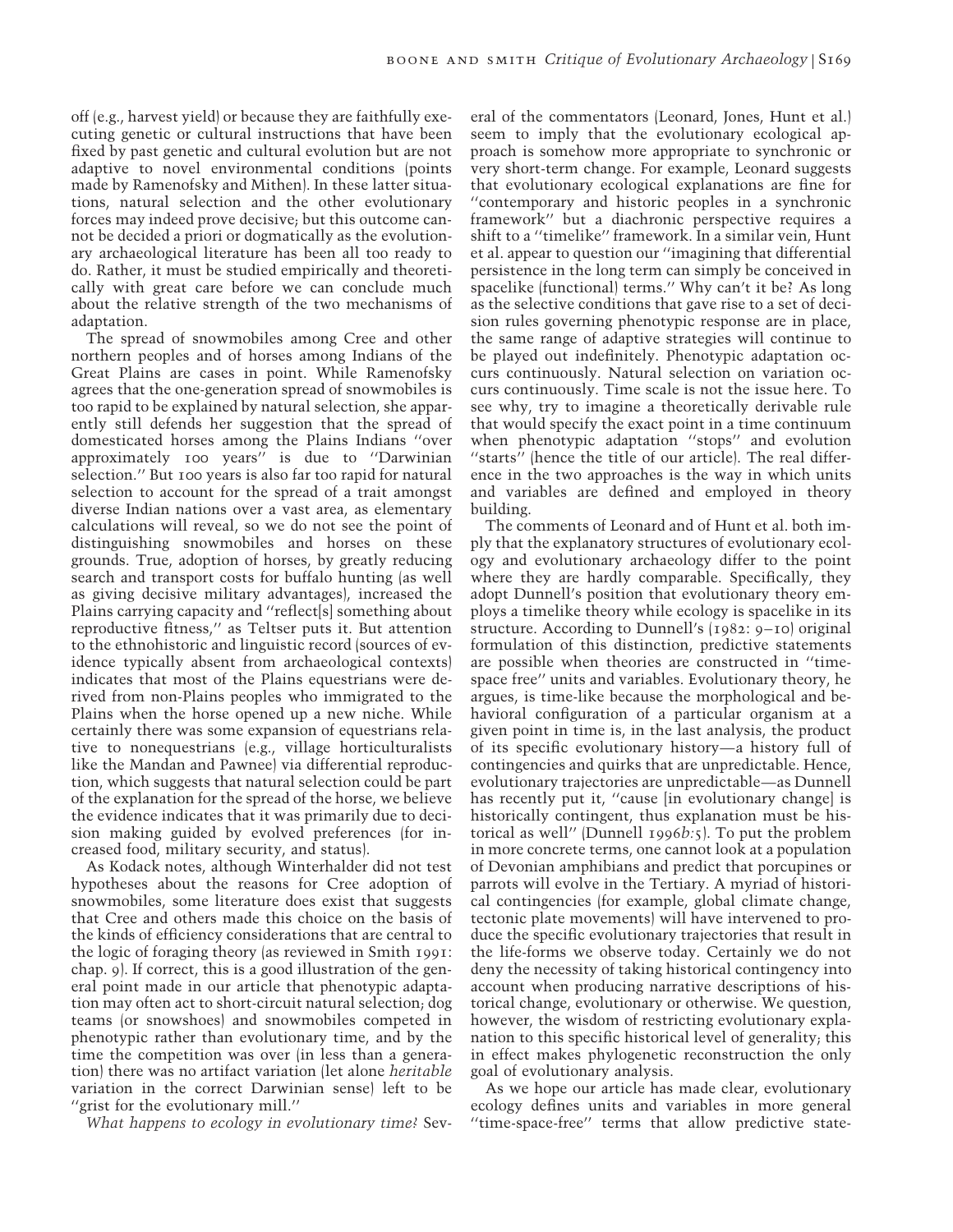ual selection theory, first developed by Darwin (1859 ecology. and esp. 1871) and since greatly elaborated (e.g., Andersson 1994, Ryan 1997), is constructed in an analogous fashion. The units are males and females; variables include mate preferences, competitive ability, and pheno- References Cited typic quality. Thus, if we want to explain why peacocks have evolved elaborate tails for sexual display while  $\Delta DA$ , g. L.,  $\Delta ND$  g. noss $\Delta L$  1987. The clonal-selection the-<br>hullfrogs use croaks we must deal in phylogenetic anal- ory. Scientific American 257(2):50–57. bullfrogs use croaks, we must deal in phylogenetic anal- ory. *Scientific American* 257(2):50–57. ysis and historical contingency. But this has not pre-<br>vented behavioral ecologists from developing general-<br>ized predictive theories about the form and frequency<br>differency of hunter-gatherer adaptation. *Advances* in *Ar* ized predictive theories about the form and frequency of hunter-gatherer adaptation. *A* of sexually selected displays (see Neiman [1990:42–46, *Method and Theory* 3:189–255. of sexually selected displays (see Neiman [1990:42–46, *Method and Theory* 3:189–255. 58–60] for further discussion of this general issue and a<br>critique of the position that evolutionary theory re-<br>quires a different kind of metaphysic from other "hard"  $\frac{theory. New York: Plenum Press. [TH, MEM, CPL] }{theory. New York: Plenum Press. [TH, MEM, CPL] }$ <br>sciences

phenomena? Both Earle and Mithen fault evolutionary<br>ecology for failing to deal with complex social institu-<br>tions and processes. This is a significant charge, both<br>process," in Darwinian archaeologies. Edited by Herbert D because of the obvious importance of such phenomena Maschner, pp. 133–64. New York: Plenum Press. [PJR, RB, RLB]<br>in human history and prehistory and because evolution. BINFORD, LEWIS. 1972. An archaeological perspective. N in human history and prehistory and because evolution-<br>perspective and perspective conditions of the perspective. The perspective of the perspective of the perspective of the perspective. An archaeological perspective. See ary archaeologists sometimes claim to have uncovered<br>
a scalar phenomenon of group selection in complex so-<br>
——. 1983. *In pursuit of the past*. London: Thames and<br>
cieties (e.g., Dunnell 1980). It is certainly true that t cieties (e.g., Dunnell 1980). It is certainly true that to ———. 1992. "Seeing the present and interpreting the past—and date evolutionary ecology's primary contributions to keeping things straight," in *Space, time, and ar* date evolutionary ecology's primary contributions to keeping things straight," in *Space, time, and archaeological*<br>analyzing human behavior have focused on individual *landscapes*. Edited by J. Rossignol and L. A. Wandsni analyzing human behavior have focused on individual-<br>level behavior and relatively simple socioeconomic sys-<br>tems. This is partly because of evolutionary ecology's<br>commitment to methodological individualism—the<br>theory for commitment to methodological individualism—the theory for the evolution of Mesoam<br>notion that properties of groups (social institutions. RENT ANTHROPOLOGY 37:1-14. [TE] notion that properties of groups (social institutions,<br>populations, societies, etc.) are products of the actions<br>of its individual members (Elster 1983; Smith and Win-<br>terhalder 1992b:39)—and partly because in any new ter terhalder 1992*b*:39)—and partly because in any new ———. 1992. "Conflict, competition, and the emergence of hier-<br>field of study it makes sense to start with simple and archies," in Evolutionary ecology and human behavior. field of study it makes sense to start with simple and archies," in *Evolutionary ecology and human behavior*. Edite<br>tractable problems. But there is in fact a growing body by E. A. Smith and B. Winterhalder, pp. 301–37. H tractable problems. But there is in fact a growing body<br>of literature in human behavioral ecology that deals<br>with social relationships, interdependencies, conflicts<br> $\frac{b_0 k}{s}$ . In press. with social relationships, interdependencies, conflicts of interest, multiple goals and currencies (e.g., nutri-<br>tion status and mating opportunities) and even "emer-sions," in Evolutionary ecology and human behavior. Edited tion, status, and mating opportunities), and even "emer-<br>gent properties" of social systems (e.g., Boone 1986,<br>1998; Dickemann 1979; Neiman 1997; Hawkes 1996;<br>Hill and Hurtado 1995; Rodseth et al. 1991; Winterhal-<br>and the Hill and Hurtado 1995; Rodseth et al. 1991; Winterhal- *and the evolutionary process.* Chicago: University of Chicago: University of Chicago: University of Chicago: University of Chicago: University of Chicago: University der 1990; reviews in Boone 1992, Borgerhoff Mulder Press.<br>1994. Regens 1998, Smith 1992, Boadare should not BOYER, P. 1994. The naturalness of religious ideas: A cogni-1992, Rogers 1992, Smith 1992). Readers should not <sup>BOYER, P.</sup> 1994. The naturalness of religious ideas: A cognimistake the examples we cited in our article, which were chosen for heuristic simplicity, for the present BROU (Mithen) or possible (Earle) scope of human behavioral fication in the Sacramento Valley, California: The vertebrate<br>evidence. Journal of Archaeological Science 21:501-14.

social institutions." Our article, however, was clearly Washington, Seattle, Wash.

ments to be made about the form that behavioral and advertised as a critique of evolutionary archaeology of morphological strategies will take under specified envi- the ''selectionist'' variety from the theoretical standronmental conditions. For example, in foraging theory, point of evolutionary ecology. An evaluation of prothe relevant units include predator and prey type; rele- cessual archaeology (or cultural ecology) from this vant variables include search and handling time and standpoint requires a separate treatment (see O'Connell food value. These units are time- and space-free in that 1995 for some work along those lines) and would reveal they apply generally to any species, time, or place. This antagonistic as well as complementary or convergent kind of theory building is not limited to ''ecology.'' Sex- relations between processualism and evolutionary

- 
- 
- 
- 
- 
- BETTINGER, R. L., AND M. A. BAUMHOFF. 1982. The *Can evolutionary ecology deal with complex social* Numic spread: Great Basin cultures in competition. *American*<br>*Antiquity 47:485-503.* [RLK]
	- process," in *Darwinian archaeologies*. Edited by Herbert D. G.
	-
	-
	-
	-
	-
	-
	-
	-
	-
	-
	-
- evidence. Journal of Archaeological Science 21:501-14.<br>Earle is surprised that we "ignore processual archae-<br>ology" and its attempts to "explain the development of the New State Holocene resource depression and intensifica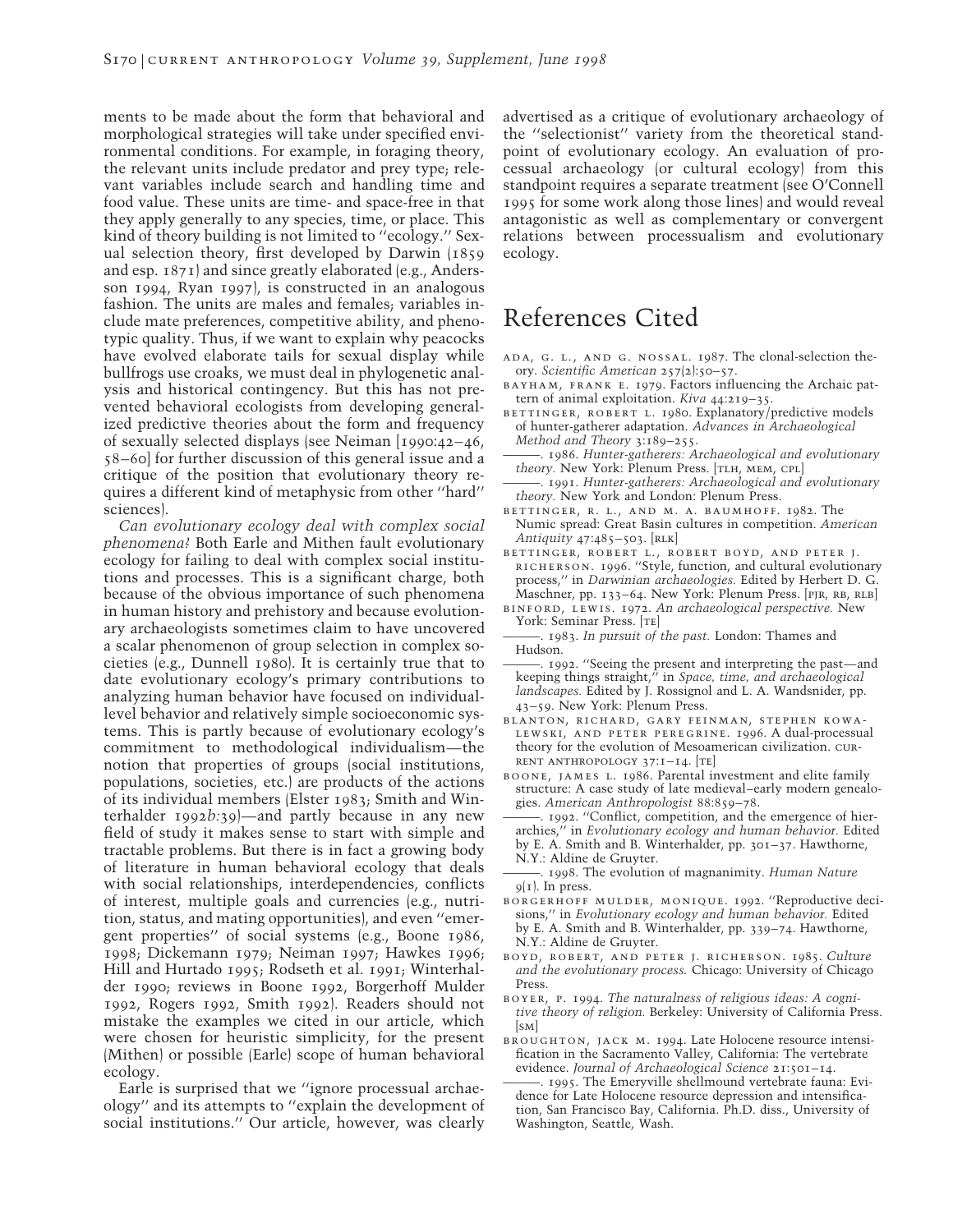- *immunity.* Cambridge: Cambridge University Press. *of neuronal group selection.* New York: Basic Books.
- byrne, richard, and andrew whiten. Editors. 1988. elster, jon. 1983. *Explaining technical change: A case study of intellect in monkeys, apes, and humans.* New York: Oxford sity Press. [TLH, MEM, CPL]
- cavalli-sforza, Luigi Luca, and Marcus W. FELDman. 1981. *Cultural transmission and evolution: A quantita-* Press.
- charnov, eric l. 1976. Optimal foraging: Attack strategy of Washington, D.C.: Bureau of American Ethnology.
- tion doesn't have goals but it's the reason organisms do. *Brain* [TE]<br>*and Behavioral Sciences* 14:219–20. FLAN
- DARWIN, CHARLES. 1859. *The origin of species*. London: John Murray.<br>Alternative manner and selection in relation to the FLINN, MARK. 1997. Culture and the events of man, and selection in relation to FLINN, MARK. 1997. Culture and the events.
- *sex.* London: John Murray. ing. *Evolution and Human Behavior* 18:1–44.
- University Press. *ogy.* Sunderland, Mass.: Sinauer.
- 
- 
- *selection.* San Francisco: W. H. Freeman. 88(January): 22–28.
- ——. 1996. *Climbing Mount Improbable*. New York: W. W. Norton. [MK]
- DE MARRAIS, ELIZABETH, LUIS JAIME CASTILLO, AND sity of Arizona Press.<br>TIMOTHY EARLE. 1996. Ideology, materialization, and power HAMILTON, WILLIAM D. 1996. Narrow roads of gene land timothy earle. 1996. Ideology, materialization, and power hamilton, william d. 1996. *Narrow roads of gene land:*
- dennett, daniel c. 1996. *Darwin's dangerous idea.* New Freeman.
- DICKEMANN, MILDRED. 1979. The ecology of mating systems *cultures.* New York: Random House. [TE]<br>in hypergynous dowry societies. Social Science Information 18: ———. 1979. Cultural materialism: The struggle for a science of in hypergynous dowry societies. *Social Science Information* 18:
- DUNNELL, ROBERT C. 1978. Style and function: A fundamen-
- 
- ——. 1982. Science, social science, and common sense: The ag-<br>
onizing dilemma of modern archaeology. Journal of Anthropo- HAWKES, KRISTE
- ———. 1989. ''Aspects of the application of evolutionary the- anthropology 33:63–66. ory," in *Archaeological thought in America*. Edited by C. C. HEGMON, M. 1989. Risk reduction and variation in agricultural Lamberg-Karlovsky, pp. 34–49. Cambridge: Cambridge Univer- economics: A computer simulation of Hopi agriculture. *Re-*
- LuAnn Wandsnider, pp. 209–24. Center for Archaeological In- Hawthorne, N.Y.: Aldine de Gruyter.
- *archaeology: Methodological issues.* Edited by Patrice A. Cambridge: Cambridge University Press. [sm]
- ———. 1996*a.* ''Natural selection, scale, and cultural evolution: *view of Ecology and Systematics* 11:311–32. Some preliminary considerations," in *Evolutionary archaeol*-<br>ogy: Theory and application. Edited by Michael J. O'Brien, pp. philosophy of evolution. Edited by U. S. Jensen and R. Harré, *ogy: Theory and application.* Edited by Michael J. O'Brien, pp. 24–29. Salt Lake City: University of Utah Press. pp.  $23-44$ . Brighton: Harvester. [AFR]<br>  $\rightarrow$  1996b. "Evolutionary archaeology: An introduction," in  $\rightarrow$  1988. "Interactors versus vehicles," in The role of behav-
- ——. 1996*b.* "Evolutionary archaeology: An introduction," in *Evolutionary archaeology: Theory and application*. Edited by Michael O'Brien, pp. 1-15. Salt Lake City: University of Utah bridge: MIT Press. [AFR]
- Press.  $654.$  [AFR]
- *thropologist* 80:21–41. [mk] Stanford: Stanford University Press. [te]
- earle, timothy. 1997. *How chiefs come to power.* Stanford: jones, george t., robert d. leonard, and alysia
- 28:501–37. [TE] sity of Arizona Press.

burnet, f. m. 1959. *The clonal selection theory of acquired* edelman, gerald m. 1987. *Neural Darwinism: The theory*

- *Machiavellian intelligence: Social expertise and the evolution in the philosophy of science.* Cambridge: Cambridge Univer-
- University Press. even by the settle TH, P. B., AND J. M. TANNER. 1990. *Worldwide varia*-<br>AVALLI-SFORZA, LUIGI LUCA, AND MARCUS W. FELD- *tion in human growth*. Cambridge: Cambridge University
	- *tive approach.* Princeton: Princeton University Press. ewers, john. 1955. *The horse in Blackfoot Indian culture.*
- a mantid. *American Naturalist* 110:141-51.<br>  $PALY$ , MARTIN, AND MARGO WILSON. 1991. Natural selections. *Annual Review of Ecology and Systematics* 3:399-4. tions. Annual Review of Ecology and Systematics 3:399-426.
	- FLANNERY, KENT V. 1973. "Archaeology with a capital S," in *Research and theory in current archaeology*. Edited by C. L.
	- FLINN, MARK. 1997. Culture and the evolution of social learn-
	- $FUTUYMA, DOUGLAS F. I986. 2d edition. *Evolutionary biol-*$
	- ——. 1978. Replicator selection and the extended phenotype. GINGERICH, P. D. 1983. Rates of evolution: Effects of time and Zeitschrift für Tierpsychologie 47:61–76. (2011) [198] Science 222:159–61. [198, RB, RLB] *zemporal scaling. Science 222:159-61.* [PJR, RB, RLB]
		- ———. 1982. *The extended phenotype: The gene as the unit of* gould, stephen j. 1979. Shades of Lamarck. *Natural History*
	- GRAVES, MICHAEL W., AND THEGN N. LADEFOGED. 1995. versity Press. [AFR]<br>
	ighther evolutionary significance of ceremonial architecture in  $^{\prime\prime}$  The evolutionary significance of ceremonial architecture in  $^{\prime\prime}$ .<br>
	Evolutionary archaeology: Methodological issues. Edited by Patrice A. Teltser, pp. 149-74. Tucson: Univer-
	- strategies. CURRENT ANTHROPOLOGY 37:15–31. [TE] *The collected papers of W. D. Hamilton.* New York: W. H.
		- HARRIS, MARVIN. 1977. *Cannibals and kings: The origins of*
	- 163–95.<br>
	culture. New York: Vantage Books. [TLH, MEM, CPL]<br>
	UNNELL, ROBERT C. 1978. Style and function: A fundamen- HAWKES, K. 1996. "Foraging differences between men and
	- tal dichotomy. *American Antiquity* 43:192–202. women: Behavioral ecology of the sexual division of labor,'' in ———. 1980. Evolutionary theory and archaeology. *Advances in Power, sex, and tradition: The archaeology of human ancestry.* Edited by S. Shennan and J. Steele, pp. 283–305. London:
	- onizing dilemma of modern archaeology. *Journal of Anthropo-* hawkes, kristen, and james f. o'connell. 1992. On *logical Research* 38:1–25. **optimal for a set of the set of the set of the set of the set of the set of the set of the set of the set of the set of the set of the set of the set of the set of the set of the set of the set** 
		- search in Economic Anthropology 11:89–121.
	- ———. 1992. ''Archaeology and evolutionary science,'' in *Quan-* hill, kim, and a. magdalena hurtado. 1995. *Ache daries and quests: Visions of archaeology's future.* Edited by *life history: The ecology and demography of a foraging people.*
	- vestigations Occasional Paper 20. hirschfeld, l. a., and s. a. gelman. Editors. 1994. *Map-* ———. 1995. ''What is it that actually evolves?'' in *Evolutionary ping the mind: Domain-specificity in cognition and culture.*
	- Teltser, pp. 33–50. Tucson: University of Arizona Press. **hull, bavid L. 1980. Individuality and selection**. *Annual Re-*
		-
		- *ior in evolution.* Edited by H. C. Plotkin, pp. 19–50. Cam-
- Press. The extending propose to Reintroduc-<br>
DURHAM, WILLIAM H. 1991. Coevolution: Genes, cul-<br>
purchased ing group selection to the human behavioral sciences, by D. S. ing group selection to the human behavioral sciences, by D. S. *ture, and human diversity.* Stanford: Stanford University Wilson and E. Sober. *Behavioral and Brain Sciences* 17:585–
- dyson-hudson, rada, and eric a. smith. 1978. Hu- johnson, allen, and timothy earle. 1987. *The evolu*man territoriality: An ecological reassessment. *American An- tion of human societies: From foraging group to agrarian state.*
- Stanford University Press. [TE] later and the structure of selectionist explanation is the structure of selectionist explanation earle, timothy, and robert preucel. 1987. Processual in archaeology,'' in *Evolutionary archaeology: Methodological* archaeology and the radical critique. CURRENT ANTHROPOLOGY *issues.* Edited by Patrice A. Teltser, pp. 13-32. Tucson: Univer-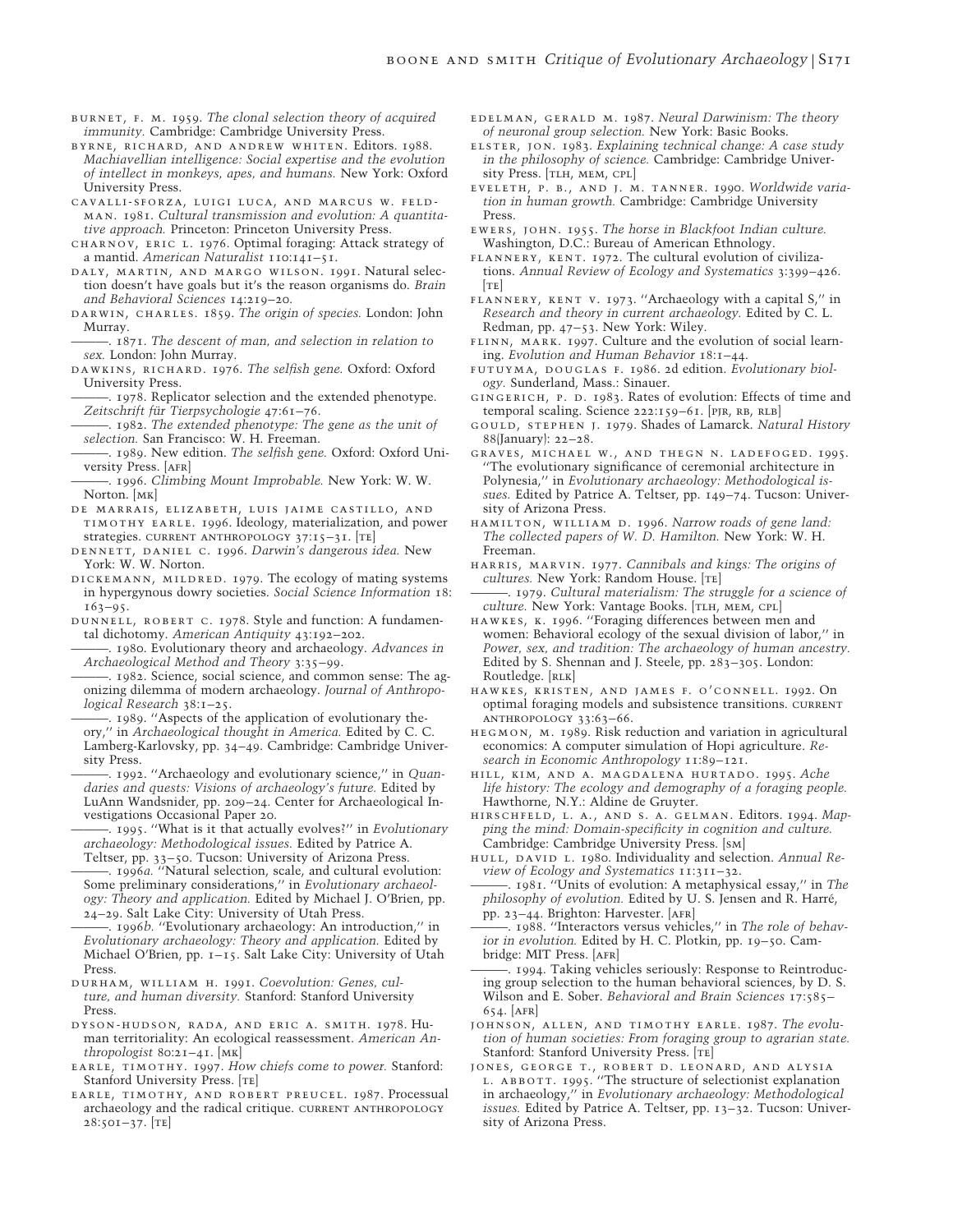- ecology of food acquisition," in *Evolutionary ecology and human behavior.* Edited by E. A. Smith and B. Winterhalder, pp. 98. [SM] 167–201. Hawthorne, N.Y.: Aldine de Gruyter. ———. 1996. *The prehistory of the mind: A search for the ori-*
- KELLY, ROBERT L. 1995. *The foraging spectrum: Diversity in* gins of art, science, and religion. London and New York:<br>hunter-gatherer lifeways. Washington, D.C.: Smithsonian Insti-Thames and Hudson. [sм] *hunter-gatherer lifeways.* Washington, D.C.: Smithsonian Institution Press. ———. 1997. ''Cognitive archaeology, evolutionary psychology,
- *without legend, objectivity without illusions.* New York: Ox-<br>ford University Press.
- predators," in *Behavioural ecology: An evolutionary approach.* Edited by J. R. Krebs and N. B. Davies, pp. 23–63. Oxford: neff, hector. 1992. Ceramics and evolution. *Archaeological*
- KREBS, JOHN R., AND NICHOLAS B. DAVIES. 1987. An in-Publications. [tlh, mem, cpl] *uity* 58:23–44.
- 
- 
- LAKE, M. 1996. "Digging for memes: The role of material obbridge: McDonald Institute for Archaeological Research. In *tiquity* 60:7–36.
- LAYTON, ROBERT H., ROBERT FOLEY, AND ELIZABETH WILLIAMS. 1991. The transition between hunting and gathering and the specialized husbandry of resources: A socio- *and archaeological explanation.* Edited by M. A. Barton and
- leonard, robert d. 1989. Resource specialization, popula- logical Association 7. In press. Southwest. *American Antiquity* 54:491–503. *Theory and application.* Salt Lake City: University of Utah Press.
- LEONARD, ROBERT D., AND TOM JONES. 1987. Elements of O'BRIEN, MICHAEL J., AND THOMAS D. HOLLAND. 1990.<br>an inclusive model for archaeology. Journal of Archaeological Variation, selection, and the archaeological record. Arch *Research* 6:199–219. *cal Method and Theory* 2:31–79.
- gation in the prehistoric American Southwest: A selectionist tion. *American Antiquity* 57:36–59.
- *Review of Ecology and Systematics* 1:1–18. *sues.* Edited by Patrice A. Teltser, pp. 175–200. Tucson: Uni-<br>——. 1974. *The genetic basis of evolutionary change*. New versity of Arizona Press. -. 1974. *The genetic basis of evolutionary change*. New
- LIPO, CARL P., MARK E. MADSEN, ROBERT C. DUNNELL, and tim hunt. n.d. Population structure, cultural transmis- 55. sion, and frequency seriation. *Journal of Anthropological Ar-* parker, GEOFFREY A., AND JOHN MAYNARD SMITH.<br>
1990. Optimality theory in evolutionary biology. Nature 3
- marler, peter, and herb s. terrace. 1984. *The biology* 27–33.
- maschner, herbert d. Editor. 1996. *Darwin archaeologies. knowledge.* Cambridge: Harvard University Press. New York: Plenum Press. **pulliam, h. ronald, and christopher dunford.**
- engineering analyses in the study of prehistoric agriculture,'' in *ture.* New York: Columbia University Press. *Evolutionary archaeology: Methodological issues.* Edited by Pa- ramenofsky, ann f. 1995. ''Evolutionary theory and Native
- maynard smith, john. 1978. Optimization theory in evolu-<br>tion. Annual Review of Ecology and Systematics  $9:31-56$ .<br>A. Teltser, pp. 129–47. Tucson: University of Arizona Press.<br>Annual Review of Ecology and Systematics  $9:31$ tion. *Annual Review of Ecology and Systematics* 9:31-56.
- mayr, ernst. 1976. *Evolution and the diversity of life.* Cam- Southern Illinois University Press. In press.
- model for exploring the optimal tradeoff between field pro- *Journal of Anthropological Archaeology* 7:56–97. cessing and transportation. *American Anthropologist* 94:340– richerson, peter j. 1977. Ecology and human ecology: A
- mithen, steven. 1989*a.* Evolutionary theory and post- *American Ethnologist* 4:1–26. [tlh, mem, cpl] processual archaeology. *Antiquity* 63:483–94. ridley, mark. 1993. *Evolution.* Boston: Blackwell Scientific.
- plementing optimal foraging theory. *Human Ecology* 17:59–83.  $[SM]$  OGY 21:751–72.
- *making.* Cambridge: Cambridge University Press. *tive.* New York: Academic Press.
- KAPLAN, HILLARD, AND KIM HILL. 1992. ''The evolutionary ———. 1993. Individuals, groups, and the Palaeolithic record: A recology of food acquisition," in Evolutionary ecology and hu-<br>reply to Clark. Proceedings of the Prehi
	-
- kitcher, philip. 1993. *The advancement of science: Science* and cultural transmission with particular reference to religious ford University Press. *chaeological explanation.* Edited by C. M. Barton and G. A. Clark. Archaeological Papers of the American Anthropological<br>Association 7. In press. [sm]
	-
	- Blackwell. *Method and Theory* 4:141–93.<br>REBS, JOHN R., AND NICHOLAS B. DAVIES. 1987. An in-<br>REBS, JOHN R., AND NICHOLAS B. DAVIES. 1987. An in-<br>1992. Theory, sampling, and analytical techniques in the *troduction to behavioral ecology.* Boston: Blackwell Scientific archaeological study of prehistoric ceramics. *American Antiq-*

——. Editors. 1991. 3d edition. *Behavioural ecology: An evolu-* и выман, frаве р. 1990. *An evolutionary approach to artionary approach*. Oxford: Blackwell. *are proproach* to ar-*chaeological inference: Aspects of archit tionary approach.* Oxford: Blackwell. *chaeological inference: Aspects of architecture variation in the* ———. 1997. 4th edition. *Behavioral ecology: An evolutionary 17th-century Chesapeake.* Ann Arbor: University Microfilms

- *approach.* Oxford: Blackwell.<br>AKE, M. 1996. "Digging for memes: The role of material ob-<br>AKE, M. 1996. "Digging for memes: The role of material ob-<br>2015. Stylistic variation in evolutionary perspective: Imjects in cultural evolution,'' in *The archaeology of external* plications for decorative diversity and inter-assemblage distance in Illinois Woodland ceramic assemblages. *American An-*
- press. [sm]<br>
press. [sm]<br>
A Darwinian perspective on spatial patterns in Classic Maya<br>
A Darwinian perspective on spatial patterns in Classic Maya terminal dates," in *Rediscovering Darwin: Evolutionary theory* ecological approach. current anthropology 32:255–74. G. A. Clark. Archaeological Papers of the American Anthropo-
- tion growth, and agricultural production in the American o'BRIEN, MICHAEL J. Editor. 1996. *Evolutionary archaeology:* 
	- Variation, selection, and the archaeological record. *Archaeologi-*
- leonard, robert d., and h. reid. 1993. Population aggre- ———. 1992. The role of adaptation in archaeological explana-
- model. *American Antiquity* 58:648–61. ———. 1995. ''The nature and premise of a selection-based arlewontin, richard c. 1970. The units of selection. *Annual* chaeology,'' in *Evolutionary archaeology: Methodological is-*
	- York: Columbia University Press. o'connell, JAMES F. 1995. Ethnoarchaeology needs a general<br>PO, CARL P., MARK E. MADSEN, ROBERT C. DUNNELL, theory of behavior. Journal of Archaeological Research 3:205–
		- 1990. Optimality theory in evolutionary biology. *Nature* 348:
		- PLOTKIN, HENRY C. 1994. *Darwin machines and the nature of*
- maxwell, timothy d. 1995. ''The use of comparative and 1980. *Programmed to learn: An essay on the evolution of cul-*
	- American artifact change in the postcontact period," in *Evolu-*Press.<br>*tionary archaeology: Methodological issues.* Edited by Patrice<br>A. Teltser, pp. 129–47. Tucson: University of Arizona Press.
	- ———. 1982. *Evolution and the theory of games.* Cambridge: placement,'' in *12th Annual Visiting Scholar Conference: Stud*ies in Cultural Contact. Edited by J. Cusick. Carbondale:
- REDDING, RICHARD W. 1988. A general explanation of subsismetcalf, duncan, and k. renee barlow. 1992. A tence change: From hunting and gathering to food production.
	- 56. comparison of theories in the biological and social sciences.
		-
		- RINDOS, DAVID. 1980. Symbiosis, instability, and the origins and spread of agriculture: A new model. CURRENT ANTHROPOL-
		- ———. 1990. *Thoughtful foragers: A study of human decision* ———. 1984. *The origins of agriculture: An evolutionary perspec-*